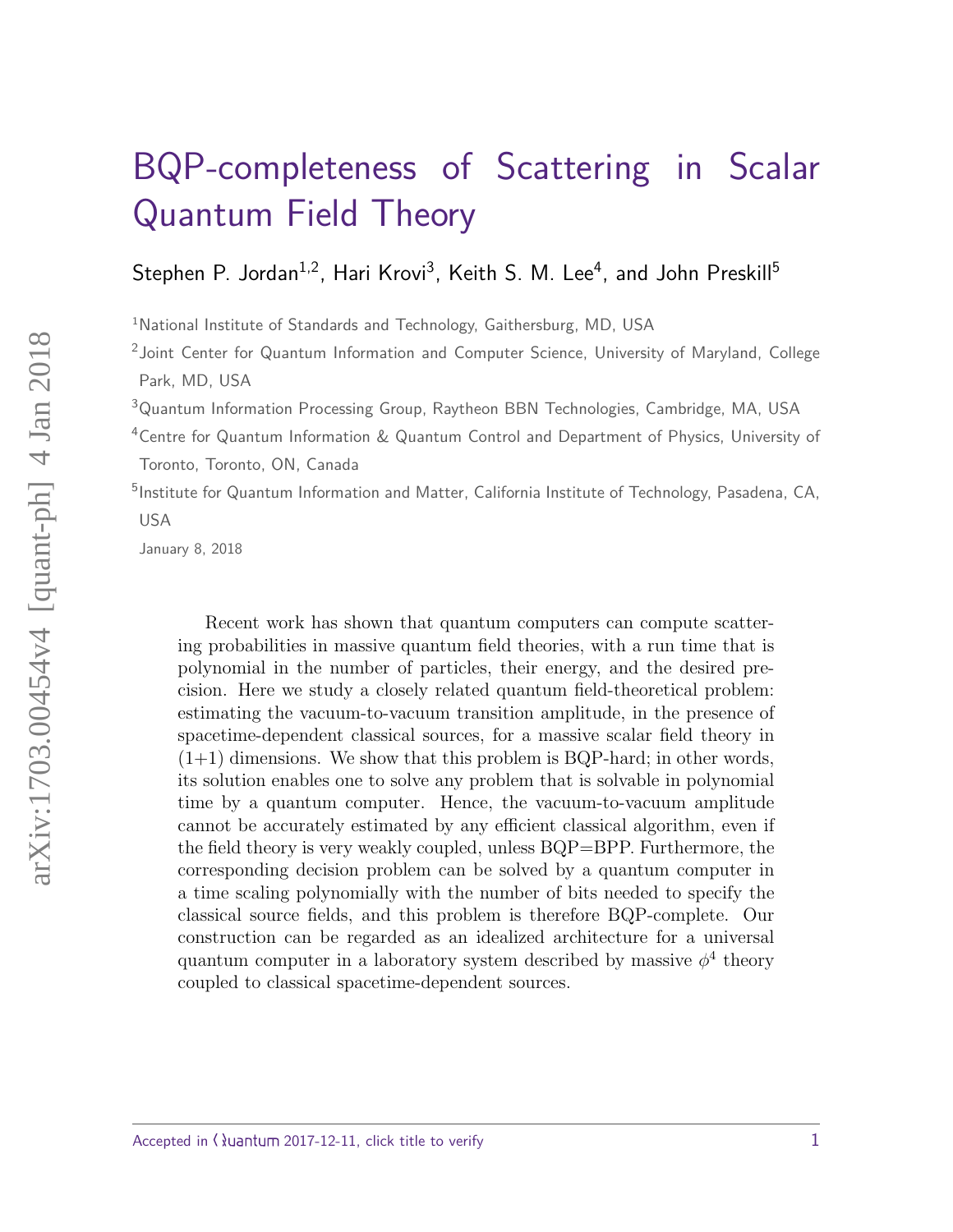# 1 Introduction

The field of computational complexity theory is the study of the resources required to solve computational problems. Problems with the same intrinsic difficulty are categorized into complexity classes, which can be either classical or quantum, and relationships between different classes are studied. The class of computational problems that are solvable in polynomial time by quantum computers, with a small probability of error, is called BQP. The class of problems solvable in polynomial time by classical randomized computations with a small probability of error is called BPP. It is conjectured that BPP is equal to P, the class of problems solvable with certainty by deterministic classical computers (see, for example, [\[2\]](#page-38-0)).

A BQP-hard problem  $\mathcal P$  is one with the property that any problem in BQP can be efficiently translated into an instance of  $\mathcal{P}$ , so that the answer to the instance of  $\mathcal{P}$  gives the answer to the original problem. The method for efficient translation is required to be a polynomial-time classical computation and is referred to as a *reduction*. A simple example of a BQP-hard problem is the following: given a bit string describing a quantum circuit *C*, decide whether the corresponding unitary operator *U<sup>C</sup>* has an all-zeros to allzeros transition probability  $|\langle 0 \dots 0 | U_C | 0 \dots 0 \rangle|^2$  greater than 2/3 or smaller than 1/3, if one of these is guaranteed to be the case. We use a reduction from this problem to a problem of estimating vacuum-to-vacuum transition probabilities in a quantum field theory to show that the latter is also BQP-hard. If any BQP-hard problem were solvable in polynomial time by classical computers, then all of quantum computation would be efficiently simulable classically. (Thus, BPP would equal BQP.) It is widely believed that this is impossible and, therefore, if a problem is BQP-hard it is intractable for classical computers.

We show BQP-hardness for the problem of computing a vacuum-to-vacuum transition probability in  $(1 + 1)$ -dimensional  $\phi^4$  theory with spacetime-dependent external fields. Specifically, suppose that initially the quantum field theory is in its vacuum state and all external fields are turned off. Then, the external fields are applied with some specified variation in spacetime. Eventually, the external fields are again turned off. The computational problem is to calculate whether the final state of the system is the vacuum. More precisely, the system, being quantum mechanical, can be in a superposition of the vacuum state and other states, and the problem is to decide whether the probability (that is, squared amplitude) of being in the vacuum state is large or small.

In previous work [\[14](#page-39-0)[–16\]](#page-39-1), we showed that quantum computers can efficiently compute transition probabilities in certain interacting quantum field theories, including  $\phi^4$  theory. Here, we show that a slight variant of the problem solved in [\[14,](#page-39-0) [15\]](#page-39-2) is BQP-hard. Essentially, this result implies that classical computers cannot solve the problem in polynomial time unless BQP=BPP, and thus the quantum algorithm of [\[14,](#page-39-0) [15\]](#page-39-2) constitutes a genuine superpolynomial speedup. The scattering process used in our BQP-hardness construction differs from the process simulated in [\[14,](#page-39-0) [15\]](#page-39-2) in that spacetime-dependent source terms are present. Nevertheless, by standard arguments [\[25,](#page-40-0) [26\]](#page-40-1), such terms at worst induce modest efficiency penalties on the Suzuki-Trotter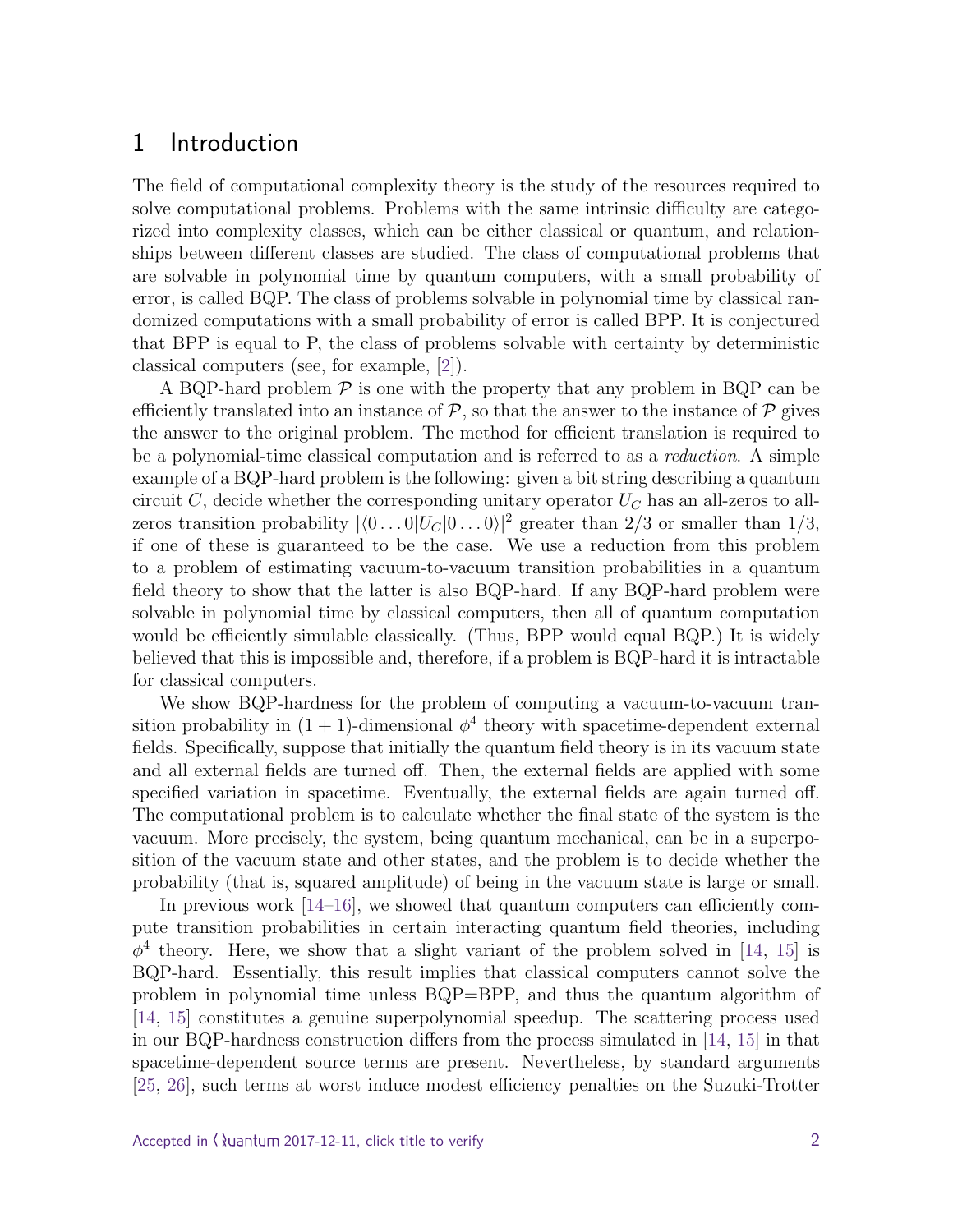formulae used in [\[14,](#page-39-0) [15\]](#page-39-2). A second difference is that the BQP-hard problem introduced here is to estimate a vacuum-to-vacuum transition probability, whereas the simulation algorithm of [\[14,](#page-39-0) [15\]](#page-39-2) samples from a probability distribution defined by a set of local measurements. From the methods introduced in [\[14,](#page-39-0) [15\]](#page-39-2) for implementing the unitary time evolution and preparing the vacuum state with efficient quantum circuits, one can construct an efficient quantum algorithm estimating the vacuum-to-vacuum transition probability using the *Hadamard test*. Thus, the algorithm of  $[14, 15]$  $[14, 15]$  $[14, 15]$  suffices to show that the BQP-hard transition-probability decision problem discussed here is also contained in BQP. Problems such as this, which are both BQP-hard and contained in BQP, are called BQP-complete.

The quantum field theory we consider is described by the Lagrangian

$$
\mathcal{L} = \frac{1}{2} \partial_{\mu} \phi \partial^{\mu} \phi - \frac{1}{2} m^2 \phi^2 - \frac{1}{4!} \lambda \phi^4 - J_2 \phi^2 - J_1 \phi \,, \tag{1}
$$

where  $J_1 = J_1(t, x)$  and  $J_2 = J_2(t, x)$  are the external fields. We consider the computa-tional problem of, given bit strings<sup>[1](#page-2-0)</sup> specifying  $J_1(t, x)$  and  $J_2(t, x)$ , predicting whether the system remains in the vacuum state. Specifically, at time zero the sources  $J_2$  and  $J_1$  are zero and the system is in the vacuum state. Then  $J_2$  and  $J_1$  are varied in time as specified by the given bit strings and return to zero at time *T*. The computational problem is to decide whether the probability of remaining in the vacuum state at time *T* is greater than 2*/*3 or smaller than 1*/*3, given a promise that one of these is the case. The constants 1*/*3 and 2*/*3 are conventional but arbitrary; our hardness result would be unchanged for other choices.

From the perspective of scientific computing, this formulation of the problem perhaps seems unusual. In real applications, one typically wants to compute a quantity of interest to within some precision  $\epsilon$ , a task referred to here as an estimation problem. However, decision problems (namely, those whose answers are either "yes" or "no") are more convenient for complexity theory, and hardness results for decision problems automatically imply the hardness of corresponding, more natural, estimation problems. Clearly, if one could solve the estimation problem of computing the vacuum-to-vacuum transition probability p to within  $\pm \epsilon$  for some  $\epsilon < 1/6$ , then one could use this to answer the decision problem of whether  $p < 1/3$  or  $p > 2/3$ . Thus, our BQP-hardness result implies that neither of these problems can be solved in polynomial time by classical computers, as long as BPP  $\neq$  BQP.

Previous work has investigated the computational complexity of approximating scattering amplitudes for particles hopping among the vertices of a graph [\[5,](#page-38-1) [8,](#page-39-3) [9\]](#page-39-4). The techniques developed in these earlier works could be relevant to BQP-hardness constructions for quantum field theories, especially if one is interested in external fields that are time-independent. However, in quantum field-theoretical scattering, one is faced with problems not encountered in scattering on graphs, in particular the encoding of the problem instance. In graph scattering, the instance is typically encoded in

<span id="page-2-0"></span><sup>1</sup>The functions  $J_1(t, x)$  and  $J_2(t, x)$  have bounded spatial extent and limited bandwidth, and therefore they can be specified with polynomially many bits (see Sec. [2\)](#page-3-0).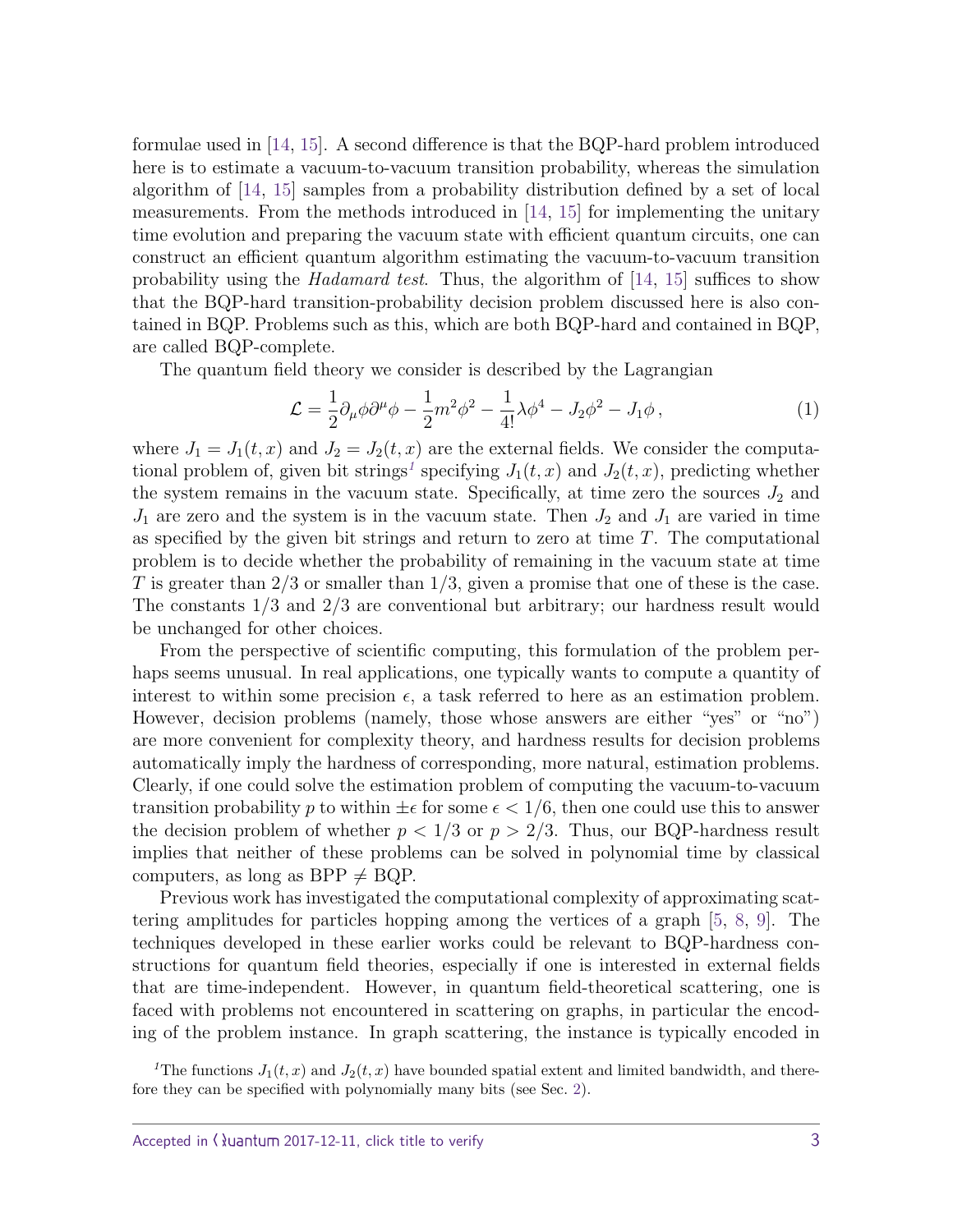the graph. Here, we encode it in the spacetime dependence of an external field. Also, the graph serves to confine the particles.

The rest of this paper is organized as follows. Section [2](#page-3-0) presents an overview of our construction and a discussion of our results. In Sec. [3,](#page-8-0) we show how a state representing an initialized array of qubits can be prepared with arbitrarily high fidelity. Then, in Sec. [4,](#page-17-0) we describe how to implement a universal set of quantum gates. The two-qubit gates we construct are subject to leakage from the computational subspace, and we explain how this issue can be addressed. Finally, in Sec. [5,](#page-26-0) we discuss the Hadamard test and particle-detector measurements, two different means of obtaining BQP-completeness results. Some technical details are relegated to appendices.

# <span id="page-3-0"></span>2 Overview and Discussion

#### 2.1 Choice of problem

There are potentially many different computational problems arising in quantum field theory whose hardness one might wish to study. In choosing a problem to establish the BQP-hardness of, we have been guided by the criterion that the problem should be physically natural. In other words, it should be as close as possible to familiar problems one is interested in solving in practice. Specifically, the choice entails the selection of a particular field theory and the set of allowed inputs and observables. These must have sufficient richness to allow the encoding of a quantum circuit whose output is to be "simulated" by the dynamics of the quantum field theory. From the computational perspective, of course, the more economical the choice is, the stronger and more interesting an associated BQP-hardness result will be. With these factors in mind, we consider the problem of computing a vacuum-to-vacuum transition amplitude in a theory with spacetime-dependent external fields, where the description of the external fields constitutes the input to the problem. Such a calculation is the evaluation of a generating functional  $Z[J]$ . The formal computational problem that we have proposed and analyzed in this paper is physically and computationally well-motivated. However, other reasonable BQP-hardness statements can be proposed, not all of which are manifestly equivalent to ours.

In particular, we have defined scattering to be purely unitary dynamics without any measurements performed during the scattering process. This is in keeping with the standard notion of scattering in quantum field theory. If intermediate measurements and feedforward are allowed, then simpler BQP-hardness constructions may be possible along the lines of the KLM construction [\[17\]](#page-39-5). In architectures for real quantum computers, intermediate measurements and active error correction are used to achieve a constant success probability in quantum computations of polynomially many gates, even though each gate is implemented with only constant precision. In our BQP-hardness construction, we instead achieve a constant success probability by implementing each of the *G* quantum gates with an infidelity scaling as  $O(1/G)$  and preparing each of the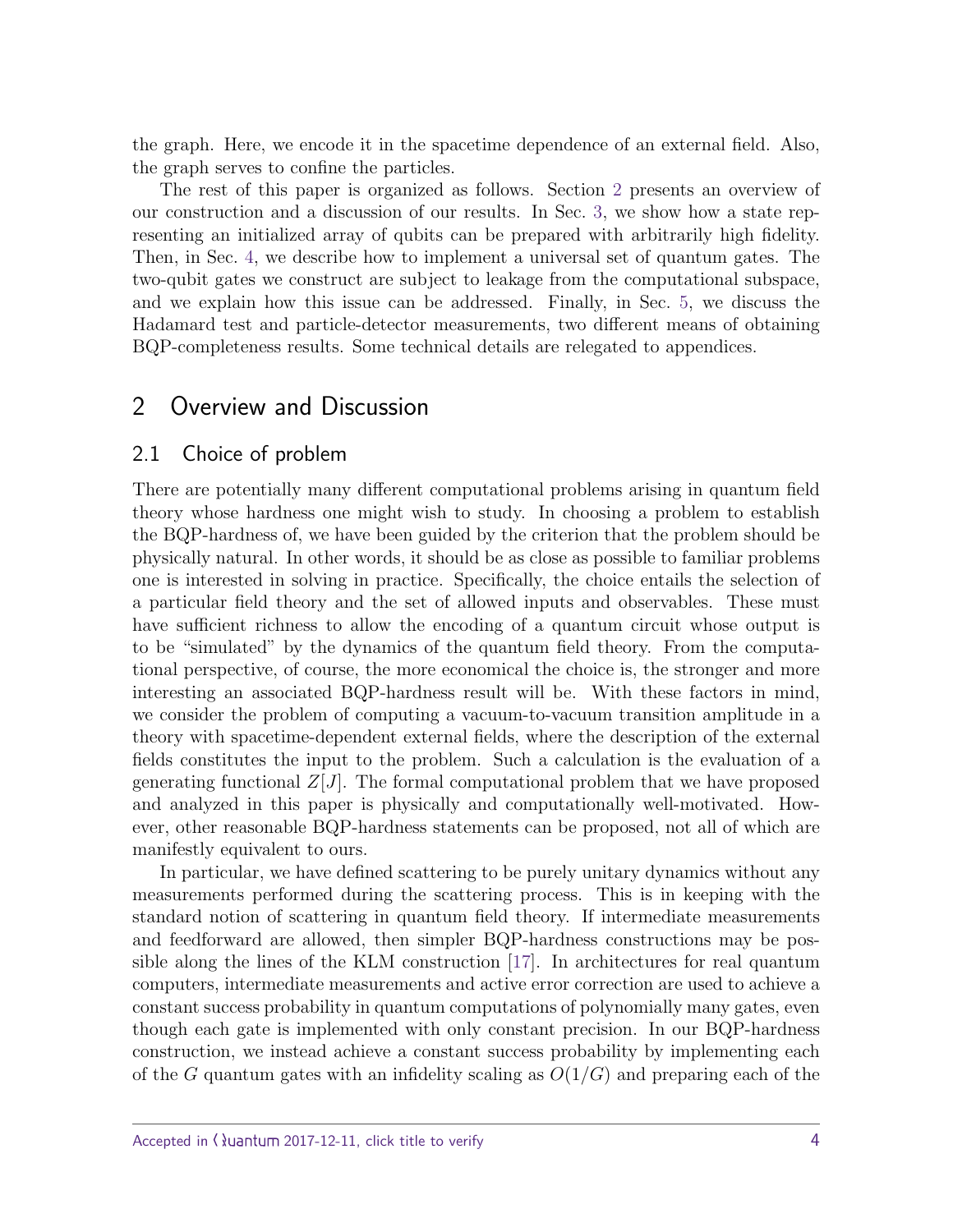*n* qubits with an infidelity scaling as  $O(1/n)$ .

Our definition of the scattering problem allows spacetime-dependent source terms, which break translational invariance, in the Lagrangian of the quantum field theory. Physically, such source terms correspond to externally applied classical fields. In other words, although the laws of physics are invariant under translations in time and space, the presence of an experimental apparatus in a particular location breaks this symmetry. Our formulation of the scattering problem considers the experimental apparatus that applies the fields that manipulate the qubits to be external. We do not demand quantum field-theoretical simulation of the particles making up this apparatus.

Lastly, in our BQP-hardness construction, we have demanded that the initial state be the vacuum. The creation of the particles to be scattered is considered part of the dynamics. This makes our construction more complicated, as we must design a state-preparation scheme and analyze its fidelity (§[3\)](#page-8-0). Our construction implies as an immediate corollary that, if one allows the initial state in the scattering problem to consist of particles bound in the potential wells, then the associated scattering problem is BQP-hard. By showing that BQP-hardness still holds when the initial state is restricted to be the vacuum, we achieve a meaningful strengthening of our result. In a high-energy scattering problem, one is typically interested in situations where there are initial-state particles, but these are propagating relativistically, rather than already bound in potential wells.

One can heuristically obtain a BQP-hardness result for the Standard Model of particle physics by noting that the physics accessible in today's laboratories is described by the Standard Model. Some of these laboratories contain prototype quantum computers, and therefore the computational problem of simulating the dynamics of these laboratories (and their many-qubit successors) must be BQP-hard. Moreover, one might make the argument that since nonrelativistic quantum mechanics is a limiting case of quantum field theory and, in principle, the laws of quantum mechanics permit the efficient solution of the problems in BQP, it must be true that the problem of simulating dynamics of quantum field theories is BQP-hard. What, then, can be learned from a derivation of BQP-hardness?

First, within a given quantum field theory, BQP-hardness depends on the computational problem, which in physical terms corresponds to the set of observables and phenomena implementing the computation. Furthermore, a bigger goal is to study the whole space of quantum field theories in terms of their computational power. In other words, it is interesting to investigate which quantum field theories (in arbitrary spacetime dimensions) give rise to classically tractable problems and which ones give rise to intractable problems. In particular, we aim to discover what features of a field theory determine this division. For example, we wish to know if this property is affected by integrability or quantum chaos. This paper takes a first step towards addressing some of these issues. In particular, we find that, with a sufficiently complex variation in the external fields, it is already hard to simulate a weakly-coupled quantum field theory that is in only one spatial dimension and is purely bosonic.

One of the central goals of computer science is to understand the ultimate capabil-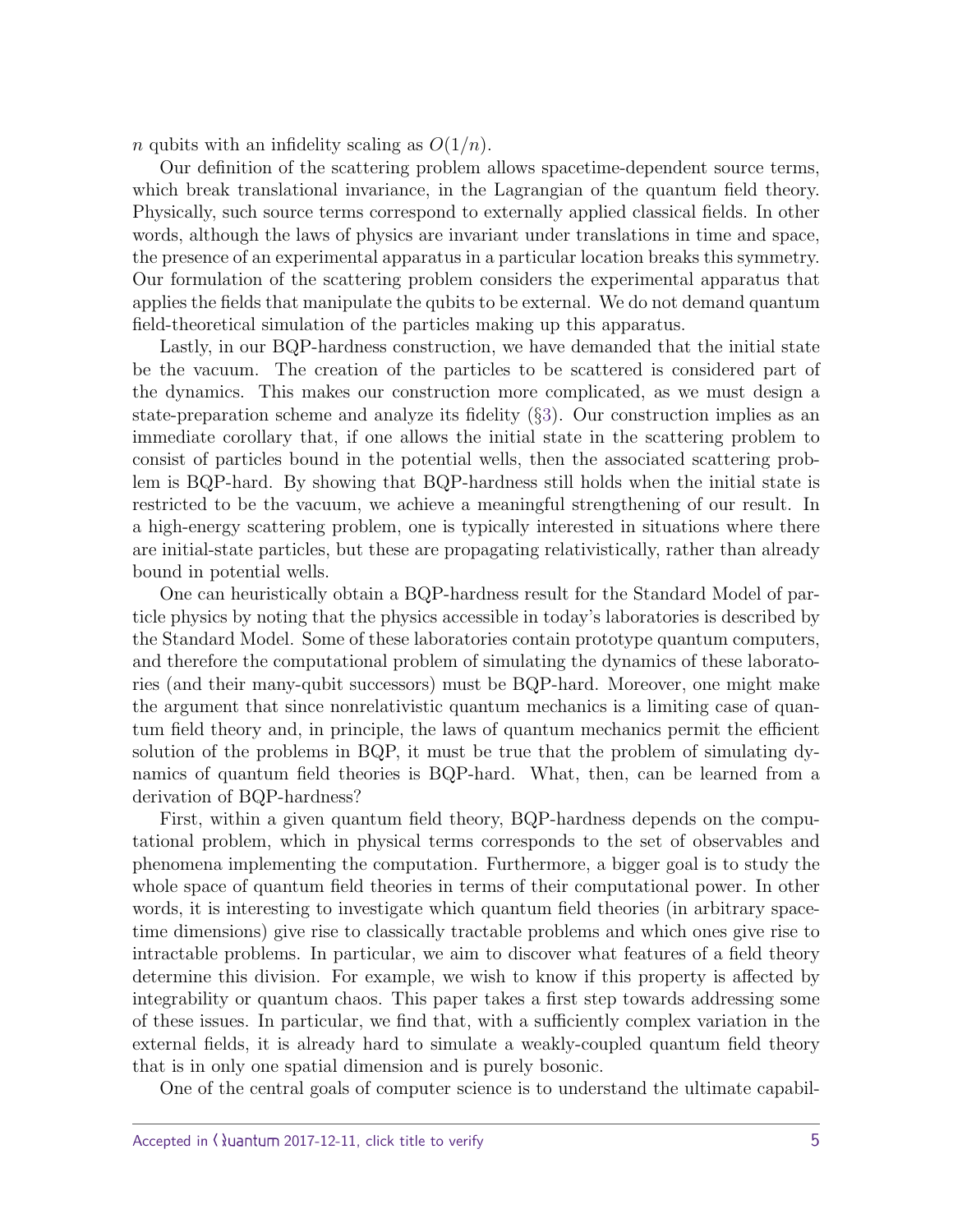ities and limitations of computers. Since the seminal works on quantum computation by Feynman and Deutsch in the 1980s, we have known that this understanding cannot be achieved in isolation from physics. The question thus becomes: What is the class of computational problems solvable using polynomial resources within the laws of physics that govern our universe? In essence, this work, together with [\[15\]](#page-39-2), places matching upper and lower bounds on the computational power of a universe described by  $\phi^4$  theory. This represents a step in a larger program of characterizing the computational power of the Standard Model, which is the quantum field theory describing all known physical phenomena other than gravity. Characterizing the computational power of quantum gravity is a more distant goal.

#### 2.2 Proof sketch

The essence of our BQP-hardness argument is to propose an architecture for a quantum computer in a  $(1 + 1)$ -dimensional universe governed by massive  $\phi^4$  theory and then to show that it is capable of scalable, universal quantum computation. This is in some ways easier and in other ways harder than designing a quantum computer architecture for the real world. On the one hand, practical experimental limitations are not a concern; operations of arbitrary precision are allowed as long as the precision scales only polynomially with the problem size. On the other hand, the set of particles and interactions from which to construct the qubits and gates is much more limited.

In our BQP-hardness construction we choose our external field  $J_2(t, x)$  so that the nonrelativistic limit is a collection of double-well potentials. A qubit is encoded by a double well containing one particle. The logical-zero and logical-one states of the qubit can then be represented by two states of the double well. For example, one can choose the ground and first excited states of the double well as logical zero and one, respectively. Another possible choice is particle occupation (in the ground state) of the left well for logical zero and the right well for logical one. We show that, in the nonrelativistic limit (with  $J_1 = 0$ ), the effective *n*-particle Schrödinger equation has the Hamiltonian

$$
H(t) = \sum_{i} \left( \frac{p_i^2}{2m} + \frac{J_2(t, x_i)}{m} \right)
$$
  
+ 
$$
\sum_{i < j} \left( \frac{\lambda}{4m^2} \left( 1 + \frac{\lambda}{4\pi m^2} \right) \delta(x_i - x_j) - \frac{\lambda^2}{32\pi m^3} \int_0^1 dy \frac{e^{-m|x_i - x_j| / \sqrt{y(1 - y)}}}{\sqrt{y(1 - y)}} \right)
$$
  
+ ... \t(2)

By varying the source term  $J_2(t, x)$  as a function of time, one can move the potential wells. By moving the left and right wells of a single qubit closer together, one can implement single-qubit gates through tunneling between the wells. By moving the wells of neighboring qubits closer together, one can implement two-qubit gates through the inter-particle interactions. In this manner, we construct a universal set of quantum gates in Sec. [4.](#page-17-0)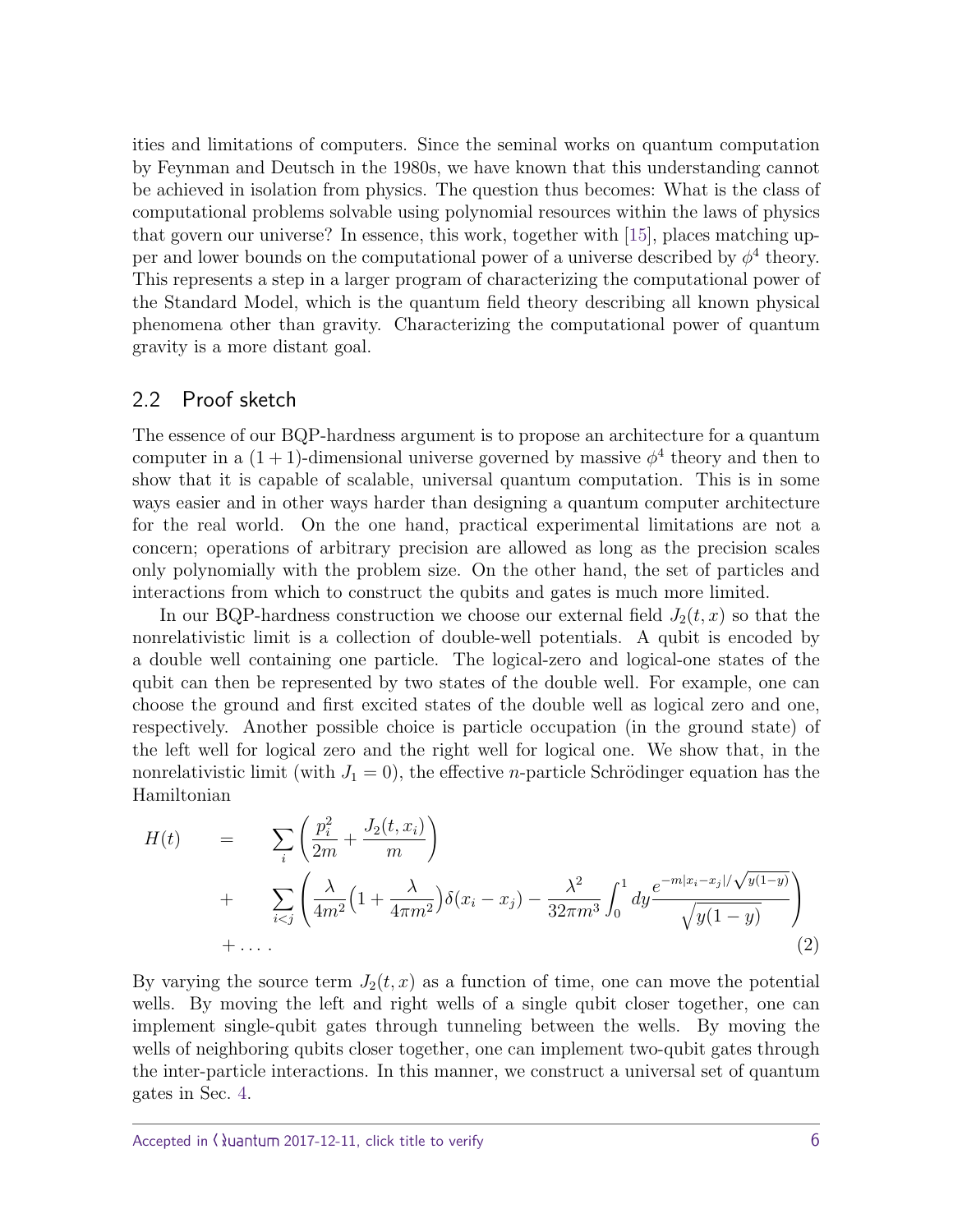An oscillatory  $J_1(t, x)$  can create and destroy particles. This allows us to show that computing even the vacuum-to-vacuum transition probability is BQP-hard. To simulate a quantum computation, we create a state in which each double well encoding a qubit is in its logical-zero state. We show in Sec. [3](#page-8-0) how we can prepare this state by starting with the vacuum state and then varying the source term  $J_1(t, x)$  sinusoidally in time. At the end, the time-reversed version of this process annihilates the particles in the double wells. Thus, the  $|0...0\rangle \rightarrow |0...0\rangle$  amplitude of a quantum circuit corresponds to the vacuum-to-vacuum transition amplitude, whereas other final states of the quantum circuit contribute to non-vacuum final states of the quantum field theory's dynamics.

The spatial volume used by this process is proportional to the number of qubits, up to logarithmic factors, since the coupling between wells decays exponentially with their spacing. The execution time of an individual quantum gate must scale as  $\tilde{O}(\lambda^{-2})$ , so that leakage errors out of the coding subspace are adiabatically suppressed (§[4.2\)](#page-21-0). (The *O* suppresses logarithmic factors, which come from adiabatic theorems with exponential convergence.) The total duration of the process is thus  $\tilde{O}(\lambda^{-2}D)$ , where *D* is the depth of the original quantum circuit.

It is essential that the reduction can be carried out in polynomial time by classical computers. One potential concern is that computing the function  $J_2(t, x)$  corresponding to a specified quantum circuit could be intractable. We demonstrate that this is not the case by giving examples of explicit constructions for  $J_2(t, x)$  in Appendices [C](#page-36-0) and [D.](#page-37-0) For these constructions, we assume that the coupling constant  $\lambda$  is  $O(1/G)$ , where *G* is the number of gates in the simulated circuit, which allows us to use low-order perturbation theory in  $\lambda$  to analyze our two-qubit gate to adequate accuracy. For such weak particle interactions, it takes a time scaling like  $G<sup>2</sup>$  to execute a single two-qubit gate adiabatically, and a time of order  $G^2D$  for the simulation of a circuit with depth *D*.

Let *T* and *V* be the duration and spatial volume on which  $J_1$  and  $J_2$  have support. Then, by the Nyquist-Shannon theorem, it suffices to use  $O(T\omega V/\xi)$  real numbers to describe  $J_1$  and  $J_2$ , where  $\omega$  and  $\xi$  are the maximum frequency and minimum wavelength of *J*<sub>1</sub> and *J*<sub>2</sub>. Recall that  $T = \tilde{O}(\lambda^{-2}D) = \tilde{O}(G^2D)$ . Since the interaction between particles in separate wells falls off exponentially with separation,  $V = O(n)$ , where *n* is the number of qubits. The wavelength  $\xi$  is of order  $1/m$ , because the spacing and widths of wells that suppress unwanted tunneling are of order 1*/m*. The maximum oscillation frequency  $\omega$  is of order m, which occurs when an oscillatory  $J_1$  term is used to excite particles from the vacuum. The mass *m* is taken to be a constant, not varying asymptotically with problem size. Thus, the total number of bits needed to specify  $J_1$ and  $J_2$  to adequate precision is  $\tilde{O}(nG^2D)$ . This is important, because to show BQPhardness one needs the reduction to be computable classically in polynomial time and it must induce at most a polynomial increase in the number of bits needed to describe the problem instance.

Before we give the details of the proof starting with state preparation in the next section, we summarize the conditions for successful simulation and then discuss the level of rigor in our results.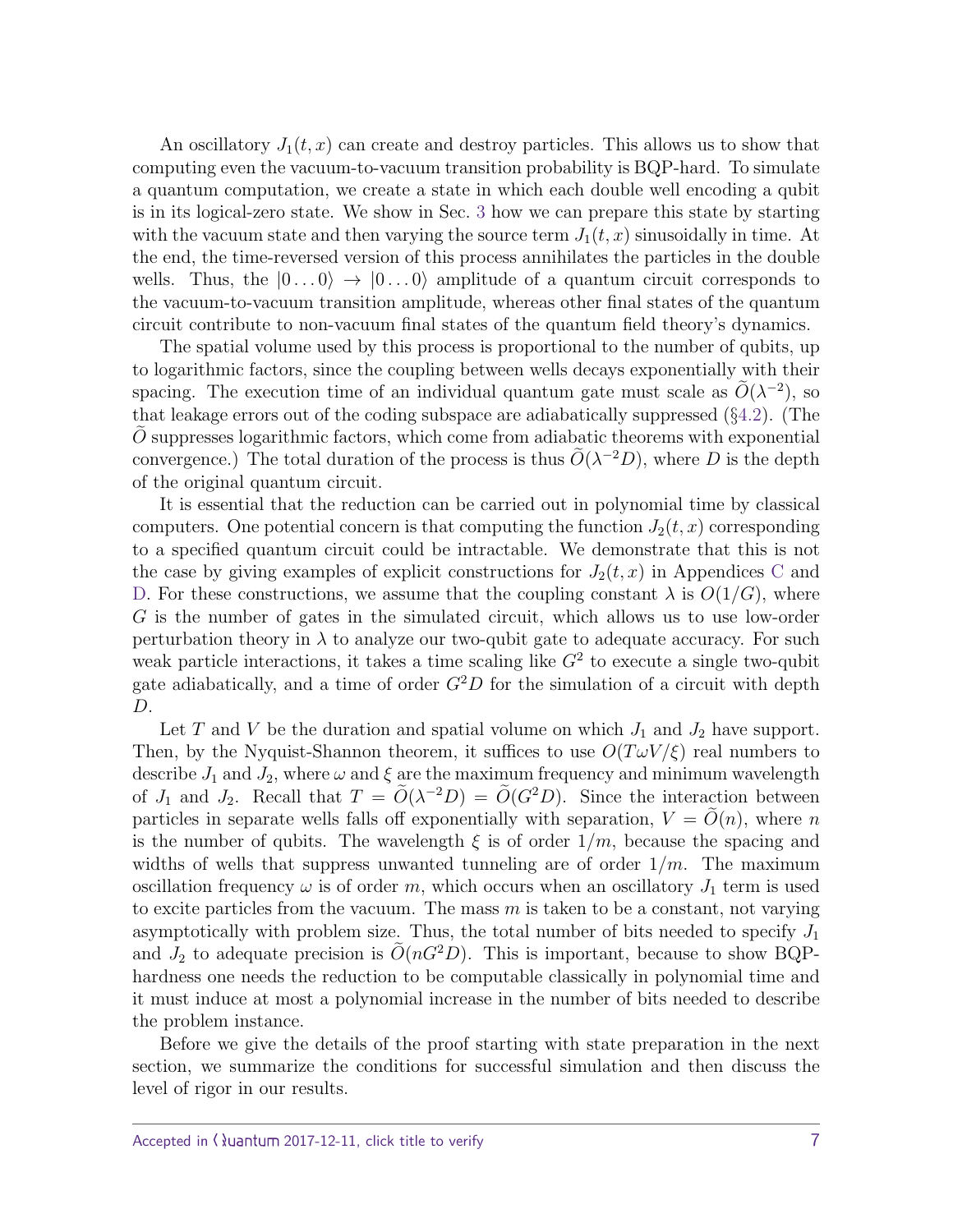## 2.3 Conditions for successful simulation

In this subsection, we collect together the various conditions need to design a  $(1 + 1)$ dimensional  $\phi^4$  theory to simulate an arbitrary quantum circuit.

1. Since we are interested in starting from vacuum in our simulation, the first condition ensures that a single particle populates the well with sufficient accuracy. Our state preparation method is to use adiabatic rapid passage where the timedependent source term is modulated with the following envelope function.

$$
f(t) = \begin{cases} g \cos(\omega_0 t + Bt^2/T), & -T/2 \le t \le T/2, \\ 0, & \text{otherwise.} \end{cases}
$$
 (3)

For successful creation of particles in wells, we need the parameters *g*, the *B* and *T* to scale with *n* as follows.

$$
g \sim 1/n^5, \quad \lambda \sim B \sim 1/n^4, \quad T \sim n^8. \tag{4}
$$

This is derived in Section [3](#page-8-0) (Eq. [41\)](#page-16-0).

- 2. To justify the perturbative treatment of the effective potential, and the nonrelativistic approximation, we need  $\lambda \sim J_2$ . This is discussed in Section [4.](#page-17-0)
- 3. In our construction, we do not need to assume that the Hamiltonian is bounded. The adiabatic approximation is applied to the effective Hamiltonian, which is bounded. In order to justify this approximation for the effective Hamiltonian, we need  $\tau \sim \text{poly}(\log n)$ , where  $\tau$  is the time scale of adibatic evolution. This is described in detail in Section [4.2.](#page-21-0)
- 4. When implementing gates, the wells could end up with two particles if the interaction time is too long. To prevent this double occupancy of potential wells, the gate run time  $\sim \lambda^{-2}$ . This is described in Section [4.2.](#page-21-0)
- 5. In section [5,](#page-26-0) we discuss the BQP completeness of the simulation of the vacuum-tovacuum amplitude approximation problem. Although our BQP hardness result does not need the theory to be on a lattice, for BQP completeness, we use the algorithms of [\[14,](#page-39-0) [15\]](#page-39-2) to prove that the decision version of the problem lies in BQP. For this result, we need a small enough lattice spacing to make lattice errors small as described in [\[14,](#page-39-0) [15\]](#page-39-2). In addition, we also need a sufficient number of runs that is polynomial in *n*, the input size, to estimate the vacuum-to-vacuum probability with small statistical errors.

# 2.4 Validity of perturbation theory

For  $\phi^4$  theory in two spacetime dimensions without sources, there exist proofs [\[10,](#page-39-6) [11,](#page-39-7) [22\]](#page-40-2) that perturbation theory is asymptotic. However, this does not imply that including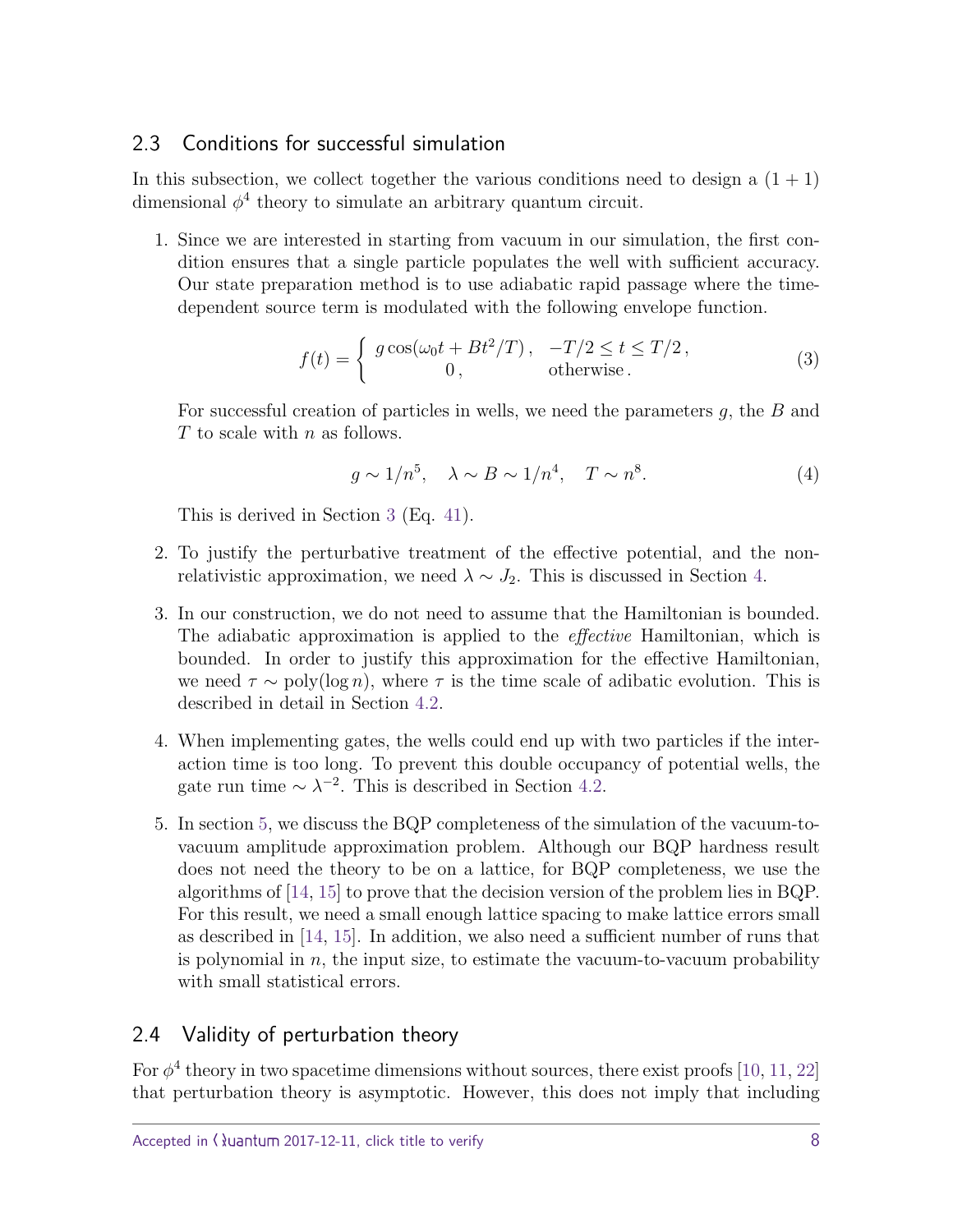higher order terms reduces the error obtained from considering only a finite number of terms. This is because perturbation theory is not convergent and beyond a certain number of terms, the errors in approximation increase. Therefore, one only considers the first few terms in the perturbation expansion.

Unfortunately, there are no analogous results on the asymptotic nature of perturbation theory in the presence of sources. Due to this, the mathematical rigor of our simulation technique could be called into question when we use perturbation theory in the presence of time-varying source terms. We would like to state here explicitly that we assume perturbative approximations are reliable even in the presence of timedependent sources. The other parts of our construction have explicit proofs either in the cited references or the appendices.

# <span id="page-8-0"></span>3 State Preparation

For the decision problem defined in the previous section, our starting point is the vacuum state of the weakly interacting  $\phi^4$  theory with  $J_2(x) = J_1(x) = 0$ . First, we adiabatically turn on the static double-well potential (by turning on  $J_2(x)$ ) to prepare the corresponding vacuum state. Next, we turn on an oscillatory  $J_1(t, x)$  to create a particle in the logical-zero state of each double well. The ground and first excited states of the double-well potential, which are symmetric and antisymmetric superpositions over the two wells, can serve as these logical states. It is also possible to choose a localized particle in the left or right well, although these states are not eigenstates, as long as the two wells are sufficiently separated; the energy splitting between the two states is then exponentially suppressed and, apart from accumulating a global phase, these states evolve only exponentially slowly.

From the adiabatic theorem given in [\[12\]](#page-39-8), it follows that one can prepare the vacuum state of the static potential in a time of  $\tilde{O}(1/(m-\mathcal{B})^2)$ , where *m* is the physical mass of the particles in the interacting theory and  $\mathcal B$  is the binding energy of the well. Note that we cannot choose the binding energy of the well to be larger than the particle mass, because in this case the vacuum becomes unstable: it becomes energetically favorable to create a particle occupying the well.

After creating the vacuum state for the system with nonzero  $J_2$ , we wish to create exactly one particle in each double well. We do this by applying an oscillating source term in the full interacting theory. The idea is to ensure that the creation of one particle is on resonance, while the creation of more than one particle is off resonance. Perhaps the simplest version of this procedure is to use Rabi oscillation, in which we drive a transition to the single-particle state using a  $J_1(t, x)$  that oscillates on resonance with the energy difference between this state and the vacuum.

Because of the interaction term  $\lambda \phi^4$  in the Lagrangian, the system is anharmonic. While the energy to create one particle in the ground state of a well is  $m - \mathcal{B}$ , the energy to create two particles in the ground state is  $2(m - \mathcal{B}) - \delta$ , where  $\delta$  is a binding energy arising from the inter-particle potential. Suppose we choose  $J_1(t, x)$  to have the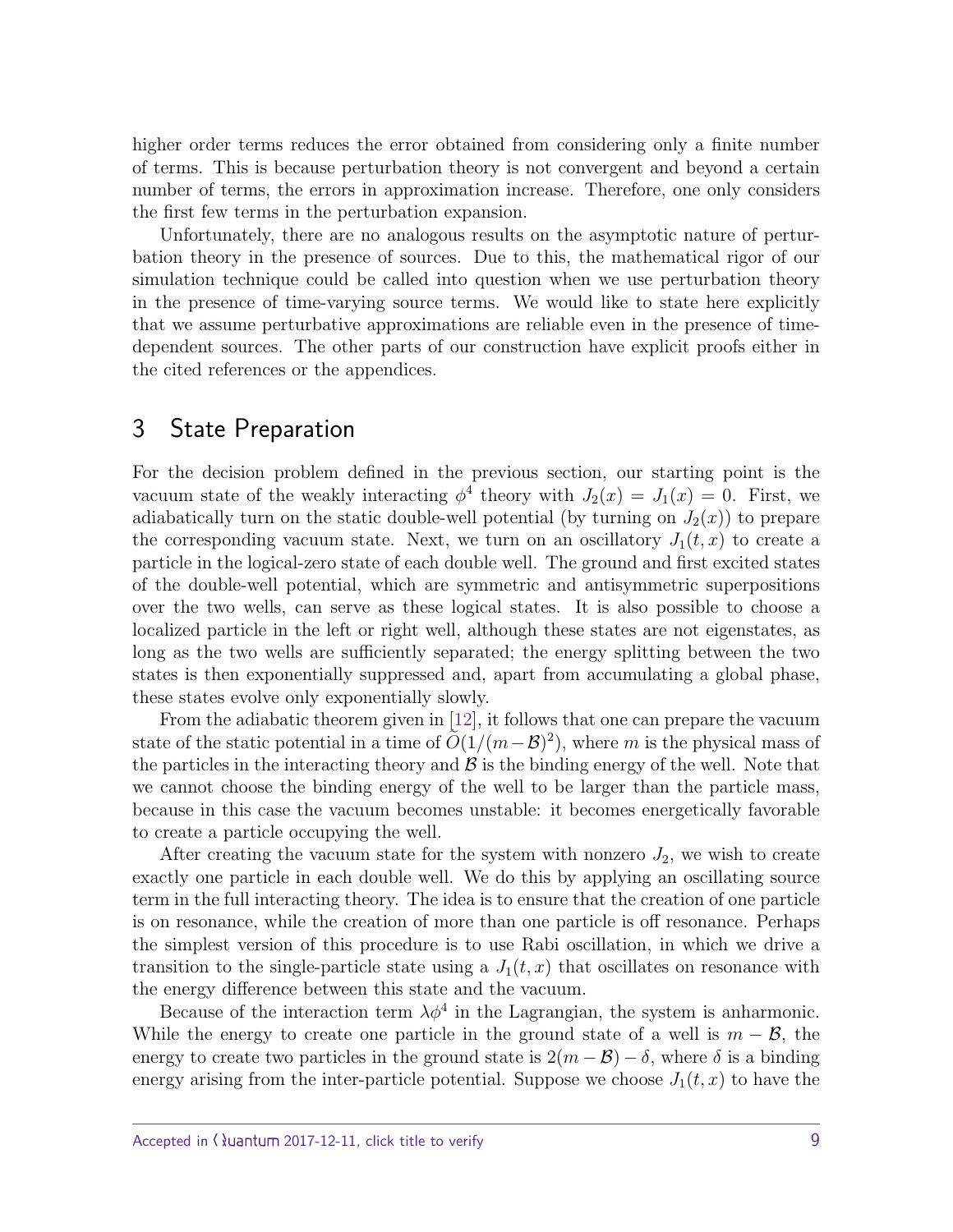$J_1(t, x) = g \cos(\omega t) h(x)$ , (5)

where  $h(x)$  is a function localized in the well (for example, a Gaussian), and g is a constant quantifying the strength of the source. If we choose  $\omega = m - \mathcal{B}$ , then the source is on resonance for the transition from vacuum to the single-particle bound state, but off resonance for the transition from the single-particle bound state to the two-particle bound state.

Standard analysis of Rabi oscillation shows that, for sufficiently weak *g*, the source  $J_1(t, x)$  described in Eq. [\(5\)](#page-9-0) will drive oscillations between the vacuum and the singleparticle ground state  $|\psi_0\rangle$  of the well with frequency

<span id="page-9-1"></span>
$$
\Omega = g \langle \psi_0 | \int dx h(x) \phi(x) | \text{vac} \rangle . \tag{6}
$$

Thus, by applying the oscillating source for a time  $\tau = \pi/2\Omega$ , one can drive a nearperfect transition to the state  $|\psi_0\rangle$ . In principle, errors (that is, excitations to higherenergy states) can be arbitrarily suppressed by making *g* smaller and *τ* correspondingly larger. Because we assume no intermediate measurements in our scattering process, we cannot invoke fault-tolerance constructions. Thus, each of the *n* qubits must be prepared with infidelity of *O*(1*/n*).

The disadvantage of this construction is that, to prepare the state  $|\psi_0\rangle$  with arbitrarily high fidelity, one needs arbitrarily precise knowledge of both the resonance frequency  $\omega = m - \mathcal{B}$  and the Rabi oscillation frequency  $\Omega$  determined by the matrix element [\(6\)](#page-9-1). Thus, we instead apply a related scheme called adiabatic passage, which requires only approximate knowledge of these quantities.

In Sec. [3.1,](#page-10-0) we provide an overview of adiabatic passage. Specifically, we present the theoretical description in the case of a two-level system. In the following subsections, we analyze the effect of source terms and the application of adiabatic passage to our problem. In the familiar case of the free  $(\lambda = 0)$  scalar theory without any sources, one can simply go to Fourier space, express the Hamiltonian in terms of creation and annihilation operators for the Fourier modes, and thus obtain its spectrum. The addition of a linearly coupled classical source of finite duration  $(J_1(x) \neq 0$  for a finite time) can also be treated straightforwardly. In Sec. [3.2,](#page-13-0) we present the analogous equations when there is a quadratically coupled source  $(J_2(x) \neq 0)$ . The expressions make clear that  $J_2(x)$  acts like a potential, with the spectrum now having a discrete part as well as a continuum. One can furthermore see that the choice of  $J_1(x)$  determines the probabilities of various particle types being created. Next, in Sec. [3.3,](#page-15-0) we examine the interacting  $\phi^4$  theory with both sources. In particular, we consider  $J_1(x)$  with a time dependence that implements adiabatic passage. Calculation of the Fourier spectrum of such a function of time reveals that one can suppress transitions to states that are not in resonance with the desired transition and whose transition frequency is not a multiple of the desired transition frequency. Hence, one can suppress the production of multiple particles in the discrete part of the spectrum, since it is anharmonic. We show that the production of unwanted unbound particles can also be suppressed. Thus,

<span id="page-9-0"></span>form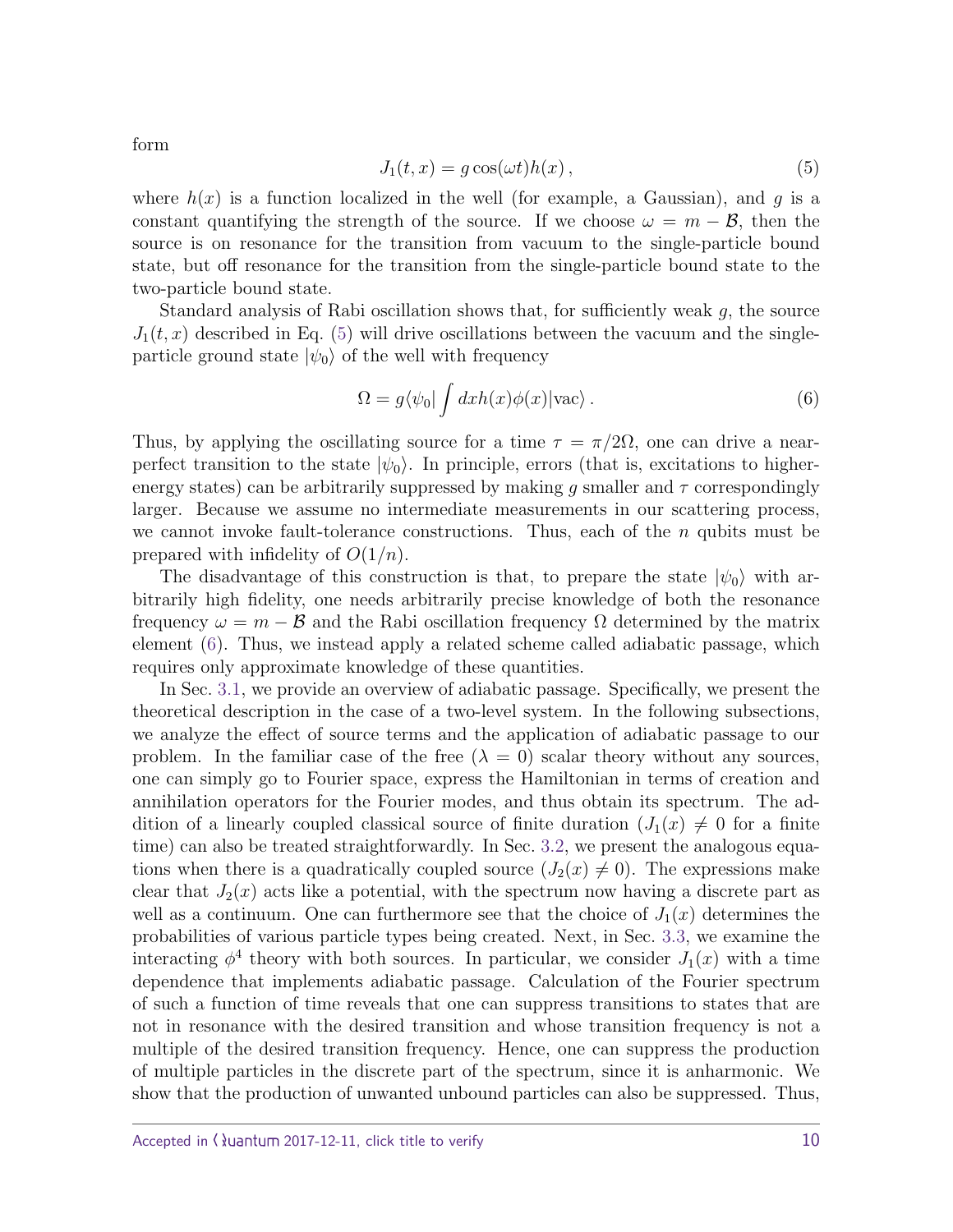we obtain a set of necessary conditions for successful state preparation. The parameter scalings that satisfy these conditions determine the time required.

#### <span id="page-10-0"></span>3.1 Adiabatic Passage

Adiabatic passage is an experimental technique for driving transitions between eigenstates. Instead of applying a sinusoidal driving term tuned precisely to the desired transition frequency, as in Rabi oscillation, one applies a driving term whose frequency sweeps across this resonance. For our purposes, the advantage of this technique is that excited-state preparation of arbitrarily high fidelity is achievable with only limited knowledge of the relevant transition frequency and matrix element. The theoretical description of such a coupled system is summarized below.

#### 3.1.1 Effective Hamiltonian in the Rotating Frame

Consider a two-level system with energy splitting  $\omega_0 > 0$ , where the transition between the ground and excited states is being driven by a source with frequency  $\omega = \omega_0 + \Delta$ ; we say that the driving field is "detuned" from resonance by  $\Delta$ . This system satisfies the Schrödinger equation

<span id="page-10-1"></span>
$$
\frac{d}{dt}|\psi\rangle = -iH(t)|\psi\rangle,\tag{7}
$$

with the time-dependent Hamiltonian

$$
H(t) = \begin{bmatrix} 0 & e^{i\omega t} \Omega/2 \\ e^{-i\omega t} \Omega/2 & \omega_0 \end{bmatrix} . \tag{8}
$$

When expressed in terms of a "rotating frame", Eq. [\(8\)](#page-10-1) becomes

$$
\frac{d}{dt}|\varphi\rangle = -iH_{\text{eff}}|\varphi\rangle.
$$
\n(9)

Here,

<span id="page-10-2"></span>
$$
|\psi\rangle = \begin{bmatrix} 1 & 0 \\ 0 & e^{-i\omega t} \end{bmatrix} |\varphi\rangle , \qquad (10)
$$

and the effective Hamiltonian is

$$
H_{\text{eff}} = \begin{bmatrix} 0 & \Omega/2 \\ \Omega/2 & -\Delta \end{bmatrix}
$$
  
=  $\begin{bmatrix} -\Delta/2 & 0 \\ 0 & -\Delta/2 \end{bmatrix} + \frac{1}{2}\sqrt{\Omega^2 + \Delta^2} \begin{bmatrix} -\cos 2\theta & \sin 2\theta \\ \sin 2\theta & \cos 2\theta \end{bmatrix}$ , (11)

where  $\tan 2\theta = -\Omega/\Delta$  and  $0 \le \theta \le \pi/2$ . The eigenstates of this effective Hamiltonian are

<span id="page-10-3"></span>
$$
|+\rangle = \sin \theta |g\rangle + \cos \theta |e\rangle , \qquad (12)
$$

$$
|-\rangle = \cos\theta|g\rangle - \sin\theta|e\rangle, \qquad (13)
$$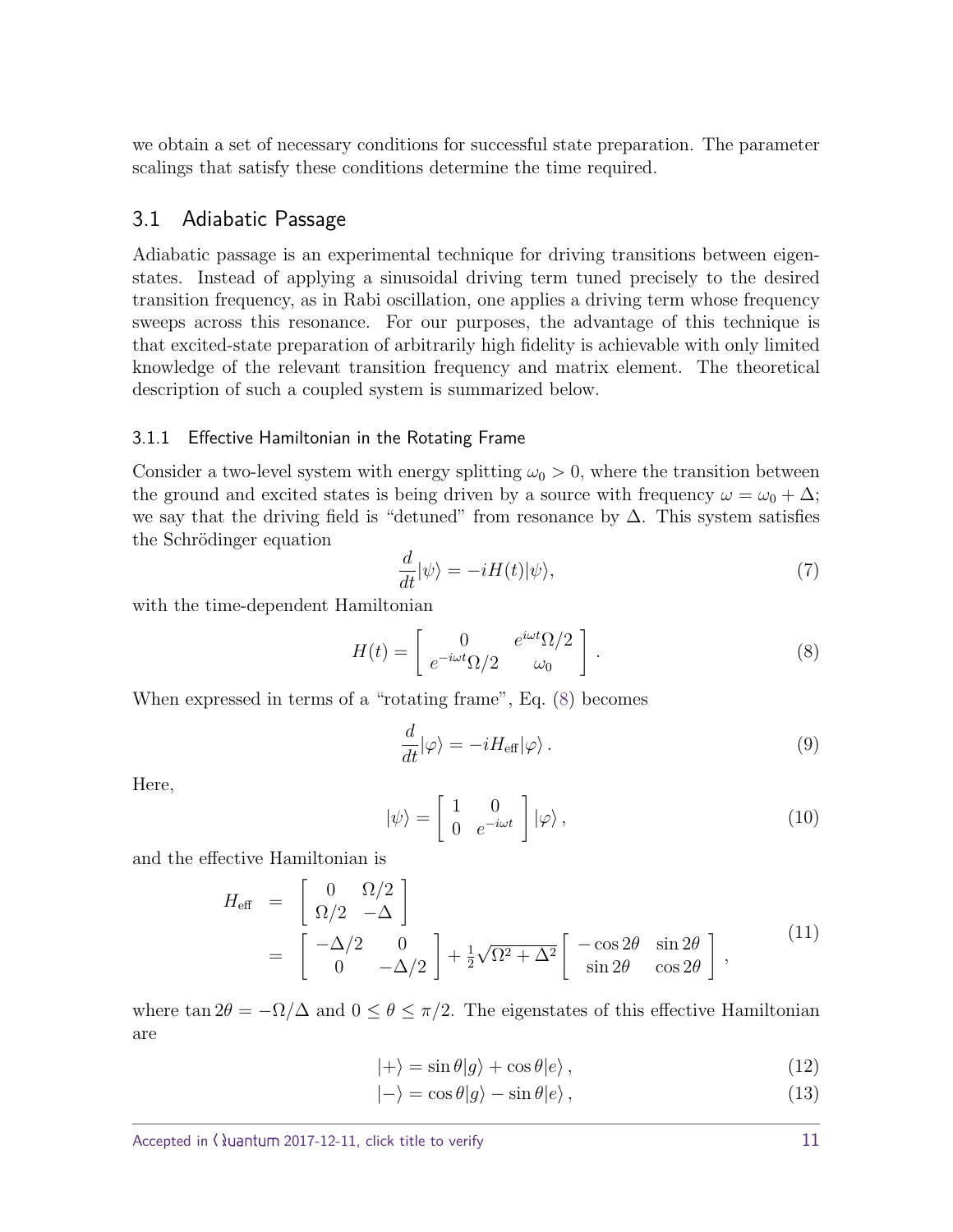with eigenvalues  $-\frac{1}{2}\Delta \pm \frac{1}{2}$ 2 √  $\Omega^2 + \Delta^2$ , respectively. Here,  $|g\rangle$  and  $|e\rangle$  are the ground and excited states of the undriven Hamiltonian with  $\Omega = 0$  and  $\omega = 0$ .

In adiabatic passage, the detuning  $\Delta$  sweeps through zero. Well below resonance (large negative detuning  $\Delta$ ,  $\theta \approx 0$ ), the lower-energy eigenstate of  $H_{\text{eff}}$  is  $|-\rangle \approx |g\rangle$ , whereas well above resonance (large positive  $\Delta$ ,  $\theta \approx \pi/2$ ) we have  $|-\rangle \approx -|e\rangle$ . If the sweep is slow enough, the system is unlikely to be excited across the minimal energy gap  $\Omega$  of the effective Hamiltonian, and it evolves adiabatically from the ground state  $|g\rangle$  to the excited state  $|e\rangle$ . (See Fig. [1.](#page-11-0))



<span id="page-11-0"></span>Figure 1: Avoided crossing of energy levels. As the detuning  $\Delta$  sweeps adiabatically through zero, the eigenstate  $|-\rangle$  changes from the uncoupled ground state  $|g\rangle$  to the uncoupled excited state  $|e\rangle$ .

We emphasize that, even if the off-diagonal term in  $H(t)$  is small, we cannot analyze adiabatic passage by treating this term in time-dependent perturbation theory; for adiabatic passage to succeed, the off-diagonal driving term must be turned on for long enough that its effects are not perturbatively small. Correspondingly, in a field-theory setting, the probability of successful particle creation by adiabatic passage cannot be computed by summing a finite number of Feynman diagrams: instead, resummation of an infinite class of diagrams is required. Our strategy will be to justify approximating the field theory problem by the two-level system just described, and then to compute the success probability within that two-level approximation. What must be shown is that terms in the Hamiltonian coupling these two energy levels to other energy levels can be safely neglected. This issue arises in any treatment of adiabatic passage between two energy levels of a multilevel system.

#### 3.1.2 Rotating-Wave Approximation

In Eq. [\(5\)](#page-9-0), the source term  $J_1(t, x)$  is proportional to  $\cos(\omega t)$ , whereas in Eq. [\(8\)](#page-10-1) we included only off-diagonal terms with small detuning, neglecting counter-rotating terms,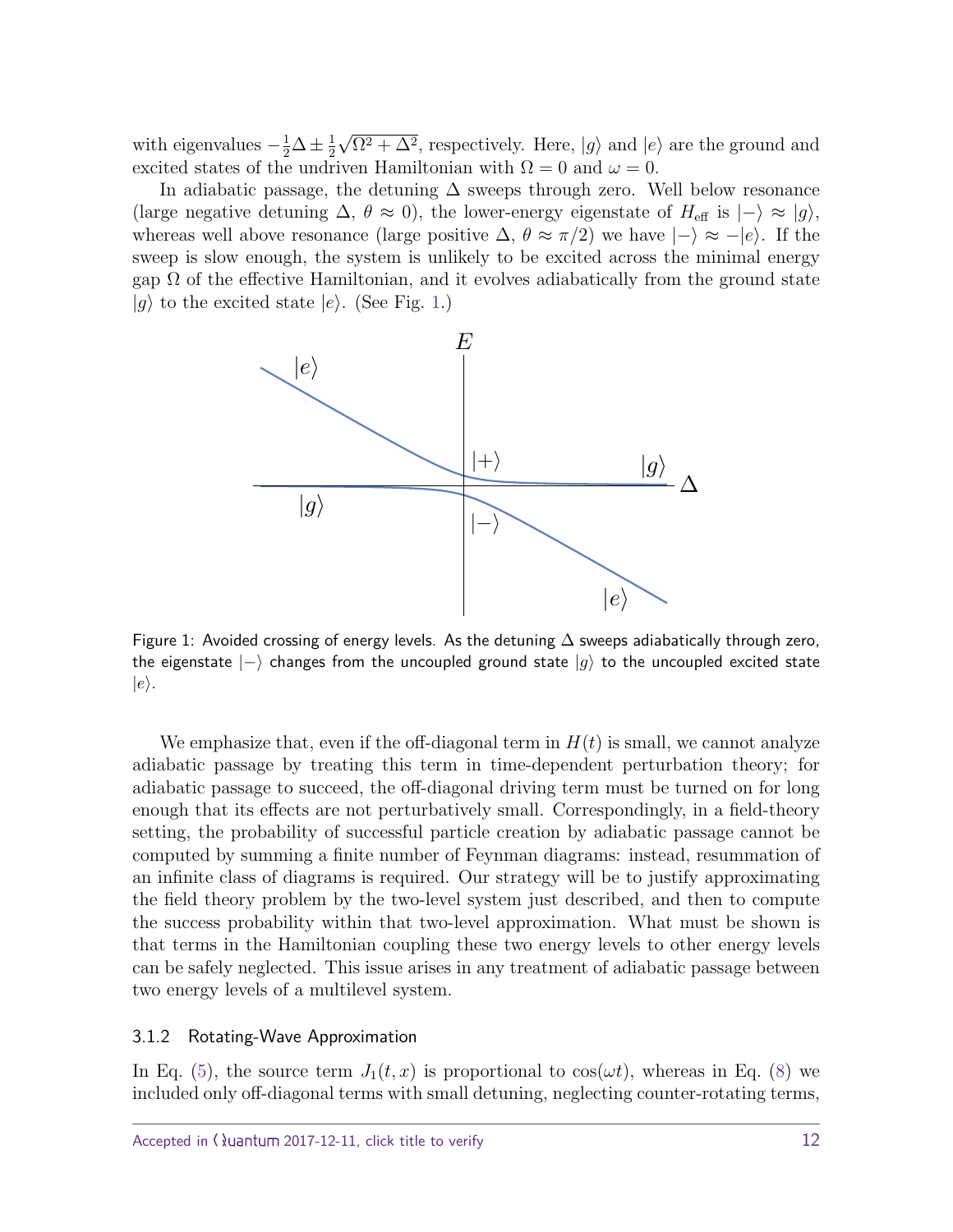which are far from resonance. Intuitively, these terms, which oscillate rapidly in the rotating frame, have effects that nearly average away. Ignoring the counter-rotating terms in the Hamiltonian is called the rotating-wave approximation.

In the rotating frame, the counter-rotating part of the Hamiltonian is

$$
H'_{\text{eff}}(t) = \begin{bmatrix} 0 & e^{-2i\omega t} \Omega/2 \\ e^{2i\omega t} \Omega/2 & 0 \end{bmatrix} . \tag{14}
$$

To justify the rotating wave approximation, we first express the Schrödinger equation as an integral equation, namely,

$$
|\varphi(T)\rangle = |\varphi(0)\rangle - i \int_0^T dt H_{\text{eff}}(t) |\varphi(t)\rangle, \qquad (15)
$$

and note that the error ignoring the counter-rotating term introduces is

$$
|\epsilon\rangle = i \int_0^T dt H'_{\text{eff}}(t) |\varphi(t)\rangle, \qquad (16)
$$

which after an integration by parts becomes

$$
|\epsilon\rangle = \frac{\Omega}{4\omega} \left( \begin{bmatrix} 0 & -e^{-2i\omega t} \\ e^{2i\omega t} & 0 \end{bmatrix} |\varphi(t)\rangle \right)_0^T + i\frac{\Omega}{4\omega} \int_0^T dt \begin{bmatrix} 0 & -e^{-2i\omega t} \\ e^{2i\omega t} & 0 \end{bmatrix} H_{\text{eff}}(t) |\varphi(t)\rangle.
$$
\n(17)

We can therefore bound the error using

<span id="page-12-0"></span>
$$
\epsilon := |||\epsilon\rangle|| \leq \frac{\Omega}{2\omega} + \frac{\Omega T}{4\omega} \max_{t \in [0,t]} ||H_{\text{eff}}(t)||
$$
  

$$
\leq \frac{\Omega}{2\omega} + \frac{\Omega T}{4\omega} (\Delta + \Omega).
$$
 (18)

We can use a similar argument to bound the contribution from rapidly oscillating ondiagonal terms in the Hamiltonian (which are also rapidly oscillating in the rotating frame).

#### 3.1.3 Conditions for Successful Adiabatic Passage

To be concrete, consider the two-level Hamiltonian

<span id="page-12-1"></span>
$$
H(t) = \begin{bmatrix} 0 & h(t) \\ h(t) & \omega \end{bmatrix},
$$
\n(19)

where the off-diagonal driving term has the time dependence

$$
h(t) = \begin{cases} \Omega \cos(\tilde{\omega}(t)t), & -T/2 \le t \le T/2, \\ 0, & \text{otherwise,} \end{cases}
$$
 (20)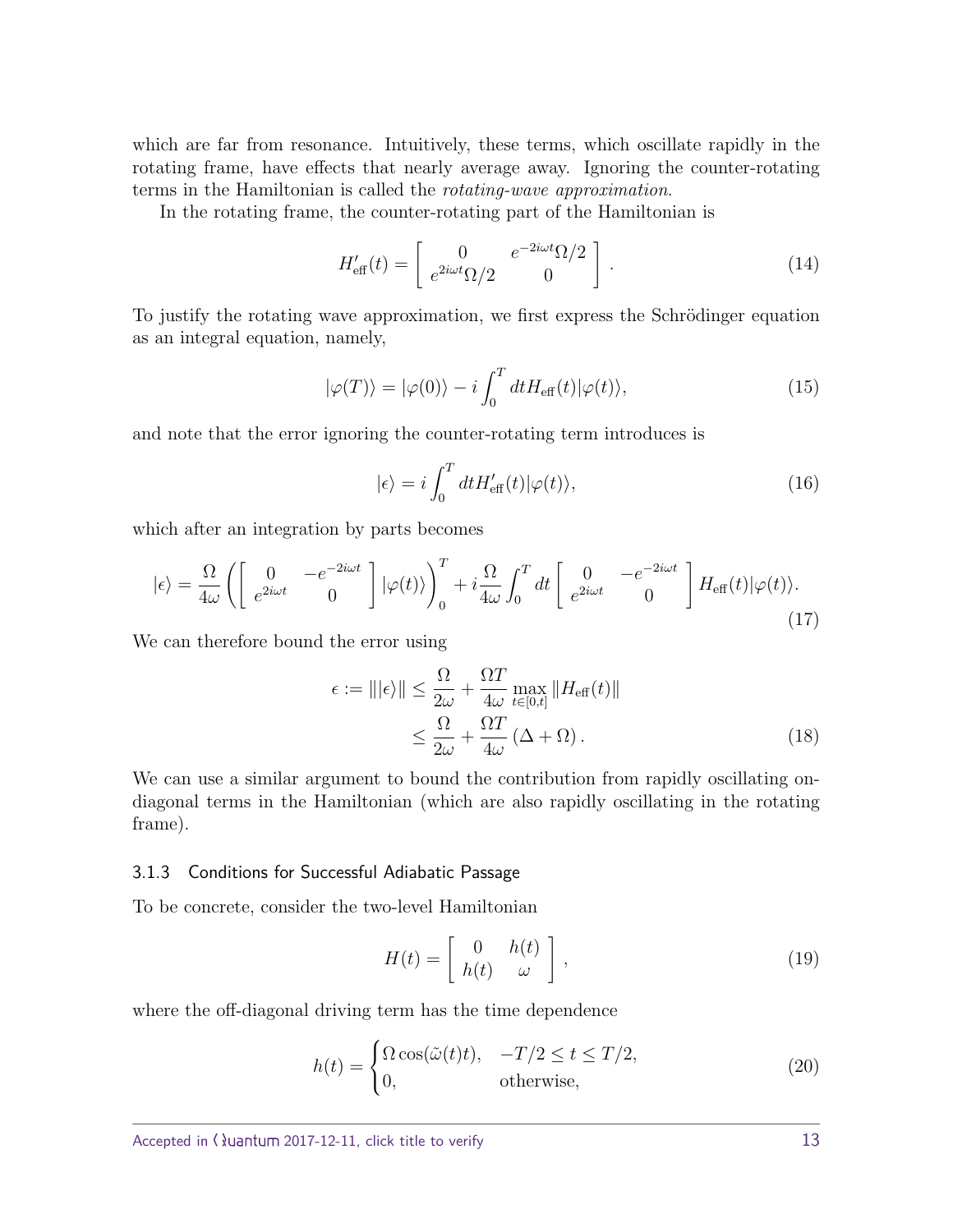<span id="page-13-1"></span>and

$$
\tilde{\omega}(t) = \omega_0 + \Delta(t), \quad \Delta(t) = Bt/T.
$$
\n(21)

In other words, this source term is turned on for a total time *T*, during which the detuning ramps linearly in time from −*B/*2 to *B/*2. We refer to *B* as the (circular) frequency bandwidth of the time-dependent source. In the rotating-wave approximation, the effective Hamiltonian has the form of Eq. [\(11\)](#page-10-2), with  $\Delta$  given by Eq. [\(21\)](#page-13-1). We wish to find sufficient conditions for passage from the initial state  $|g\rangle$  to the final state  $|e\rangle$ to occur with a small error  $\epsilon$ .

First, when the source turns on suddenly at  $t = -T/2$ , we want the initial state  $|g\rangle$ to be close to the eigenstate  $|-\rangle$  in Eq. [\(12\)](#page-10-3), and when the source turns off at  $t = T/2$ we want  $|-\rangle$  to be close to  $|e\rangle$ . To ensure that the error due to misalignment of  $|-\rangle$ with the initial and target states is sufficiently small, we impose the condition

<span id="page-13-3"></span><span id="page-13-2"></span>
$$
\Omega/B = O(\epsilon). \tag{22}
$$

Second, we need the sweep of the detuning to be slow enough for the evolution to be adiabatic. The effective Hamiltonian (in the rotating-wave approximation) obeys

$$
\left\| \frac{d}{ds} H_{\text{eff}}(s) \right\| = \left| \frac{d}{ds} \Delta(s) \right| = B,\tag{23}
$$

where  $s = t/T$ , and its minimum gap is  $\gamma = \Omega$ ; therefore, by the adiabatic theorem [\[13\]](#page-39-9), the error due to a diabatic transition will be  $O(\epsilon)$  provided

$$
\frac{1}{T\gamma^3} \left\| \frac{d}{ds} H_{\text{eff}}(s) \right\|^2 = \frac{B^2}{T\Omega^3} = O(\epsilon). \tag{24}
$$

Third, for the corrections to the rotating-wave approximation bounded in Eq. [\(18\)](#page-12-0) to be small, we impose the conditions

<span id="page-13-4"></span>
$$
\Omega/\omega_0 = O(\epsilon), \quad \Omega BT/\omega_0 = O(\epsilon). \tag{25}
$$

Note that, while we require *T* to be small enough to justify the rotating-wave approximation, it must also be large enough to ensure adiabaticity during the sweep.

The conditions listed so far already arise in the analysis of the two-level system, Eq. [\(19\)](#page-12-1). We need to impose further conditions to ensure that the amplitude is small for transitions from these two levels to other states and thereby justify the two-level approximation. With that purpose in mind, we now discuss particle creation by a time-dependent source in a field-theory context, first in a free theory and then in an interacting theory.

#### <span id="page-13-0"></span>3.2 Free Theory with Sources

Consider first the free theory with a static quadratically coupled source. One can analyze the effect of the source through a straightforward generalization of standard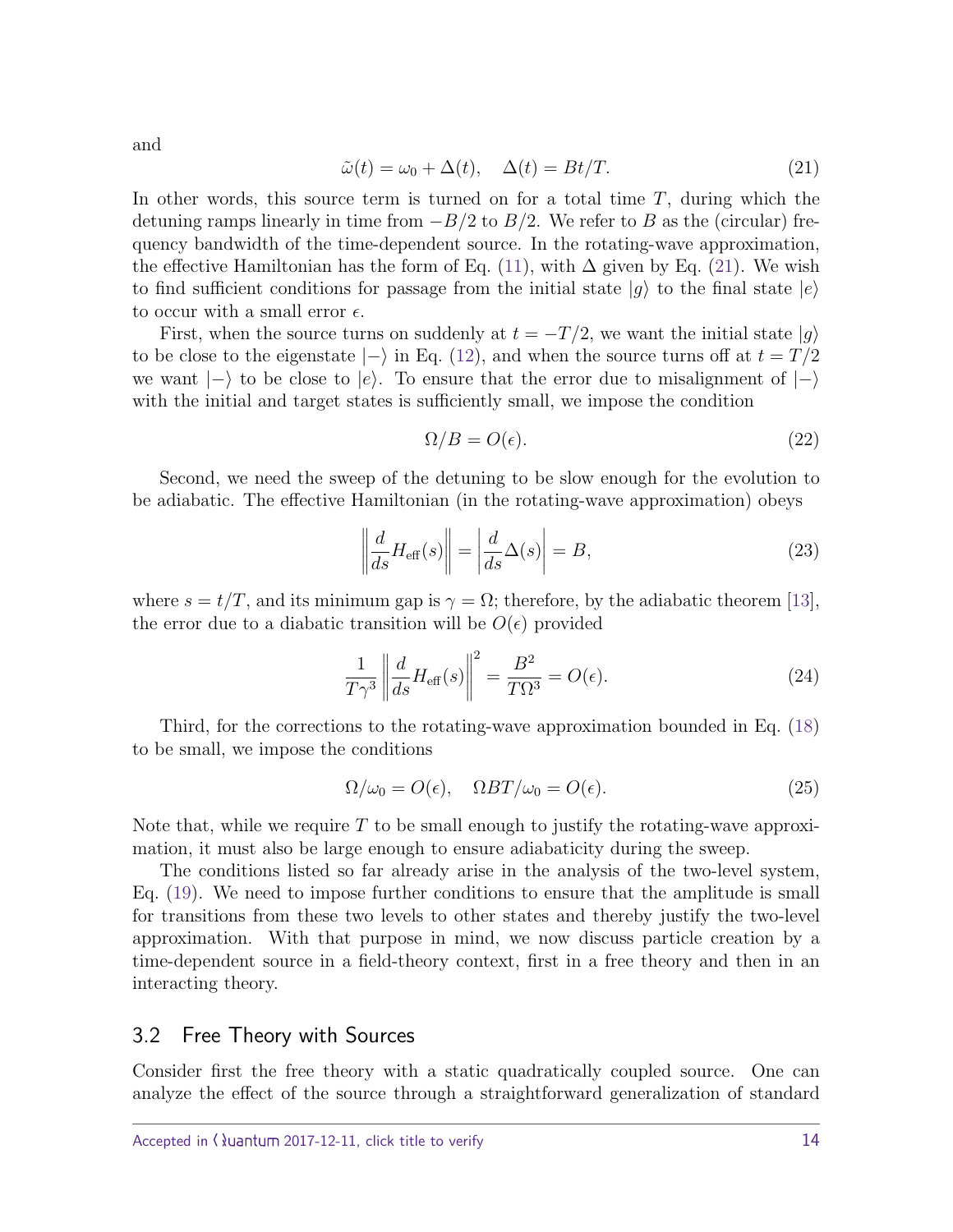sourceless free-theory calculations. The Hamiltonian can be expressed in terms of creation and annihilation operators *a* †  $l$ <sup>l</sup> and  $a_l$  as

$$
H = \oint_{l} \omega_{l} \left( a_{l}^{\dagger} a_{l} + \frac{1}{2} [a_{l}, a_{l}^{\dagger}] \right), \qquad (26)
$$

where

$$
(-\partial_x^2 + m^2 + 2J_2(x))\psi_l(x) = \omega_l^2 \psi_l(x)
$$
\n(27)

and

$$
\phi(t,x) = \sum_{l} \frac{1}{\sqrt{2\omega_{l}}} \left( a_{l} \psi_{l}^{*}(x) e^{-i\omega_{l}t} + a_{l}^{\dagger}(x) \psi_{l}(x) e^{i\omega_{l}t} \right). \tag{28}
$$

In other words,  $\psi_l(x)$  and  $\omega_l^2$  are the energy eigenfunctions and eigenvalues of a Schrödinger equation with potential  $m^2(x) = m^2 + 2J_2(x)$ . Here,  $\oint$  indicates a sum over the discrete part plus an integral over the continuous part of the spectrum.

Thus, the spectrum consists of particles associated with the solution of the Schrödinger equation with a potential determined by the source term  $J_2(x)\phi^2$ .

Now consider turning on a linearly coupled source  $J_1(t, x)\phi(t, x)$  for a finite time. Let

$$
\tilde{J}_1(\omega_l, l) = \int d^2y \psi_l(y^1) e^{i\omega_l y^0} J(y^0, y^1) \,. \tag{29}
$$

(In the special case  $J_2 = 0$ , the  $\psi_l$  are simply plane-wave solutions with  $\omega_p^2 = p^2 + m^2$ , and  $\tilde{J}_1$  is then the Fourier transform of  $J_1(x)$ .) Using the equation of motion and the retarded Green's function, one finds that

$$
H = \sum_{l} \omega_{l} \left( b_{l}^{\dagger} b_{l} + \frac{1}{2} [b_{l}, b_{l}^{\dagger}] \right), \qquad (30)
$$

where

$$
b_l = a_l + \frac{i}{\sqrt{2\omega_l}} \tilde{J}_1(\omega_l, l). \tag{31}
$$

The probabilities of no particles being created, *P*(0), and a single *k*-type particle being produced, *P*(*k*), are

$$
P(0) = |A(0)|^2 = \exp\left[-\sum_{l} \frac{1}{2\omega_l} |\tilde{J}_1(\omega_l, l)|^2\right]
$$
 (32)

$$
P(k) = |A(k)|^2 = |\tilde{J}_1(\omega_k, k)|^2 \exp\left[-\sum_{l} \frac{1}{2\omega_l} |\tilde{J}_1(\omega_l, l)|^2\right].
$$
 (33)

Production of *n* particles can also occur, with the probability given by the Poisson distribution. Thus, the non-interacting theory does not allow one adequately to suppress creation of more than one particle from the vacuum state.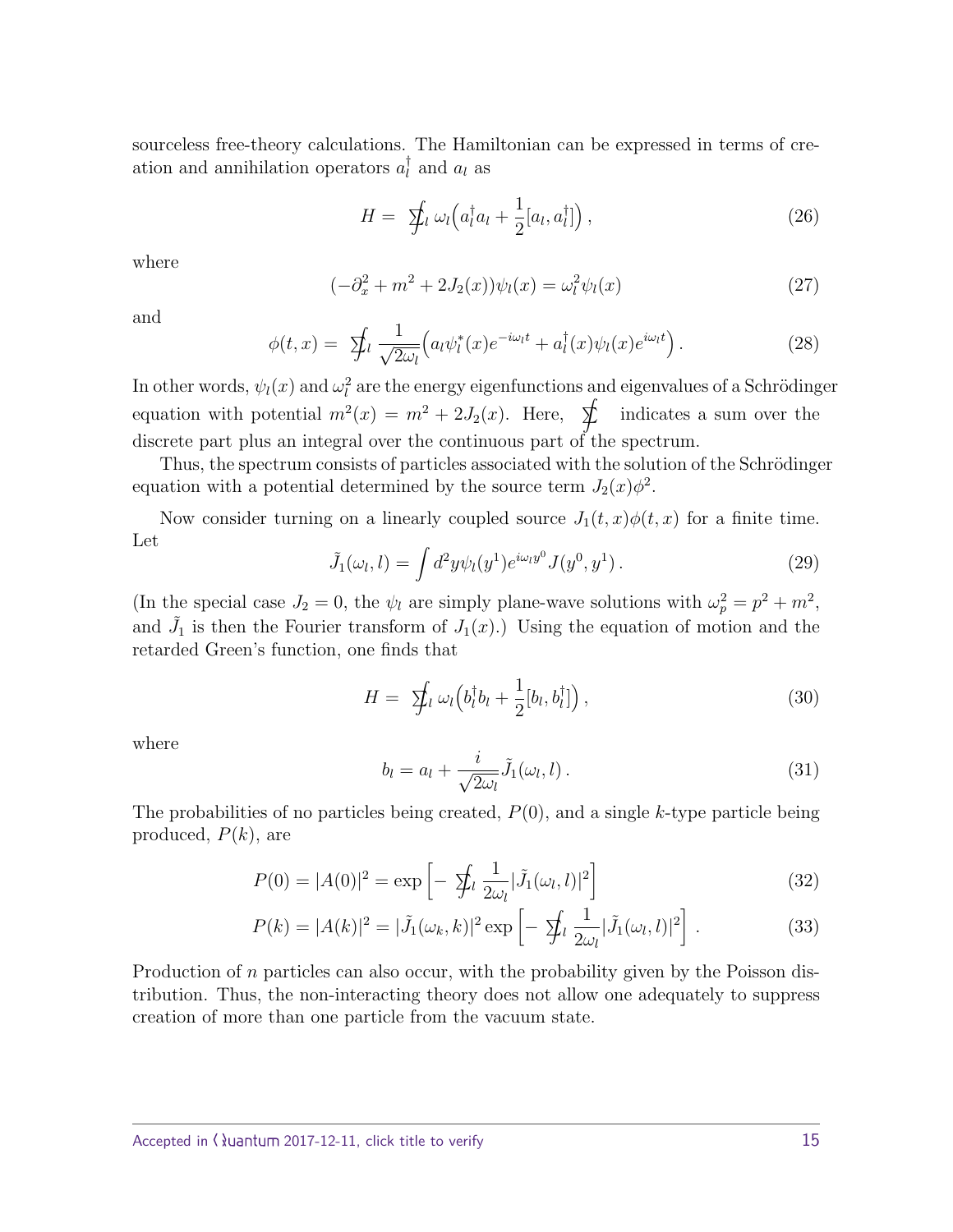#### <span id="page-15-0"></span>3.3 Interacting Theory with Sources

Suppose that the time-dependent source term in the Hamiltonian density is  $J_1(t, x)\phi(t, x)$ , where

$$
J_1(t,x) = f(t)h(x) \tag{34}
$$

and

$$
f(t) = \begin{cases} g \cos(\omega_0 t + Bt^2/T), & -T/2 \le t \le T/2, \\ 0, & \text{otherwise.} \end{cases}
$$
 (35)

If the two-level approximation is justified, then the analysis of adiabatic passage in Sec. [3.1](#page-10-0) applies, with the Rabi frequency  $\Omega$  given by Eq. [\(6\)](#page-9-1).

In Appendix [B,](#page-33-0) we analyze the properties of  $\mathcal{F}(\omega)$ , the Fourier transform of  $f(t)$ . There, it is shown that  $\mathcal{F}(\omega)$  is approximately constant for frequencies in a band of width *B* centered at  $\omega_0$ :

$$
\mathcal{F}(\omega) \approx g\sqrt{T/B}, \quad \omega_0 - B/2 < \omega < \omega_0 + B/2. \tag{36}
$$

Outside this band,  $\mathcal{F}(\omega)$  is much smaller: for  $\delta$  scaling like  $\sqrt{B/T}$ , we have

$$
\mathcal{F}(\omega) = O(g/B), \quad |\omega - \omega_0| \ge B/2 + \delta. \tag{37}
$$

Thus, for  $BT \gg 1$ , F is well approximated by a rectangular function in frequency space, supported on the interval  $|\omega - \omega_0| \leq B/2$ .

Now consider the effect of the  $\lambda \phi^4$  interaction. Recall that we cannot use perturbation theory to analyze the production of a single bound particle by adiabatic passage, instead needing the nonperturbative analysis of the two-level effective Hamiltonian described in Sec. [3.1.](#page-10-0) Nevertheless, we can use perturbation theory to bound the error arising from unwanted transitions.

One process arising in the free theory that we need to consider is the production of more than one particle in the potential well. In the interacting theory, the energy of a two-particle state is shifted from twice the energy of a one-particle state by  $O(\lambda)$ , because of the interaction between particles. The amplitude for a transition that changes the energy by  $\omega$  scales like  $\mathcal{F}(\omega)$ . To suppress production of multiple particles, we need the coupling  $\lambda$  to be large enough to shift the energy of the transition from one particle to two particles outside the band where  $\mathcal{F}(\omega)$  is large. We therefore require

<span id="page-15-2"></span><span id="page-15-1"></span>
$$
B = O(\lambda). \tag{38}
$$

There is still a contribution to the error from the amplitude for the  $1 \rightarrow 2$  transition driven by the source outside that frequency window; we therefore impose

$$
g/B = O(\epsilon),\tag{39}
$$

where  $\epsilon$  is the error.

In contrast with the two-particle bound state (whose energy is shifted away from  $2\omega$ , there is a single-particle unbound state with momentum  $p_{2\omega}$  such that the total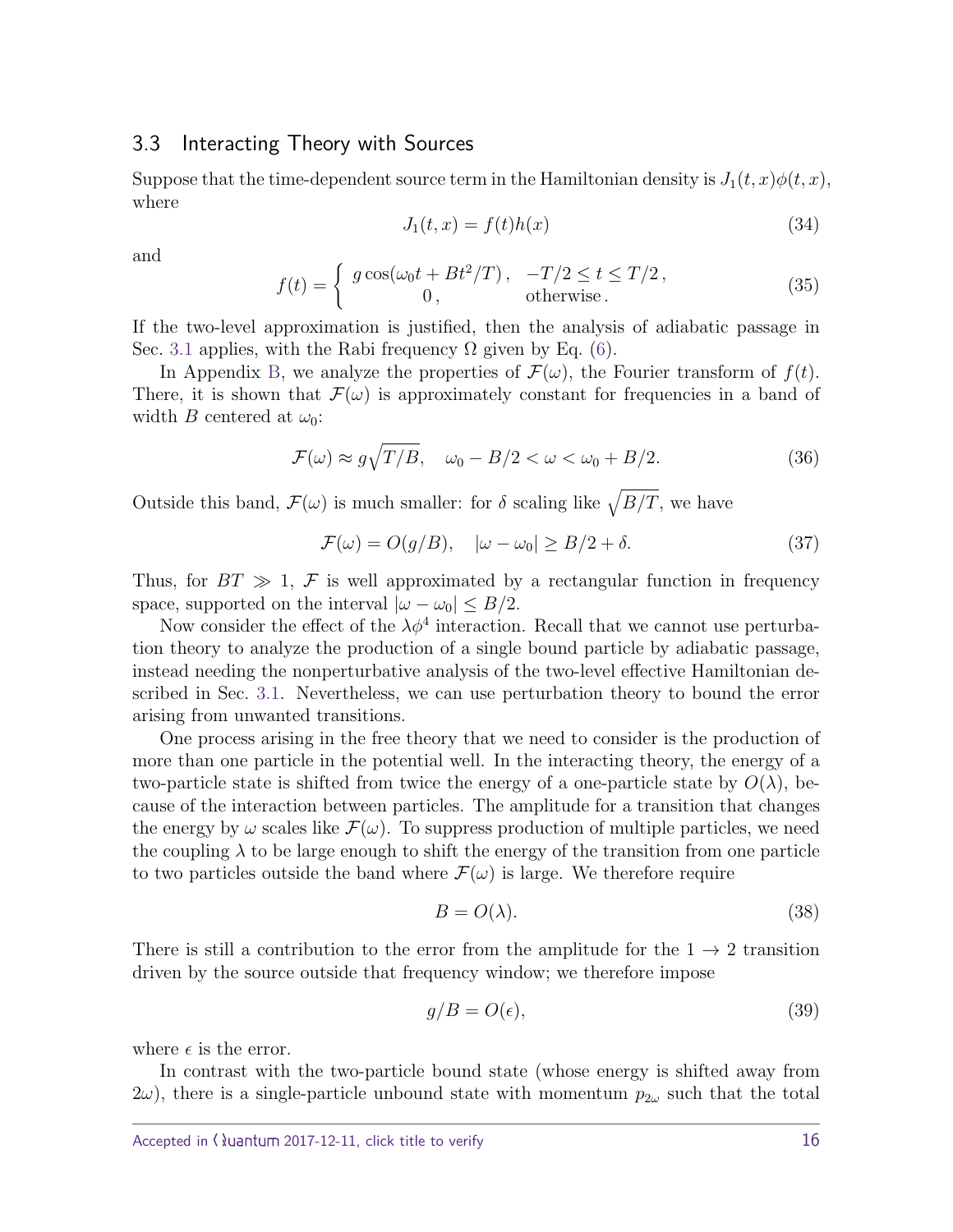energy is exactly  $2\omega$ . The transition to this state from the single-particle state of energy  $\omega$  is on resonance, that is, it is not suppressed by the decaying tail of  $\mathcal{F}(\omega)$ . However, one can suppress this unwanted excitation by judiciously choosing the spatial profile  $h(x)$  so that the matrix element of the term  $\int dx h(x) \phi(x)$  coupling the single-particle bound state to the single-particle momentum- $p_{2\omega}$  unbound state is small. By computing the spatial profile  $\psi_0(x)$  of the mode corresponding to the single-particle bound state, one can in fact ensure that this matrix element is precisely zero. For  $\lambda = 0$ , one can solve for  $\psi_0(x)$  exactly if the double wells defined by  $J_2(x)$  are chosen from among the double-well potentials with known exact solutions. Then, as  $\lambda \to 0$  this approximation becomes parametrically more precise.

We also need to take into account the production of unwanted states that are on resonance with multiples of the source frequency, including the production of unbound particles in the continuum. There are connected Feynman diagrams, higher order in *λ*, in which *k*  $J_1$  insertions, each with frequency in the band where  $\mathcal{F}(\omega)$  is large, combine to produce one or more particles with total energy of approximately  $k\omega_0$ . An example is shown in Fig. [2.](#page-16-1) There are also additional tree-level diagrams suppressed by more powers of  $(\lambda/m^2)(J_1/m^2)^2$ , as well as  $O(\lambda)$  loop corrections. The most dangerous diagram, the one shown in Fig. [2,](#page-16-1) scales like  $\lambda \mathcal{F}(\omega)^3$ ; to ensure that it is adequately small, we impose √

<span id="page-16-2"></span>
$$
\lambda \left( g \sqrt{T/B} \right)^3 \sim \frac{\left( g \sqrt{T} \right)^3}{\sqrt{B}} = O(\epsilon),\tag{40}
$$

where we have used  $\lambda \sim B$ . Other diagrams are not problematic because they are suppressed by powers  $\lambda$  and  $(J_1/m^2)$ , which are small quantities.



<span id="page-16-1"></span>Figure 2: Example of a connected diagram, suppressed by  $(\lambda/m^2)(J_1/m^2)^3$ , in which three insertions of the source each with frequency *ω* produce a single particle with frequency 3*ω*. This diagram is the most dangerous because other diagrams are suppressed by additional powers of the small quantities, namely,  $\lambda$  and  $(J_1/m^2)$ .

In Eqs.  $(22)$ ,  $(24)$ ,  $(25)$ ,  $(38)$ ,  $(39)$ , and  $(40)$ , we have now enumerated a set of sufficient conditions to ensure that our state preparation by adiabatic passage succeeds with a small error  $\epsilon$  (where we recall that  $\Omega \sim g$ ). We just need to check that all of these conditions can be satisfied simultaneously. One can verify that all conditions are satisfied by choosing parameters to scale with  $\epsilon$  as follows:

<span id="page-16-0"></span>
$$
g \sim \epsilon^5, \quad \lambda \sim B \sim \epsilon^4, \quad T \sim 1/\epsilon^8. \tag{41}
$$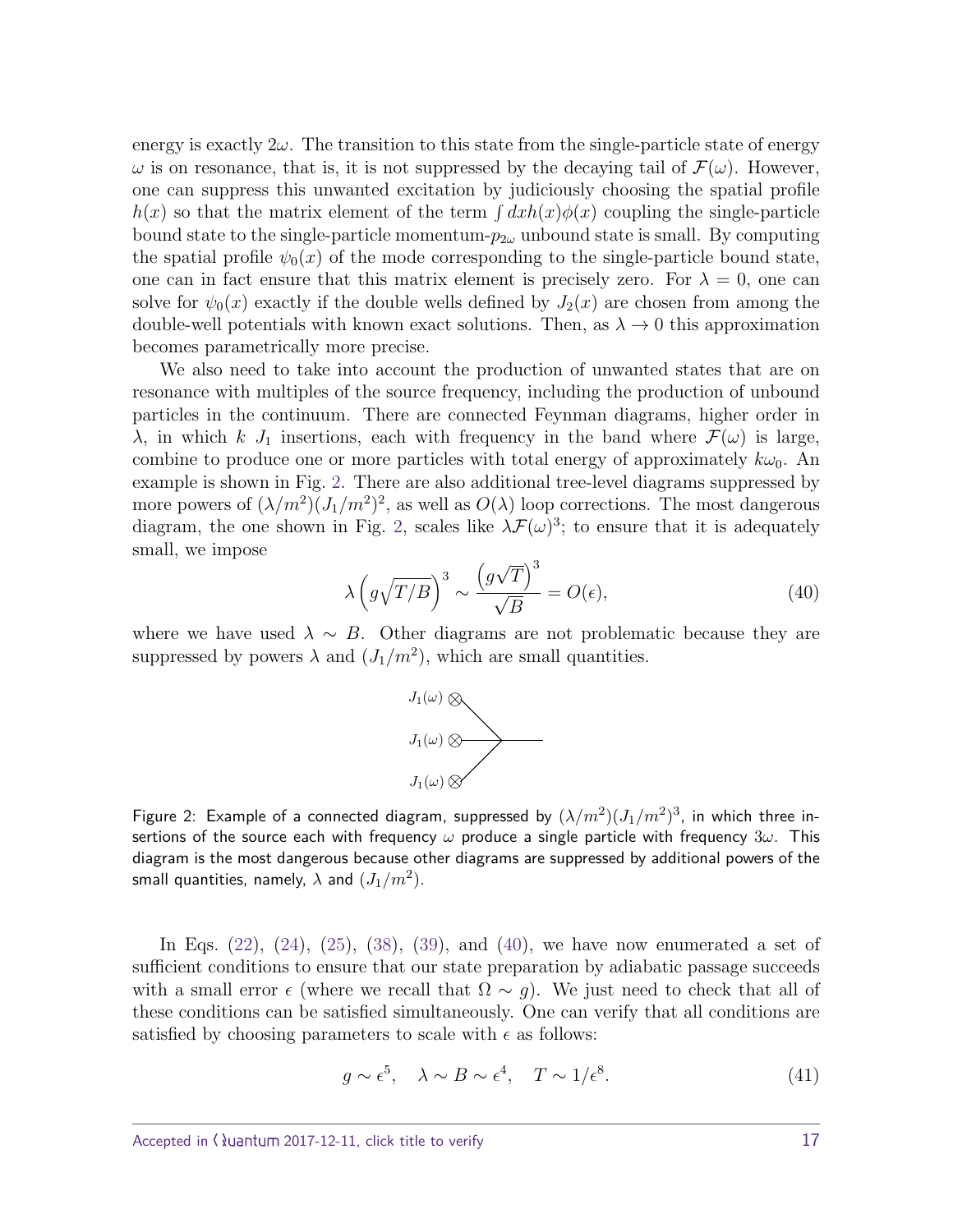If we wish to simulate an *n*-qubit circuit accurately, the error  $\epsilon$  in the preparation of each qubit should scale like  $1/n$ . We conclude that the state preparation can be achieved in a time of order  $n^8$ , if all the qubits are prepared in parallel.

However, as we discuss in Sec. [4,](#page-17-0) in the simulation of a circuit with *G* gates, we choose  $\lambda \sim 1/G$  to ensure that the action of our entangling two-qubit gate can be computed classically both accurately and efficiently. For a deep circuit, the requirement  $\lambda \sim 1/G$  is more stringent than the condition  $\lambda \sim 1/n^4$  implied by Eq. [\(41\)](#page-16-0), and therefore *g* must be correspondingly smaller as well, and *T* correspondingly larger. We conclude that the state preparation can be achieved in the time

$$
T \sim \max(n^8, G^2). \tag{42}
$$

If *G* is much larger than *n* 4 , the corresponding state-preparation error of order *G*<sup>−</sup>1*/*<sup>4</sup> is actually much smaller than is needed for an accurate simulation.

# <span id="page-17-0"></span>4 Quantum Gates

In this section, we describe how one can perform universal quantum computation. We first discuss how what is perhaps the most obvious attempt does not work and then explain how one can overcome this difficulty. One might naively try to choose the encoding and then implement each gate from a particular universal gate set. This set must include a two-qubit gate, which one would try to realize by bringing the qubit double wells closer to each other. For instance, to implement a controlled-phase gate with a dual-rail encoding, one would decrease the separation of the logical-one wells, with the intention that the interactions between the particles would implement the operation. The problem with this idea is that tunneling of particles between double wells can occur. Tunneling leads to states not in the computational subspace; in short, the qubit encoding is destroyed. In Sec. [4.1,](#page-19-0) we demonstrate that there is no regime in which the particle interaction is parametrically larger than the tunneling between double wells.

Instead, we can achieve universality by using unitary operations within the larger space of all six configurations in which four wells are occupied by two particles without double occupations. (Transitions to doubly occupied states are suppressed by adiabaticity.) In Sec. [4.2,](#page-21-0) we describe how to realize unitary transformations within this larger space that closely approximate entangling two-qubit gates acting on the computational subspace. Our analysis uses adiabatic theorems, which show how slowly one must perform the operations in order to implement a gate with a specified precision.

Before we present the details, let us examine quantitatively the effects of the static source and particle interactions. Consider the Lagrangian after  $J_1$  has been used for state preparation and turned off:

$$
\mathcal{L} = \frac{1}{2} \partial_{\mu} \phi \partial^{\mu} \phi - \frac{1}{2} m^2 \phi^2 - \frac{1}{4!} \lambda \phi^4 - J_2 \phi^2. \tag{43}
$$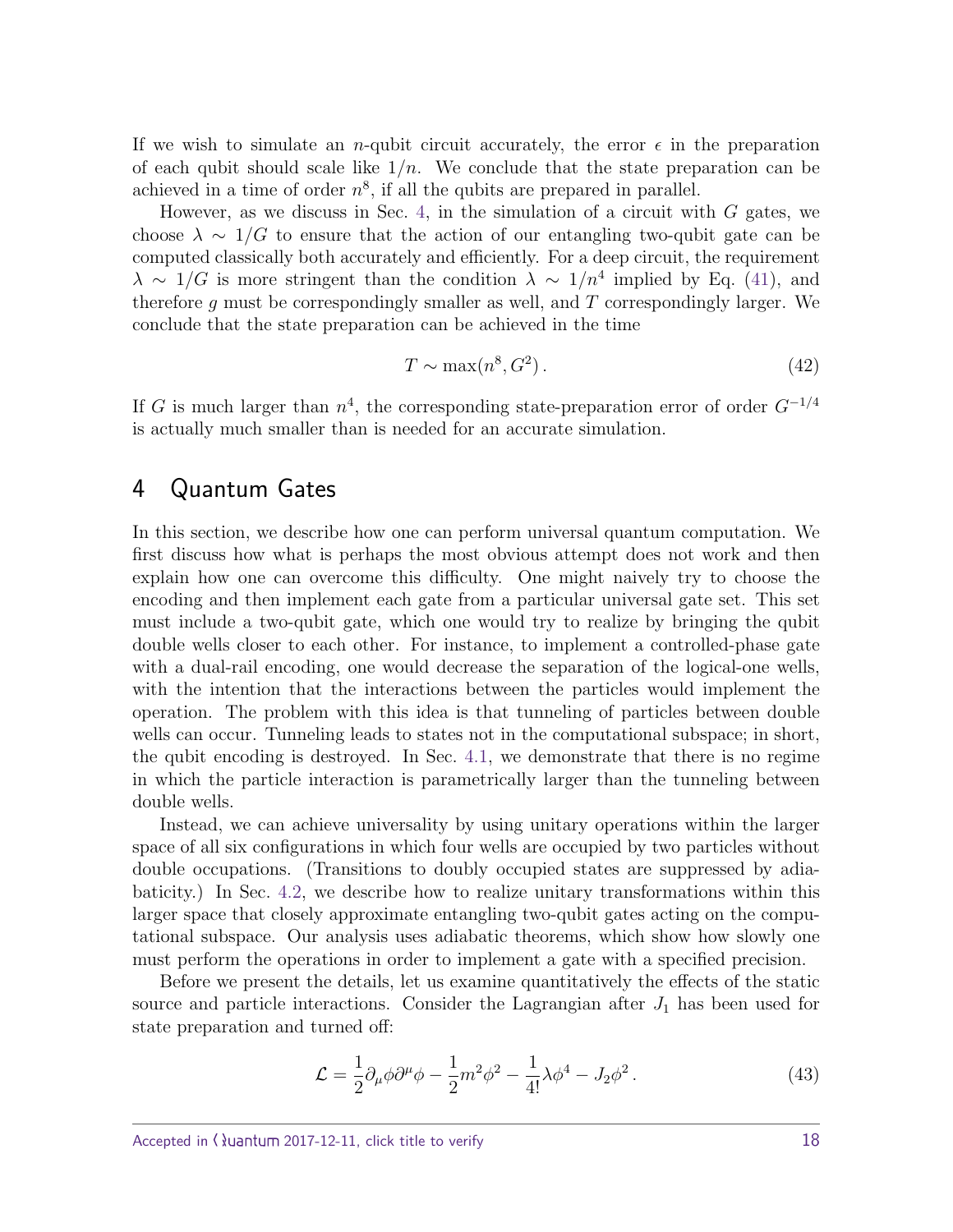One can obtain the tree-level (lowest-order in  $\lambda$ ) nonrelativistic Lagrangian as follows. Let

$$
\phi \equiv \frac{1}{\sqrt{2m}} (e^{-imt}\psi + e^{imt}\psi^*).
$$
\n(44)

Then,

$$
\mathcal{L}_{NR} = i\dot{\psi}\psi^* + \frac{1}{2m}\psi^*\nabla^2\psi - \frac{J_2}{m}\psi^*\psi - \frac{\lambda}{16m^2}(\psi^*\psi)^2.
$$
 (45)

Thus,  $\pi = \partial \mathcal{L}_{NR}/\partial \dot{\psi} = i\psi^*$ , and the nonrelativistic Hamiltonian  $\mathcal{H}_{NR} = \pi \dot{\psi} - \mathcal{L}_{NR}$  is

$$
\mathcal{H}_{NR} = -\frac{1}{2m} \psi^* \nabla^2 \psi + \frac{J_2}{m} \psi^* \psi + \frac{\lambda}{16m^2} (\psi^* \psi)^2.
$$
 (46)

Since  $p = -i\nabla$ , the lowest-order Schrödinger-picture Hamiltonian is

$$
\mathcal{H}_{NR} = \sum_{i} \frac{p_i^2}{2m} + \sum_{i} \frac{J_2(x_i)}{m} + \frac{\lambda}{4m^2} \sum_{i < j} \delta(x_i - x_j),\tag{47}
$$

where  $x_i$  denotes the position of particle *i*. Including the  $\mathcal{O}(\lambda^2)$  term (see [\[15\]](#page-39-2)), we obtain

<span id="page-18-0"></span>
$$
\mathcal{H}_{NR} = \sum_{i} \frac{p_i^2}{2m} + \sum_{i} \frac{J_2(x_i)}{m} + \frac{\lambda}{4m^2} \left( 1 + \frac{\lambda}{4\pi m^2} \right) \sum_{i < j} \delta(x_i - x_j) - \frac{\lambda^2}{32\pi m^3} \sum_{i < j} \int_0^1 dy \frac{e^{-m r_{ij}} / \sqrt{y(1-y)}}{\sqrt{y(1-y)}} \tag{48}
$$

where  $r_{ij}$  is the distance between particles *i* and *j*. We see that the static source  $J_2$ induces a nonrelativistic effective potential  $V(x) = J_2(x)/m$ . Equation [\(48\)](#page-18-0) shows only the lowest-order terms in  $p^2$  and  $J_2$ ; higher-order terms can also be efficiently computed.

We choose  $J_2 \sim \lambda$ , which ensures that both the binding energy and the kinetic energy of a particle in a potential well scales like  $\lambda$ . As we shall explain in Sec. [4.2,](#page-21-0) it takes a time of order  $\lambda^{-2}$  to execute our two-qubit entangling gate. Therefore, by including all terms up to order  $\lambda^2$  in the effective Hamiltonian, we can compute the action of the gate up to an  $O(\lambda)$  error. For this purpose, there are some contributions we need to include beyond what is shown in Eq. [\(48\)](#page-18-0). One is the first relativistic correction to the kinetic energy, namely  $-\sum_i p_i^4/8m^3$ . In addition, there are  $O(\lambda J_2)$  terms arising from Feynman diagrams with a single point interaction and also a  $J_2$  insertion on one of the four external legs. For a specific choice of  $J_2$ , these diagrams can be computed numerically.

To justify using perturbation theory up to  $O(\lambda^2)$  for the purpose of computing the action of the gate, we recall that perturbation theory is provably asymptotic in  $\phi^4$ theory (without sources) in two spacetime dimensions (and, more generally, in twodimensional theories in which the interaction is a polynomial in  $\phi$ ) [\[10,](#page-39-6) [11,](#page-39-7) [22\]](#page-40-2): when scattering matrix elements are computed in perturbation theory to  $N<sup>th</sup>$  order in  $\lambda$ , the error is  $O(\lambda^{N+1})$  as  $\lambda \to 0$ .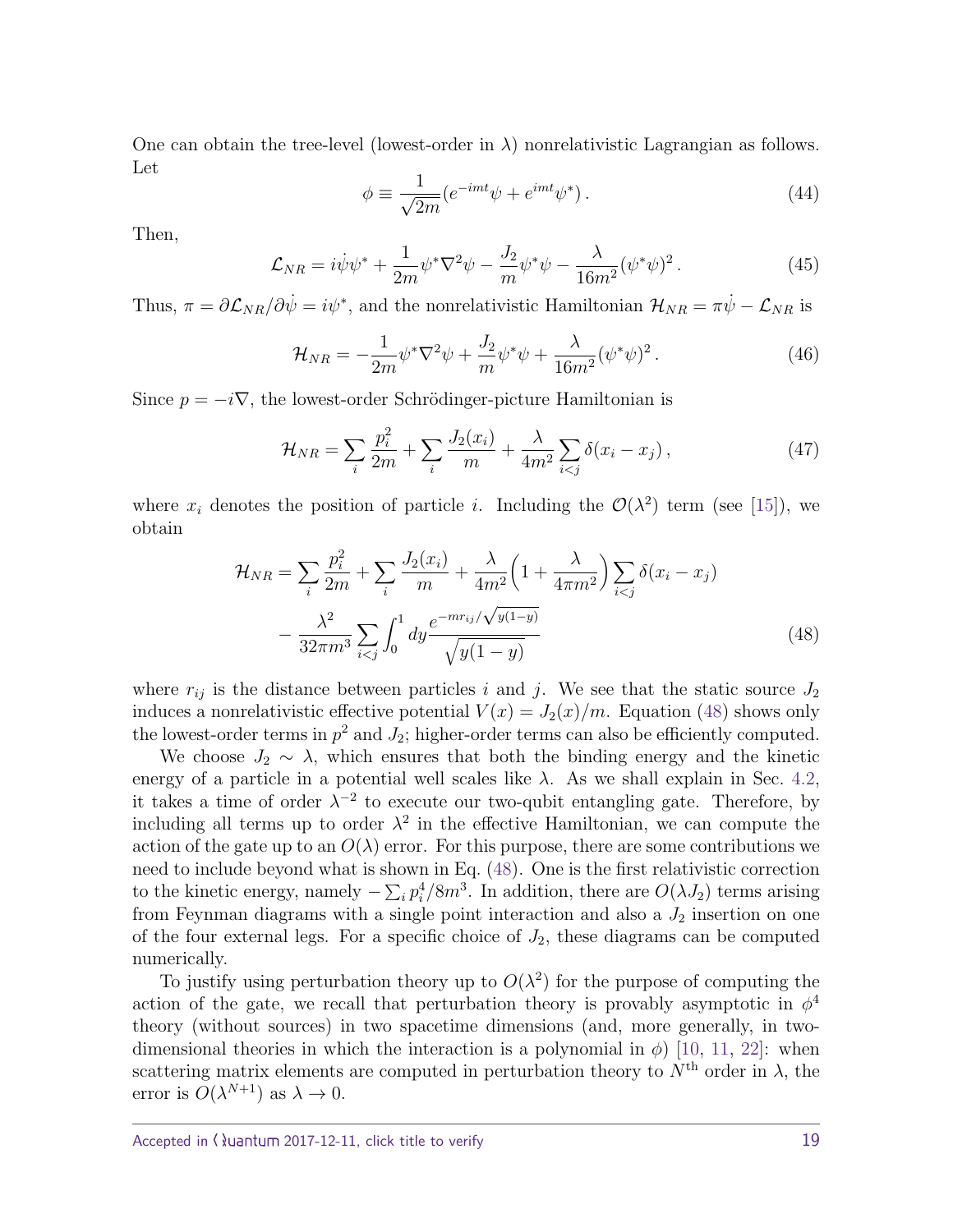#### <span id="page-19-0"></span>4.1 Gate Times

The inter-particle potential is created by the scattering of two particles. For  $\phi^4$  theory, in which there is only one type of particle (a massive scalar), the potential has an  $O(\lambda)$  repulsive contact term (that is, a term proportional to the delta function) and an  $O(\lambda^2)$  exponentially decaying attractive term arising from the exchange of two massive particles.

To analyze the entangling gate between a pair of dual-rail-encoded qubits, we consider the interaction between two particles, each confined to a potential well, where the wells are widely separated. The leading contribution to the phase shift comes from the contact interaction and can be efficiently computed. In a circuit with *G* gates, to ensure a small error, we wish to specify the action of each gate to infidelity  $O(1/G)$ . For this reason, we choose  $\lambda = O(1/G)$ , so that corrections to the phase shift that are higher order in  $\lambda$  can be neglected.

In addition to this phase shift, which occurs when both potential wells are occupied by particles, we need to consider the tunneling between wells that occurs when one of the two wells is unoccupied, which can also be efficiently computed. For a potential barrier with height *V* and width  $\ell$ , the tunneling matrix element for a particle with energy  $E$ scales like  $\mathcal{W} = \exp(-\ell \sqrt{2m(V-E)})$ . The interaction energy of two particles of energy *E* separated by the barrier, due to the overlap of their wave functions and the contact interaction, scales like  $(\lambda/m^2) \times W^2$  and is therefore parametrically small compared with the tunneling matrix element when  $\lambda$  is small. Thus, the time needed to generate a large phase shift is large compared with the tunneling time, and tunneling cannot be ignored during the execution of a two-qubit entangling gate.

Let us verify that the contributions to the interaction energy that are higher order in *λ* can be safely neglected. Feynman diagrams corresponding to the leading contributions to 2  $\rightarrow$  2 scattering from particle exchange are shown in Fig. [3,](#page-20-0) for both  $\phi^3$  and  $\phi^4$ interaction terms. In Fig. [3](#page-20-0)*a* a single particle is exchanged; the internal line in the diagram is the dressed propagator

$$
\bar{\Delta}_{x_1,x_2} = -\left(\frac{1}{-\frac{d^2}{dx^2} + m^2 + 2J_2(x)}\right)_{x_1,x_2},\tag{49}
$$

which includes the effects of the  $J_2\phi^2$  source term.

To be concrete, consider the exactly solvable case in which  $J_2$  is a static square barrier of width  $\ell$  and height  $mV$ . We wish to compute the Green's function

$$
G(x_1, x_2; z) = (H - z)_{x_1, x_2}^{-1}, \tag{50}
$$

where

$$
H = -\frac{1}{2m}\frac{d^2}{dx^2} + V(x),\tag{51}
$$

 $J_2 = mV$ , and  $z = -m/2$ . We can evaluate  $G(x_1, x_2; z)$  in terms of the Wronskian (see [\[4\]](#page-38-2)).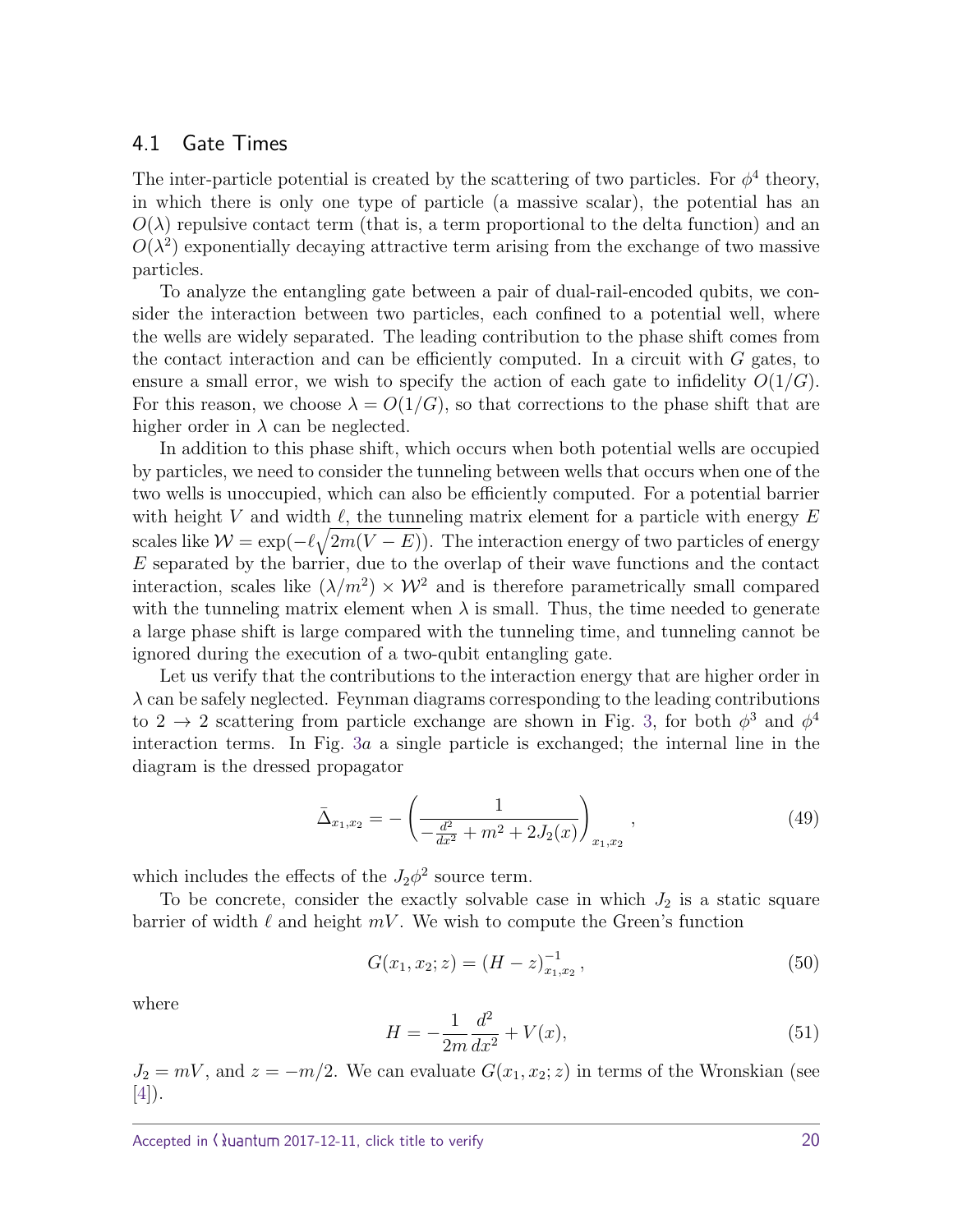

<span id="page-20-0"></span>Figure 3: Feynman diagrams contributing to two-particle scattering at order  $\lambda^2$  for  $(a)$  a  $\lambda \phi^3$ interaction and  $(b)$  a  $\lambda \phi^4$  interaction. The heavy internal lines are dressed propagators.

Let  $u_L(x; z)$  and  $u_R(x; z)$  be solutions to the eigenvalue equation

$$
Hu(x; z) = zu(x; z), \qquad (52)
$$

which approach zero as  $x \to -\infty$  and  $x \to +\infty$  respectively. The Wronskian is then

$$
W(z) = u_L'(x; z)u_R(x; z) - u_L(x; z)u_R'(x; z).
$$
 (53)

It can be shown that  $dW/dx = 0$ , so the Wronskian is independent of x and depends only on the eigenvalue *z*. The Green's function can be written in terms of the Wronskian as

$$
G(x_1, x_2; z) = \frac{2m}{W(z)} \left[ u_L(x_1; z) u_R(x_2; z) \theta(x_2 - x_1) + u_L(x_2; z) u_R(x_1; z) \theta(x_1 - x_2) \right],
$$
\n(54)

where  $\theta(x)$  is the Heaviside step function.

For the square well considered here, we have [\[4\]](#page-38-2)

$$
\bar{\Delta}_{-\ell/2,\ell/2} = -\left(\frac{1}{-\frac{d^2}{dx^2} + m^2 + 2J_2(x)}\right)_{-\ell/2,\ell/2} = -\frac{2}{W},\tag{55}
$$

where

$$
W = 4m\left(\cosh(\ell\sqrt{m^2 + 2mV}) + \frac{m^2 + mV}{m(\sqrt{m^2 + 2mV})}\sinh(\ell\sqrt{m^2 + 2mV})\right). \tag{56}
$$

For large  $\ell$ , this expression becomes

$$
\bar{\Delta}_{-\ell/2,\ell/2} \approx \frac{-\exp\left(-\ell\sqrt{m^2 + 2mV}\right)}{m\left(1 + \frac{m^2 + mV}{m\sqrt{m^2 + 2mV}}\right)}.
$$
\n(57)

We can interpret the result by noting that  $\bar{\Delta}_{-l/2,l/2}$  scales like  $\exp(-m_{\text{eff}}\ell)$ , where the effective mass of the exchanged particle is

$$
m_{\text{eff}} = \sqrt{m^2 + 2mV} \,. \tag{58}
$$

As well as being suppressed by an additional factor of  $\lambda$ , this contribution to the interaction energy falls off more rapidly with  $\ell$  than the contribution from the contact term. In  $\lambda \phi^4$  theory, two particles are exchanged at order  $\lambda^2$ . (see Fig. [3](#page-20-0)b). Therefore, the interaction energy is suppressed by a further factor of  $\exp(-m_{\text{eff}}\ell)$ .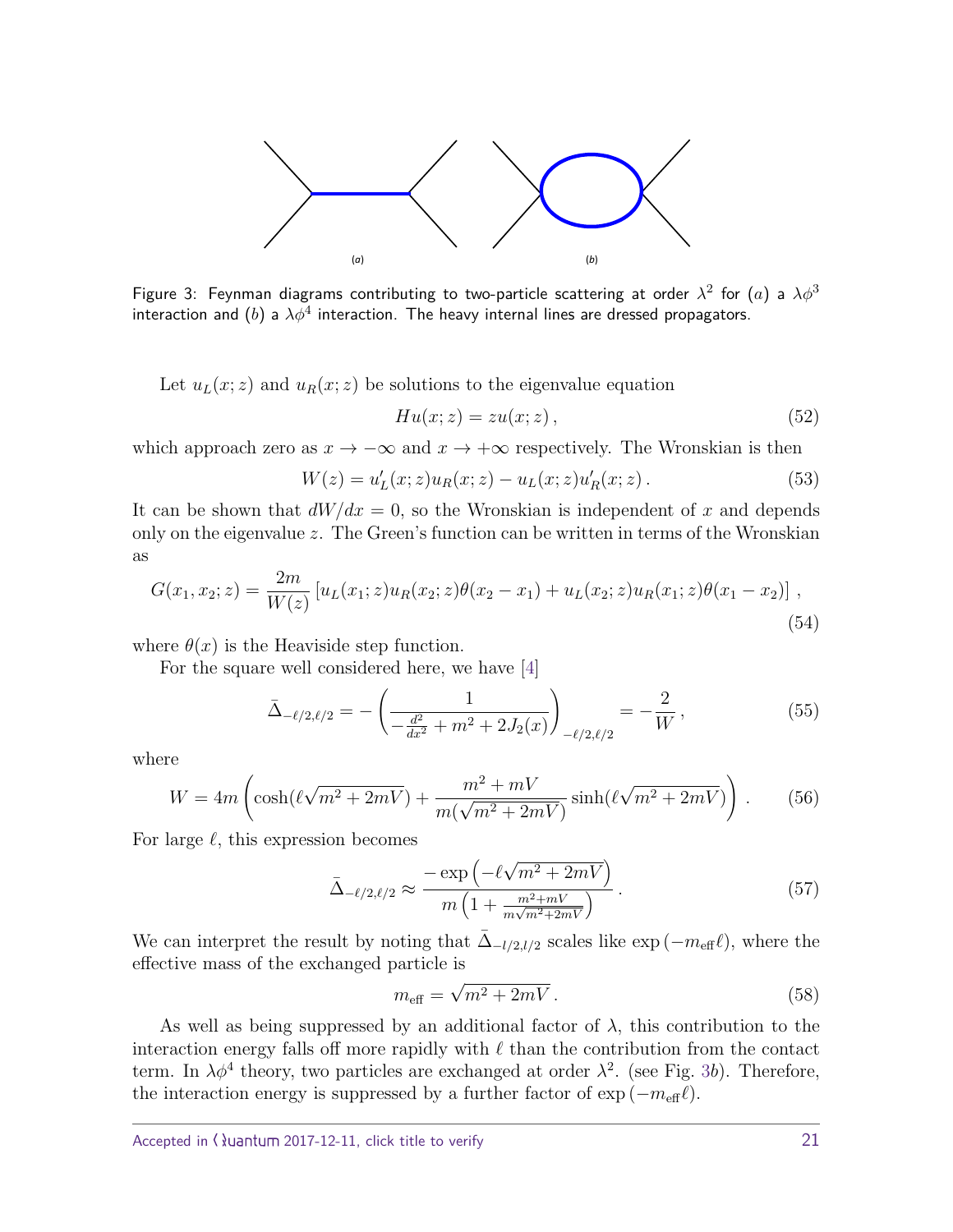#### <span id="page-21-0"></span>4.2 Gate Universality

As we saw in the previous subsection, if we attempt to perform operations on two qubits by bringing one well from each qubit close together, the particle is more likely to tunnel than to interact. If the particle tunnels, then the state will leave the computational subspace. However, as we show in this subsection, by rotating through a larger space we can implement a universal gate set on the computational subspace. Specifically, we show how one can perform an arbitrary two-qubit gate, corresponding to a  $4 \times 4$  unitary matrix, to polynomial precision by smoothly varying the well depths and separations.

As we wish to show BQP-hardness of scattering, in our BQP-hardness construction we do not allow access to measurements during the execution of the quantum circuit. (Allowing measurements would change the BQP-hardness question substantially. By the KLM construction [\[17\]](#page-39-5), one can achieve computational universality using adaptive measurements on a free field theory.) Furthermore, we do not assume any reservoir of cleanly prepared ancilla qubits. Thus we cannot simply invoke fault-tolerance threshold theorems such as that in [\[1\]](#page-38-3). In the absence of error correction, it suffices to perform each gate in a quantum circuit of *G* gates with  $O(1/G)$  infidelity (see, for example, [\[20\]](#page-39-10)).

For a pair of double wells containing two particles, there are six nearly degenerate states corresponding to the  $\binom{4}{3}$ 2 combinations of two identical particles in four wells without double occupation. Let us call the subspace spanned by these six states  $S$ . States involving double occupation of a well are not degenerate with those in  $S$ , since their energy is altered by the interparticle potential induced by the  $\phi^4$  term. Excited bound states of the wells, states in which the particles are unbound from the wells, and states involving additional particles all have higher energy than those in  $S$ . Thus, by varying the depths and separations of the wells slowly enough we can keep the system in the adiabatic regime, with transitions out of  $\mathcal S$  suppressed by the energy gaps separating S from the rest of the spectrum above and below.

The adiabatic theorem proven in [\[19\]](#page-39-11) shows that the probability of leakage out of the subspace  $S$  can be made exponentially small as a function of how slowly we vary the Hamiltonian, as long as the time variation of the Hamiltonian is sufficiently smooth.*[2](#page-21-1)* Let  $H(s)$  be a parameterized family of Hamiltonians, and consider the time evolution induced by the time-dependent Hamiltonian  $H(t/\tau)$ . If  $H(s)$  belongs to the Gevrey class of order  $\alpha$ , then the diabatic error scales as

$$
\epsilon \sim \exp\left[-\tau^{\frac{1}{1+\alpha}}\right].\tag{59}
$$

A function  $g(s)$  in the Gevrey class of order  $\alpha$  is a smooth function on R such that on any interval  $I = [a, b] \subset \mathbb{R}$  there are constants C and R for which

$$
\left| \frac{d^k g}{ds^k} \right| \le C R^k k^{\alpha k}, \quad \text{for } k = 1, 2, 3, \dots \tag{60}
$$

<span id="page-21-1"></span>*<sup>2</sup>*See also [\[3,](#page-38-4) [12\]](#page-39-8).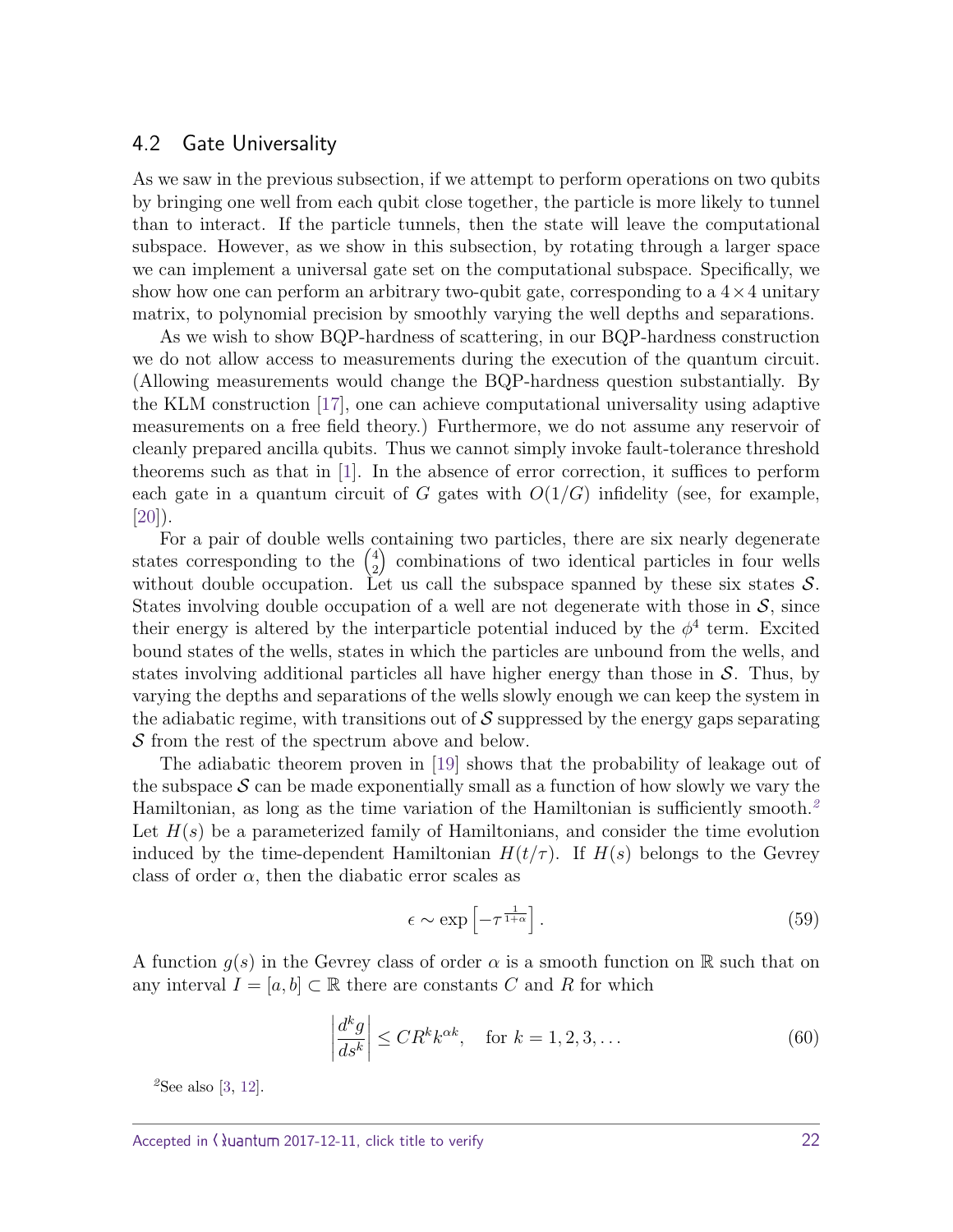For  $\alpha = 1$  this is the class of analytic functions. For larger  $\alpha$  the condition is less restrictive. In particular, for  $\alpha > 1$  there exist smooth, compactly supported "bump" functions not identically equal to zero. By varying the well depths and well separations according to such bump functions, we can limit leakage errors out of  $S$  to  $\epsilon$  at a cost of  $\tau = \text{poly}(\log 1/\epsilon)$ . Thus, the requirement  $\epsilon \sim 1/G$  contributes only a polylogarithmic factor to the time needed to execute *G* gates.

Given that the total amplitude to be outside of the subspace S is limited to  $\epsilon \sim 1/G$ , we can neglect this amplitude and solve for the dynamics within  $S$  with the approximation  $|\psi(t)\rangle \in \mathcal{S}(t)$  for all *t*. We do so in the adiabatic frame, that is, the instantaneous eigenbasis of  $H(t)$ , writing  $S = \text{span}\{|L_1(t)\rangle, \ldots, |L_6(t)\rangle\}$ , with  $H(t)|L_i(t)\rangle =$  $E_i(t) | L_i(t)$ . In Appendix [A,](#page-29-0) we obtain the following effective Schrödinger equation for the dynamics within  $S(t)$ :

$$
\frac{d|\psi\rangle}{dt} = -iH_A(t)|\psi\rangle + O(1/G)\,,\tag{61}
$$

$$
\langle L_j(t)|H_A(t)|L_k(t)\rangle = \begin{cases} E_j(t), & \text{if } j = k, \\ i \frac{\langle L_j(t)|\frac{dH}{dt}|L_k(t)\rangle}{E_j(t)-E_k(t)}, & \text{otherwise.} \end{cases}
$$
(62)

<span id="page-22-1"></span>We now consider in more detail how one can implement a universal set of quantum gates using these dynamics. First, consider single-qubit gates. Recall that, if we choose dual-rail encoding, logical zero and one are encoded by occupation of the ground state of the left and right wells, respectively. The ground and first excited eigenstates of the double-well Hamiltonian are to a very good approximation the symmetric and antisymmetric linear combinations of these states, respectively. Their energy separation is exponentially small as a function of the separation of the wells. Thus, the left and right occupied states are exponentially long-lived and form a convenient basis in which to work.

One can perform logical  $Z$  rotations<sup>[3](#page-22-0)</sup> on a qubit by varying the depths of the wells (see Fig. [4\)](#page-23-0). This procedure implements the rotation  $e^{-iZ\theta}$  in the logical basis such that the angle  $\theta$  is proportional to the product of the depth and duration of the variation of the wells. To prevent the accumulation of error, one is required by the adiabatic theorem to perform the variation of the wells logarithmically slower as the number of gates in the circuit is increased. To achieve a fixed target rotation angle, one can decrease the depth of the well variation by the same factor by which the duration of the variation is increased. For a concrete realization of a *Z* gate in this scheme, see Appendix [D.](#page-37-0)

On can implement an *X* rotation by temporarily lowering the barrier between wells (see Fig. [4\)](#page-23-0). From Eq. [\(62\)](#page-22-1) one sees that, in the limit where the two wells are completely isolated from all others, the off-diagonal elements of *H<sup>A</sup>* in the eigenbasis are zero because *dH/dt* and the ground state have exact left-right symmetry, whereas the

<span id="page-22-0"></span><sup>3</sup>Following quantum information conventions, we use *X, Y, Z* rather than  $\sigma_x, \sigma_y, \sigma_z$  to denote the Pauli matrices.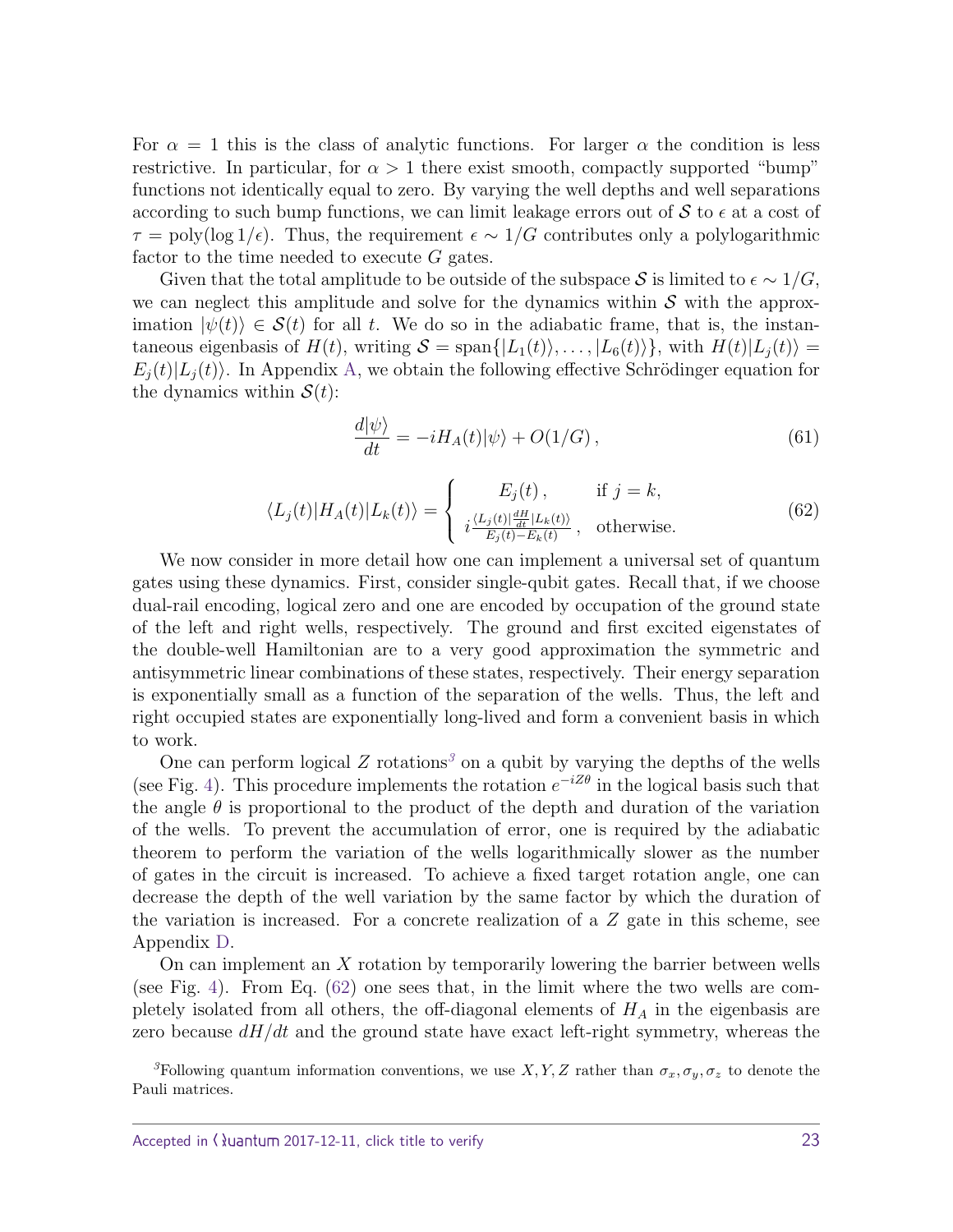

<span id="page-23-0"></span>Figure 4: The variation of well depths implements a *Z* rotation (left-hand side), while lowering the barrier height implements an *X* rotation (right-hand side).

first excited state is antisymmetric. Thus, *H<sup>A</sup>* implements a pure *Z* rotation in the eigenbasis. This corresponds to a pure *X* rotation in the logical basis, as this is related to the eigenbasis by the Hadamard transform

$$
H = \frac{1}{\sqrt{2}} \begin{bmatrix} 1 & 1 \\ 1 & -1 \end{bmatrix} . \tag{63}
$$

One can accommodate the limits on gate speed imposed by adiabaticity while still implementing the desired rotation angle by correspondingly adjusting the degree of lowering of the barrier. For a concrete quantitative realization of an *X* gate in this manner, see Appendix [C.](#page-36-0)

From *X* and *Z* rotations, one can construct an arbitrary single-qubit gate using Euler angles. Any entangling two-qubit gate yields a universal quantum gate set when supplemented by arbitrary single-qubit gates [\[6\]](#page-39-12). Thus the final task of this subsection is to construct an entangling two-qubit gate through the use of the inter-particle interaction. We perform the analysis in the occupation-number basis for  $S$  (Fig. [5\)](#page-24-0).

We perform a two-qubit gate by temporarily decreasing the separation between the two center wells in the quadruple-well system (Fig. [6\)](#page-25-0). The induced Hamiltonian on  $\mathcal S$ in the occupation-number basis takes the form

$$
H_A(t) \simeq \begin{bmatrix} 0 & 0 & 0 & 0 & 0 & b(t) \\ 0 & c(t) & 0 & 0 & 0 & 0 \\ 0 & 0 & d(t) & 0 & 0 & 0 \\ 0 & 0 & 0 & 0 & b & 0 \\ 0 & 0 & 0 & b(t) & 0 & 0 \\ b(t) & 0 & 0 & 0 & 0 & 0 \end{bmatrix} \begin{bmatrix} 0101 \\ 0110 \\ 1001 \\ 1001 \\ 1100 \\ 0011 \end{bmatrix} \qquad (64)
$$

for some time-dependent coefficients  $b(t)$ ,  $c(t)$  and  $d(t)$ , which depend on the choice of the shapes of the wells and their trajectories and can be determined numerically from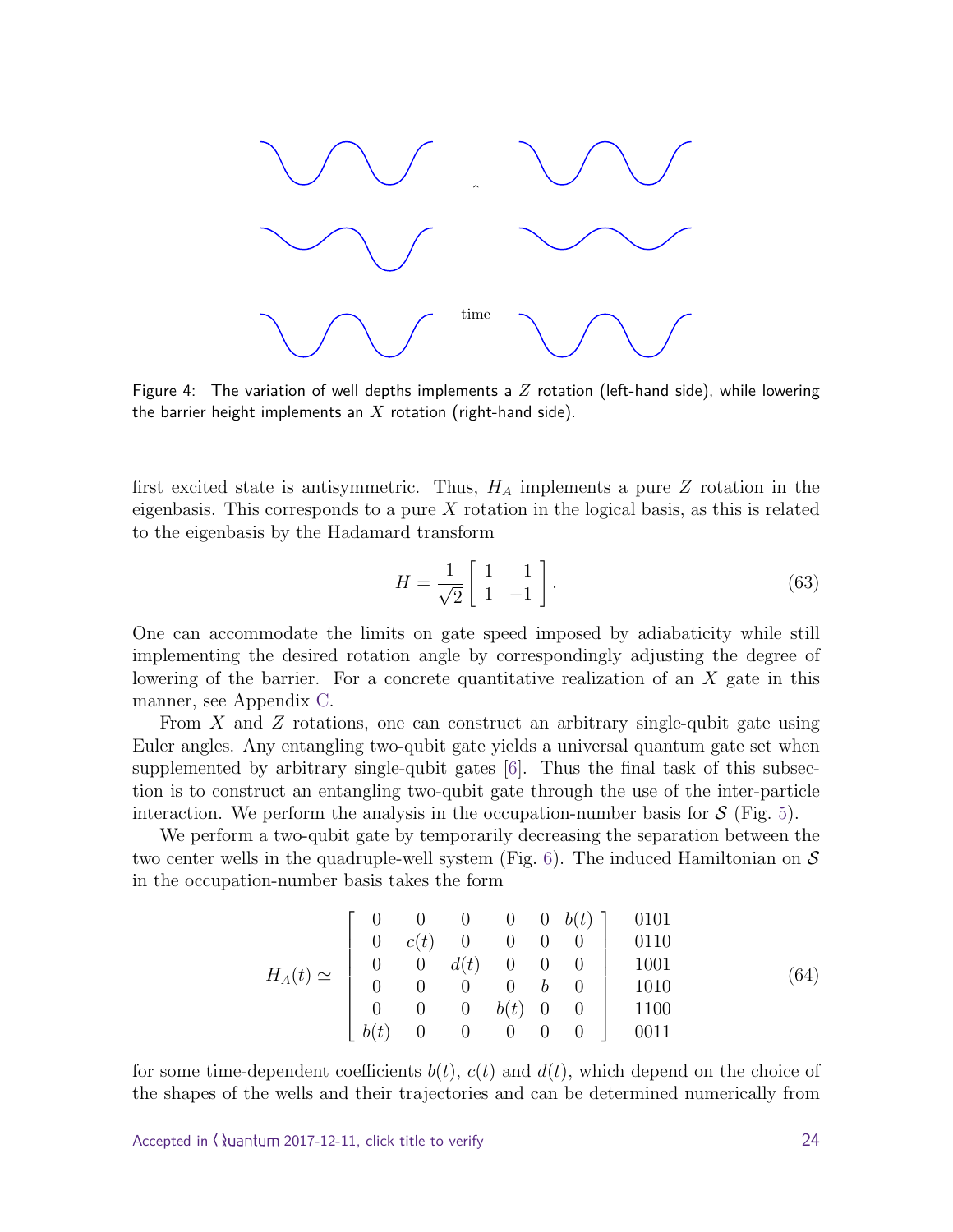

<span id="page-24-0"></span>Figure 5: The occupation-number basis for the four wells associated with a pair of logical qubits. In dual-rail encoding, the occupation-number states  $|0101\rangle$ ,  $|0110\rangle$ ,  $|1001\rangle$ , and  $|1010\rangle$  encode the logical qubit states  $|11\rangle$ ,  $|10\rangle$ ,  $|01\rangle$ , and  $|00\rangle$ , respectively. The occupation-number states  $|1100\rangle$ and  $|0011\rangle$  lie outside the coding subspace but are unavoidable because of tunnelling.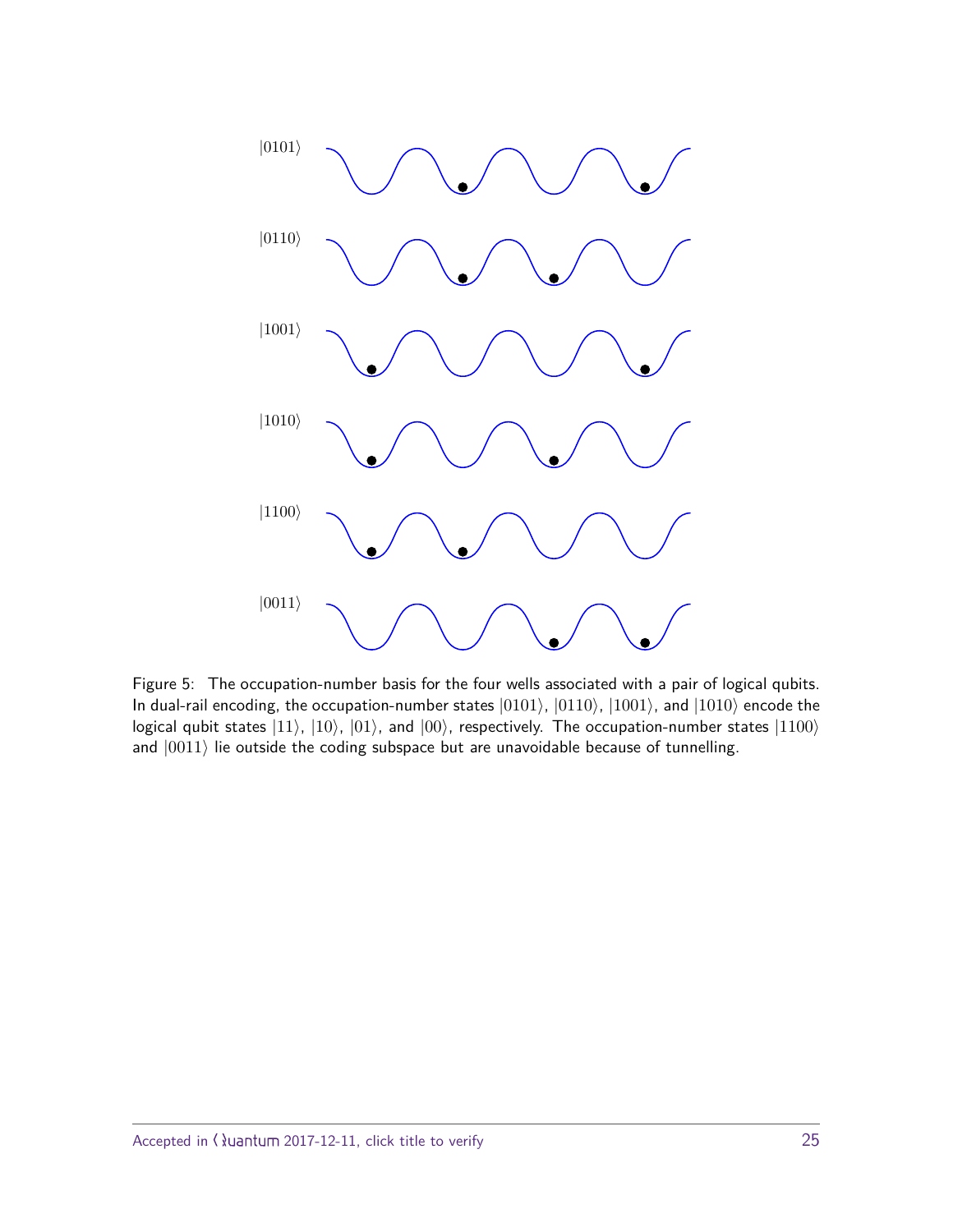

<span id="page-25-0"></span>Figure 6: Our implementation of an entangling two-qubit gate. If the center two wells are occupied (corresponding to the logical  $|10\rangle$  state), the attraction between particles induces a phase rotation. In the case that exactly one of the two center wells is occupied, there is a tunneling amplitude into the noncoding subspace.

Eq. [\(62\)](#page-22-1). Here, exponentially suppressed tunneling matrix elements between distant wells have been neglected. The off-diagonal  $b(t)$  entries describe the tunneling transition  $|01\rangle \leftrightarrow |10\rangle$  for the two wells that approach each other. In addition, there are on-diagonal contributions because the energy changes slightly as the wells get closer together. We have defined our (time-dependent) zero of energy so that this energy shift vanishes when one of the two wells is occupied and the other is empty. Therefore, the only nonzero diagonal entries in *HA*(*t*) are those where both wells are occupied or both are empty, denoted  $c(t)$  and  $d(t)$ , respectively.

Recall that we encode a qubit by placing a single particle in either one of two adjacent potential wells. Thus, the two-qubit Hilbert space is spanned by the four states  $\{|0101\rangle, |0110\rangle, |1001\rangle, |1010\rangle\},$  while the two states  $\{|1100\rangle, |0011\rangle\}$  are not valid encodings. We want to execute an entangling gate that preserves the valid two-qubit subspace. We note that the unitary time evolution induced by the time-dependent Hamiltonian  $H_A(t)$  is a direct sum of a diagonal transformation acting on  $\{|0110\rangle, |1001\rangle\}$ and two identical X rotations  $e^{iX\theta_x}$  in span $\{|0101\rangle, |0011\rangle\}$  and span $\{|1010\rangle, |1100\rangle\}$ . If we replace  $H_A(t)$  with  $H_A(t/z)$ , thus increasing the duration of the execution of the gate by the factor *z*, then the rotation angle  $\theta_x$  also increases by the factor *z*. We choose *z* sufficiently large that our adiabaticity constraint is satisfied and tune its value so that  $\theta_x/2\pi$  is an integer. The resulting unitary transformation *U* preserves the four-dimensional subspace spanned by our two encoded qubits; acting on  $\text{span}\{|0101\rangle, |0110\rangle, |1001\rangle, |1010\rangle\},\$  it is the diagonal gate

$$
U = \text{diag}\left(1, e^{i\alpha}, e^{i\beta}, 1\right),\tag{65}
$$

where we evaluate the phases  $\alpha$  and  $\beta$  by integrating  $c(t)$  and  $d(t)$ , respectively. This *U* is an entangling gate unless  $e^{i(\alpha+\beta)} = 1$ , which will not be satisfied for a generic choice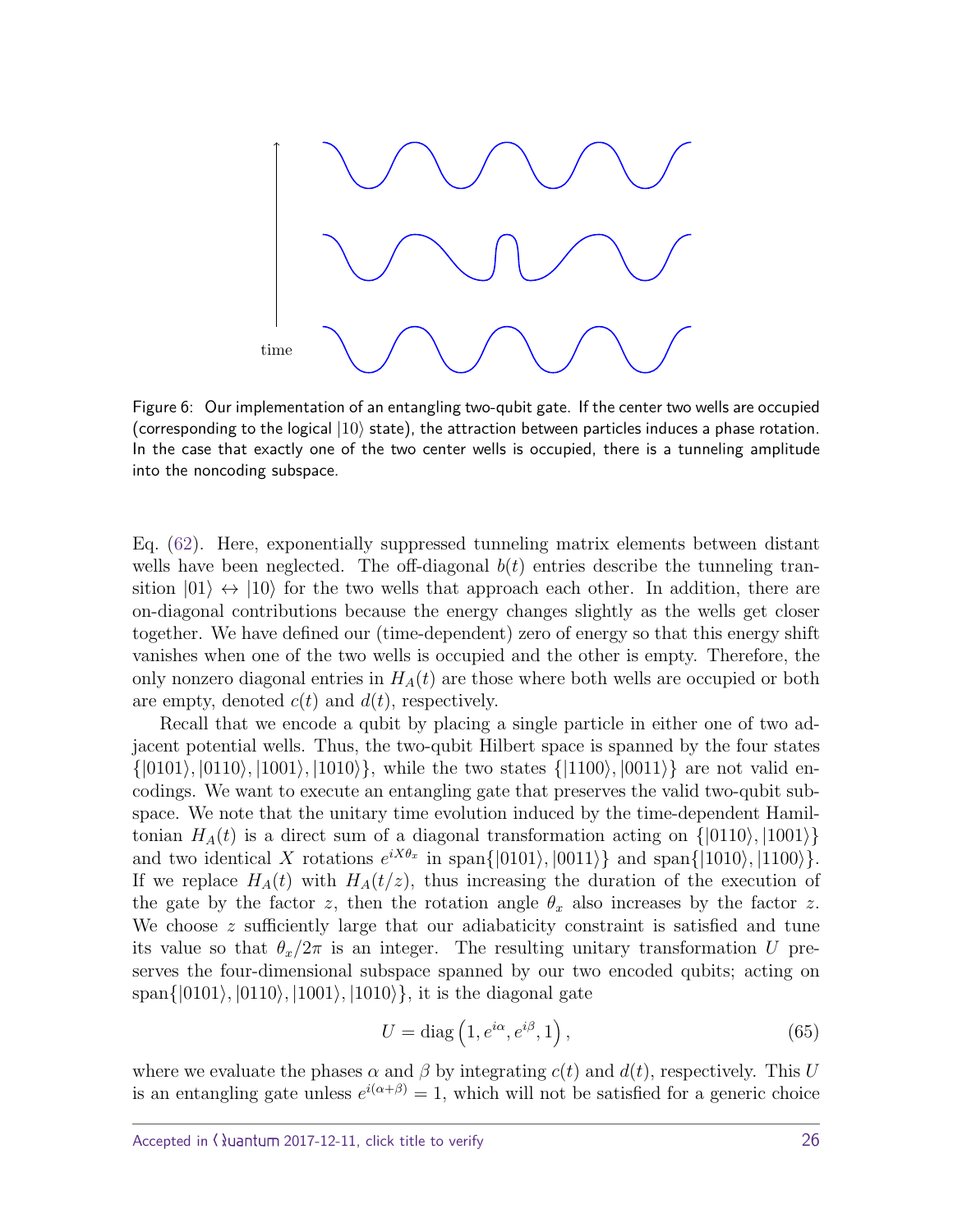of the shapes and trajectories of the wells.

Because the interaction strength is  $O(\lambda)$ , the time taken to execute a single entangling gate with an  $O(1)$  phase shift is at least  $O(1/\lambda)$ . Adiabatic protection against leakage from the coding subspace imposes a stronger lower bound on the gate duration. The energy gap  $\gamma$  separating the doubly occupied states is of order  $\lambda$ , and hence the runtime must scale as  $\tilde{O}(\gamma^{-2}) = \tilde{O}(\lambda^{-2})$ . In a circuit with *G* gates, we need to choose  $\lambda = O(1/G)$  to justify neglecting corrections that are higher order in  $\lambda$  when computing the form of the source term  $J_2$  needed to implement a given gate with infidelity  $O(1/G)$ . Therefore, the simulation time is  $O(G^2)$  for a single gate and  $O(G^2D)$  for the complete circuit, where *D* is the circuit depth (not including the state-preparation step analyzed in Sec. [3.3\)](#page-15-0).

Furthermore, we note that our two-qubit gates are geometrically local in one dimension: only neighboring qubits interact. To perform our entangling two-qubit gate on two distantly separated qubits *A* and *B*, we would perform a series of swap gates to bring *A* and *B* into neighboring positions, execute the entangling gate, and then use swap gates to return *A* and *B* to their original positions. The swap gate can be well approximated via our universal gate repertoire with only polylogarithmic overhead, but the swaps would increase the circuit depth by a factor  $O(n)$ , where *n* is the number of qubits, compared with a circuit with nonlocal two-qubit gates.

# <span id="page-26-0"></span>5 Measurements and BQP-completeness

The main line of reasoning in this paper establishes a BQP-hardness argument for the problem of determining transition probabilities in  $(1 + 1)$ -dimensional  $\phi^4$  theory to polynomial precision. To obtain a BQP-completeness result we need to establish that (the decision version of) this problem is also contained in BQP, that is, that it can be solved by a polynomial-time quantum algorithm. Essentially, the quantum algorithm achieving this is given in [\[14,](#page-39-0) [15\]](#page-39-2). However, there are some small differences between the BQP-hard problem given in this paper and the problem solved by the quantum algorithm of [\[14,](#page-39-0) [15\]](#page-39-2). Here, we address several ways to bridge this gap, that is, several problems that one can show to be BQP-complete by technical variations of the algorithms of [\[14,](#page-39-0) [15\]](#page-39-2) and the argument of the preceding sections.

In our main BQP-hardness argument, given a quantum circuit, we construct  $J_1(t, x)$ and  $J_2(t, x)$  so that the vacuum-to-vacuum transition amplitude approximates the  $|0...0\rangle$  to  $|0...0\rangle$  amplitude of the quantum circuit. The problem of deciding whether the magnitude of the amplitude  $|0...0\rangle \rightarrow |0...0\rangle$  of a quantum circuit is smaller than  $1/3$  or larger than  $2/3$ , given the promise that one of these is the case, is BQPcomplete. As an immediate corollary, it is BQP-hard to estimate the corresponding vacuum-to-vacuum transition probability to within  $\pm \epsilon$ , for a sufficiently small constant  $\epsilon.$ 

The existence of a polynomial-time quantum algorithm that estimates the vacuumto-vacuum transition amplitude to adequate precision would imply that the decision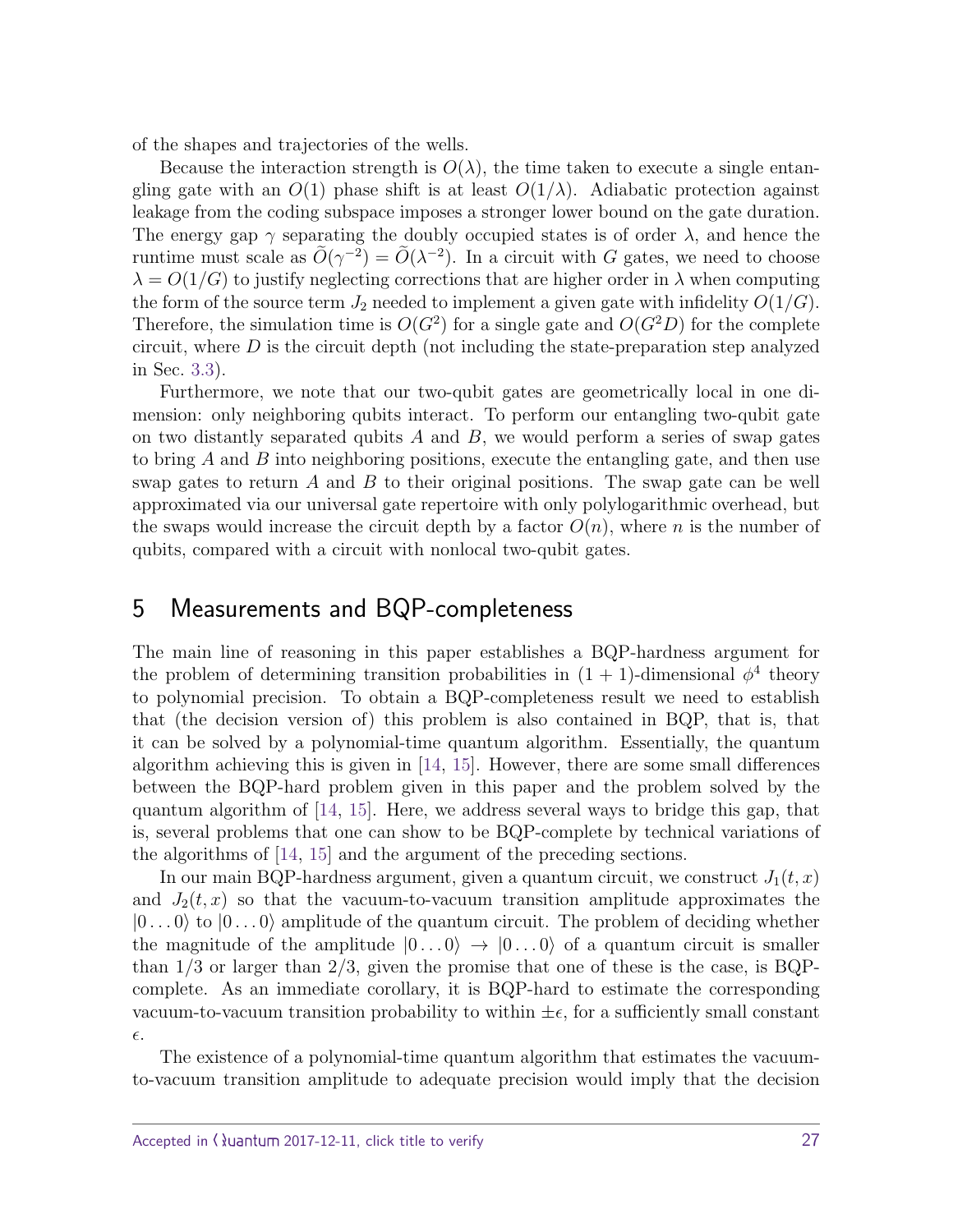problem is not only BQP-hard but also BQP-complete. One can devise such an algorithm using the methods of [\[14,](#page-39-0) [15\]](#page-39-2), which described quantum algorithms for preparing the vacuum state and implementing the unitary time evolution in  $\phi^4$  theory. This procedure can be applied without modification in the presence of the spacetime-dependent source terms  $J_1(t, x)$  and  $J_2(t, x)$ , at the cost of modest performance penalties, by the analysis of  $[25, 26]$  $[25, 26]$  $[25, 26]$ . With these tools from  $[14, 15]$  $[14, 15]$  $[14, 15]$ , we can construct the algorithm for estimating the amplitude  $\langle vac|U|\text{vac}\rangle$  using a standard technique, called the *Hadamard test*, which is illustrated in Fig. [7.](#page-28-0) The probability of measuring  $|0\rangle$  is  $p_0 = \left[1 + \text{Re}(\langle \psi | U | \psi \rangle)\right] / 2$ . Thus, one can obtain the real part of  $\langle \psi | U | \psi \rangle$  to within  $\epsilon$  by making  $O(1/\epsilon^2)$  measurements. Similarly, by initializing the control qubit to  $\frac{1}{\sqrt{2}}$  $\frac{1}{2}(|0\rangle - i|1\rangle)$ , one can estimate the imaginary part of  $\langle \psi | U | \psi \rangle$ .

If we can prepare the state  $|\psi\rangle$ , execute the conditional unitary transformation *U* controlled by a single qubit, namely,

$$
controlled - U = |0\rangle\langle 0| \otimes I + |1\rangle\langle 1| \otimes U,
$$
\n(66)

and measure the control qubit, then we can estimate  $\langle \psi | U | \psi \rangle$  using the Hadamard test. We can promote the circuit described in [\[14,](#page-39-0) [15\]](#page-39-2) for implementing the unitary time-evolution operator *U* to a circuit for controlled-*U* by replacing each gate *G* in the circuit with controlled-*G*. (If *G* is a two-qubit gate, then controlled-*G* is a three-qubit gate, which can be efficiently decomposed into the original gate set through standard techniques.) Therefore, the methods described in [\[14,](#page-39-0) [15\]](#page-39-2) for preparing the vacuum and for implementing time evolution, together with the Hadamard test, provide a procedure for estimating the vacuum-to-vacuum amplitude in the presence of sources that vary in space and time. This procedure, combined with the result obtained in this paper that the problem is BQP-hard, shows that the corresponding decision problem is BQPcomplete.

This scheme for demonstrating the BQP-completeness of a quantum field theory problem has the advantage that only a single-qubit measurement is required to read out the result, but also the disadvantage that each gate needs to be replaced by its controlled version. There are other ways to bridge the gap between the BQP-hardness result presented in this paper and the simulation algorithms formulated in [\[14,](#page-39-0) [15\]](#page-39-2), in which we avoid the nuisance of replacing each *G* by controlled-*G* at the cost of executing a more complicated measurement at the end of the algorithm. For example, we could omit the final step of the BQP-hardness construction, in which particles in the logicalzero states are annihilated through adiabatic passage. In that case, the transition probability that is BQP-hard to estimate is the probability to start in the vacuum and end with all of the double wells in the logical-zero state. The algorithm that estimates this transition probability includes a final step that simulates, through phase estimation, a particle detector measuring the energy in a spatially localized region. This detector simulation was described in [\[15\]](#page-39-2). Another motivation for discussing particle-detecting measurements is that our BQP-hardness construction can be regarded as an idealized architecture for constructing a universal quantum computer from laboratory systems, namely, condensed-matter or atomic-physics experimental platforms that are described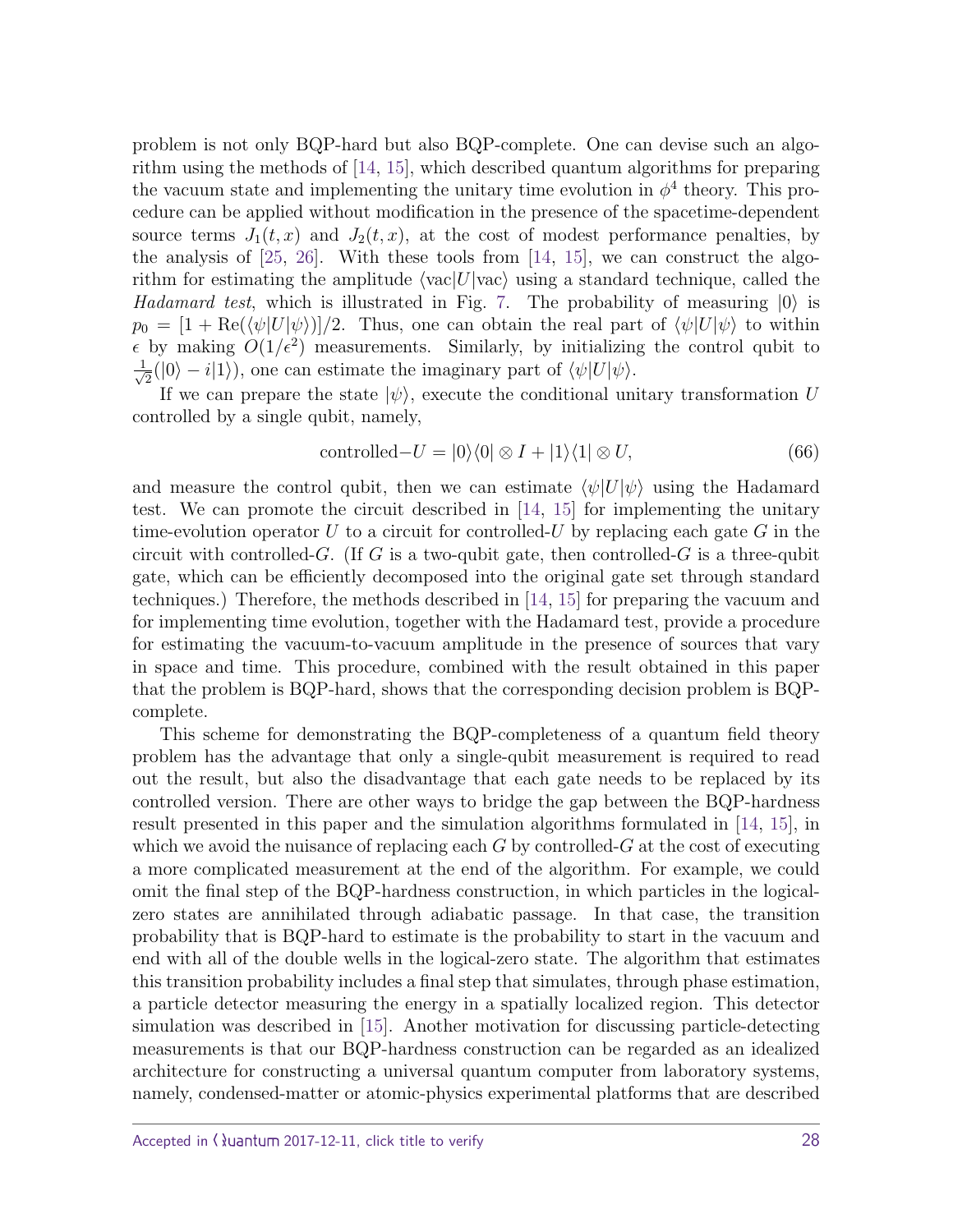

$$
p_0 = \frac{1 + \text{Re}(\langle \psi | U | \psi \rangle)}{2}
$$

<span id="page-28-0"></span>Figure 7: Circuit implementing the Hadamard test. The boxed *H* and *U* denote Hadamard and controlled-*U* gates, and the slashed line indicates multiple qubits. The probability of measuring  $|0\rangle$  is denoted  $p_0$ .

by  $\phi^4$  theory. With these motivations in mind, we briefly explain, following [\[15\]](#page-39-2), how to measure the energy in a local region.

At the end of our scattering process, the Hamiltonian is

$$
H = \int dx \mathcal{H}(x) , \qquad (67)
$$

where

$$
\mathcal{H}(x) = \frac{1}{2}\pi^2(x) + \frac{1}{2}\phi(x)\frac{d^2}{dx^2}\phi(x) + \frac{1}{2}m^2\phi^2(x) + J_2(x)\phi^2(x) + \frac{\lambda}{4!}\phi^4(x).
$$
 (68)

Measuring the observable *H* would yield the total energy of the system. Correspondingly, consider the operator

$$
H_f = \int dx f(x) \mathcal{H}(x) , \qquad (69)
$$

where *f* is some envelope function that is localized in some spatial region *R*. Then, measuring the observable  $H_f$  yields an approximation to the energy within  $R$ . If a particle is present within  $R$ , then the measured energy will be detectably larger than if  $H_f$  is measured for vacuum.

The envelope function *f* must be chosen with care. The naive choice

<span id="page-28-1"></span>
$$
f(x) = \begin{cases} 1, & x \in R, \\ 0, & \text{otherwise} \end{cases}
$$
 (70)

is unsuitable because of the  $\phi(x) \frac{d^2}{dx^2} \phi(x)$  term and the discontinuity in *f*. More quantitatively, one can introduce a lattice cutoff, as is done in [\[15\]](#page-39-2), and compute the variance of  $H_f$  in the vacuum state. For the functional form  $(70)$ , this diverges as the lattice spacing is taken to zero. In one spatial dimension, one can obtain a convergent variance by instead choosing *f* to be a Gaussian envelope.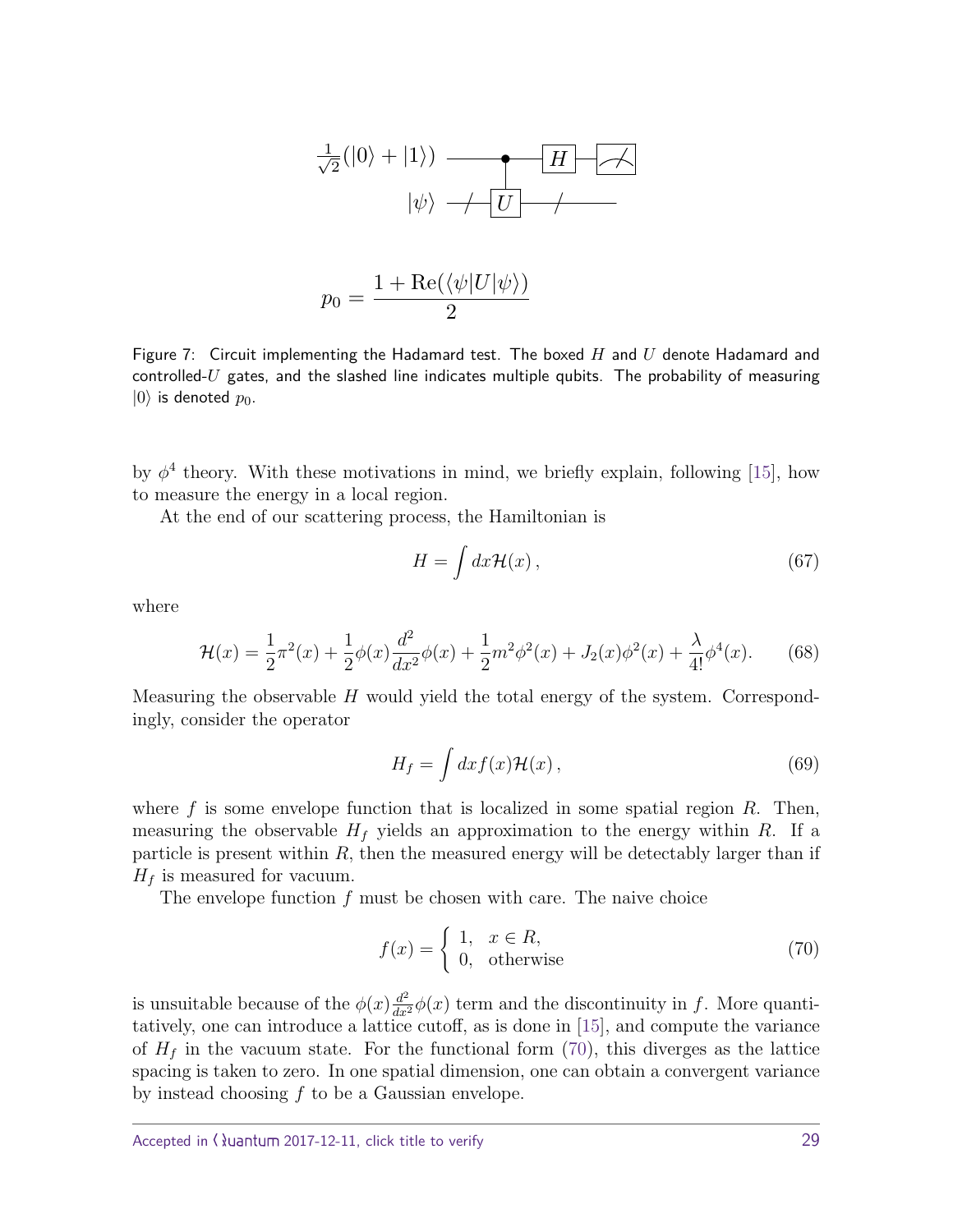With the aim of interpreting  $H_f$ , it is helpful to consider the free theory  $(\lambda = 0)$ , which can be exactly solved. Associated with each potential well created by  $J_2(x)$  there is at least one localized mode representing a particle bound in this well. The creation and annihilation operators associated with this mode can be expanded in the form

$$
a^{\dagger} = \int dx \left[ c_{\phi}(x) \phi(x) + c_{\pi}(x) \pi(x) \right]. \tag{71}
$$

The magnitudes of *c<sup>φ</sup>* and *c<sup>π</sup>* decay exponentially with characteristic decay length 1*/m* outside the well. Hence, if the Gaussian envelope is centered on the well and has a large width relative to the width of the well plus  $1/m$ , then  $[a^{\dagger}, H_f] \simeq [a^{\dagger}, H]$  and  $[a, H_f] \simeq [a, H]$ . This in turn implies that the presence of a particle in the well raises the expectation value of  $H_f$  by approximately the same amount that the expectation of *H* is raised, that is, by the energy of the particle. In the  $\lambda \neq 0$  case, the qualitative behavior will be similar.

Acknowledgments: We thank David Gosset, Mark Rudner, and Jacob Taylor for helpful discussions. JP gratefully acknowledges support from the Institute for Quantum Information and Matter (IQIM), an NSF Physics Frontiers Center with support from the Gordon and Betty Moore Foundation, from the Army Research Office, and from the Simons Foundation It from Qubit Collaboration. KL was supported in part by NSERC and the Centre for Quantum Information and Quantum Control (CQIQC). Parts of this manuscript are a contribution of NIST, an agency of the US government, and are not subject to US copyright.

## <span id="page-29-0"></span>A Dynamics within an Adiabatic Subspace

Suppose that we have a time-dependent Hamiltonian in which some subset of eigenenergies are at all times well separated from the rest of the spectrum. Then, using adiabatic theorems, one can prove that the amplitude to escape the isolated subspace is always less than some bound  $\epsilon$ . In this appendix, we adapt fairly standard arguments to prove that, in this circumstance, the dynamics within the isolated subspace induced by an adiabatic process of duration *t* is given by Eq. [\(62\)](#page-22-1), up to errors of order *t*.

Let  $H(t)$  be a differentiable time-dependent Hamiltonian. Let  $|L_1(t)\rangle, |L_2(t)\rangle, \ldots$ be a normalized eigenbasis with corresponding eigenvalues  $E_1(t)$ ,  $E_2(t)$ , ..., so that, for all *j* and all *t*,

<span id="page-29-3"></span>
$$
H(t)|L_j(t)\rangle = E_j(t)|L_j(t)\rangle, \qquad (72)
$$

<span id="page-29-1"></span>with

<span id="page-29-2"></span>
$$
\langle L_j(t)|L_j(t)\rangle = 1.\tag{73}
$$

The normalization condition Eq. [\(73\)](#page-29-1) leaves us free to choose the phase. If  $|L'_{k}(t)\rangle$  is a normalized eigenvector of  $H(t)$ , then so is

$$
|L_k(t)\rangle = e^{i\vartheta(t)}|L'_k(t)\rangle\tag{74}
$$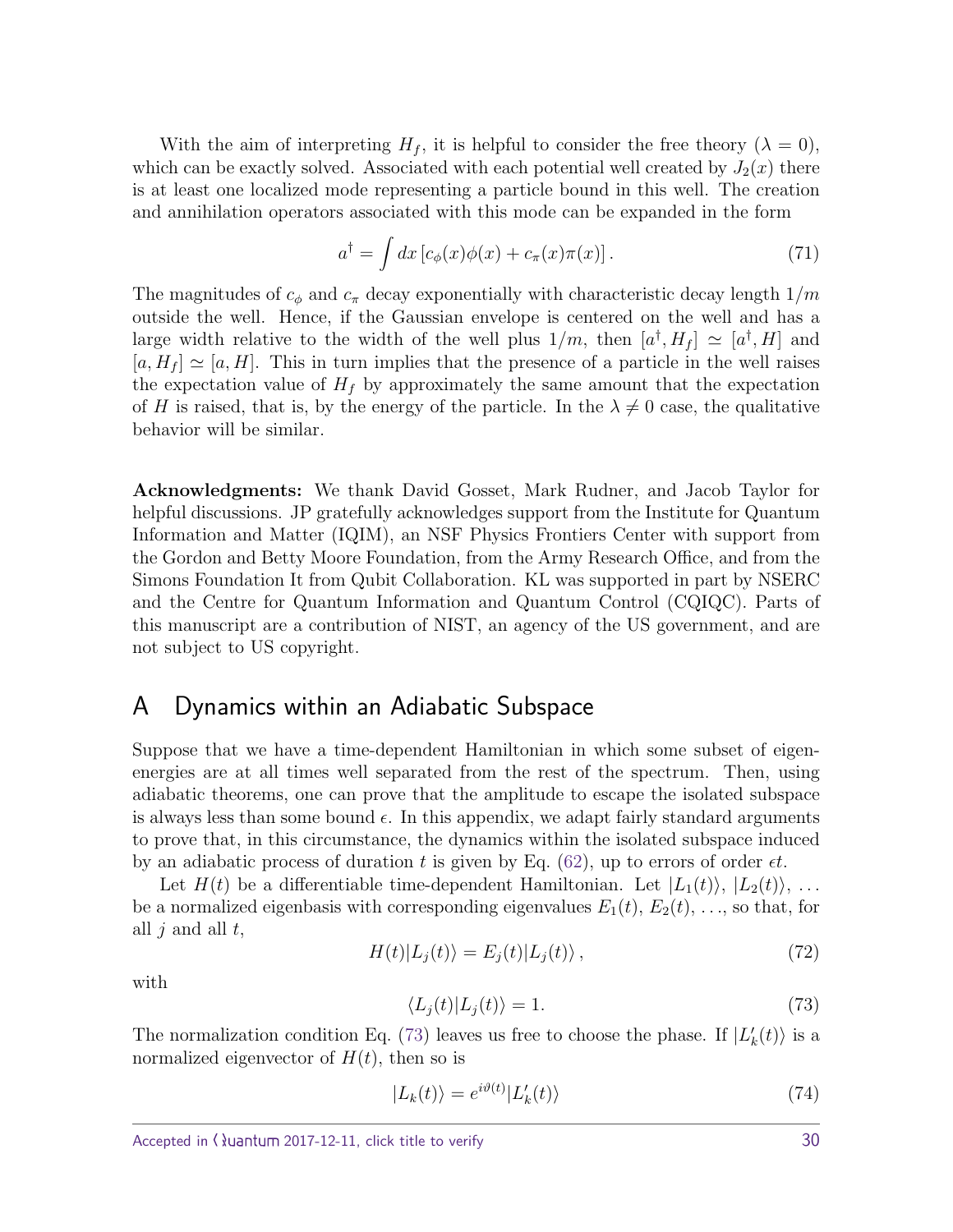for any real-valued function  $\vartheta(t)$ . Henceforth, we shall generally leave the time dependence implicit in  $|L'_k\rangle$ . Differentiating the normalization condition  $\langle L'_k|L'_k\rangle = 1$  yields

<span id="page-30-0"></span>
$$
\frac{d\langle L'_{k}|}{dt}|L'_{k}\rangle + \langle L'_{k}|\frac{d|L'_{k}\rangle}{dt} = 0.
$$
\n(75)

Thus, for all *k* and *t*,

$$
\operatorname{Re}\left[\langle L_k'|\frac{d|L_k'}{dt}\right] = 0.\tag{76}
$$

By Eq. [\(76\)](#page-30-0), we can let

$$
\vartheta(t) = i \int_0^t ds \langle L'_k(s) | \frac{d|L'_k(s)\rangle}{ds},\tag{77}
$$

which is purely real and hence gives a normalized  $|L_k(t)\rangle$  via Eq. [\(74\)](#page-29-2). This choice of  $\vartheta(t)$  yields

$$
\langle L_k(t)|\frac{d|L_k\rangle}{dt} = \langle L'_k|e^{-i\vartheta(t)}\frac{d}{dt}e^{i\vartheta(t)}|L'_k\rangle\tag{78}
$$

$$
=i\frac{d\vartheta}{dt} + \langle L_k' | \frac{d|L_k'}{dt} \tag{79}
$$

$$
=0.\t(80)
$$

Thus we are free to choose

<span id="page-30-3"></span>
$$
\langle L_k | \frac{d|L_k}{dt} = 0 \,, \quad \forall k, t,
$$
\n(81)

as this is ultimately a phase convention. We shall adopt this convention for the remainder of this section.

Next, following standard treatments (see, for example, [\[18\]](#page-39-13)) we express the dynamics in the instantaneous eigenbasis<sup>[4](#page-30-1)</sup> of  $H(t)$ , that is,

<span id="page-30-2"></span>
$$
|\psi(t)\rangle = \sum_{j} \alpha_j(t) |L_j(t)\rangle.
$$
 (82)

By Eq.  $(82)$  and Schrödinger's equation,

$$
\frac{d\alpha_j}{dt} = \frac{d}{dt} \langle L_j | \psi \rangle \tag{83}
$$

<span id="page-30-4"></span>
$$
=\frac{d\langle L_j|}{dt}|\psi\rangle - i\langle L_j|H|\psi\rangle.
$$
\n(84)

By Eqs. [\(72\)](#page-29-3) and [\(82\)](#page-30-2), this simplifies to

$$
\frac{d\alpha_j}{dt} = \frac{d\langle L_j|}{dt} |\psi\rangle - iE_j \alpha_j.
$$
\n(85)

<span id="page-30-1"></span>*<sup>4</sup>*We shall refer to this as the adiabatic frame. Some older references such as [\[18\]](#page-39-13) refer to this as the rotating-axis representation.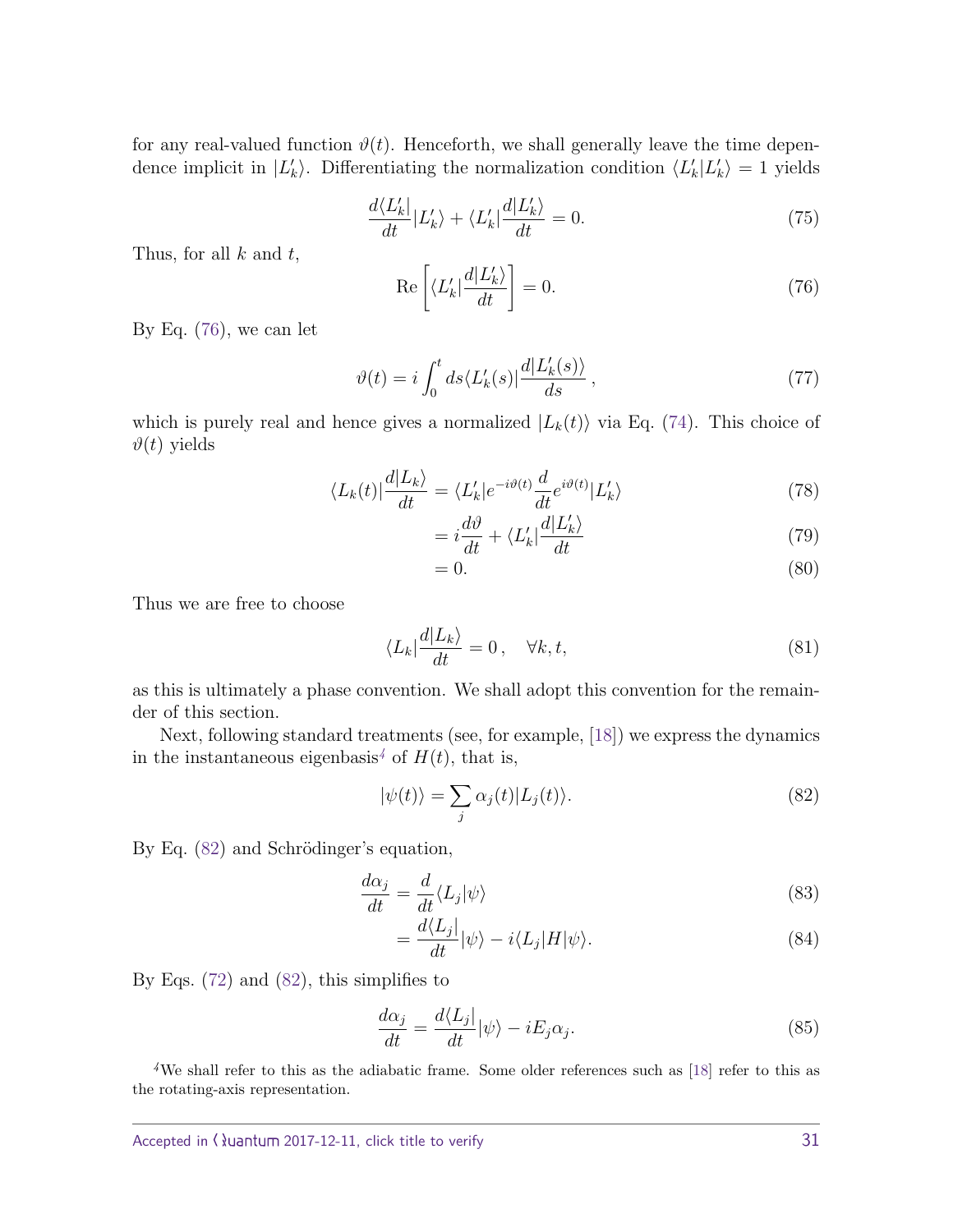Differentiating Eq. [\(72\)](#page-29-3) yields

$$
\frac{dH}{dt}|L_j\rangle + H\frac{d|L_j\rangle}{dt} = \frac{dE}{dt}|L_j\rangle + E_j\frac{d|L_j\rangle}{dt}.
$$
\n(86)

<span id="page-31-0"></span>Thus,

$$
(H - E_j) \frac{d|L_j\rangle}{dt} = \left(\frac{dE_j}{dt} - \frac{dH}{dt}\right)|L_j\rangle.
$$
\n(87)

<span id="page-31-2"></span>Let

$$
G_j = \sum_{k \neq j} \frac{P_k}{E_k - E_j},\tag{88}
$$

where  $P_k = |L_k\rangle\langle L_k|$  is the projector on to the  $k^{\text{th}}$  eigenspace. Then

$$
G_j(H - E_j) = 1 - P_j.
$$
\n(89)

Thus, multiplying Eq.  $(87)$  by  $G_j$  yields

$$
(1 - P_j) \frac{d|L_j\rangle}{dt} = G_j \left(\frac{dE_j}{dt} - \frac{dH}{dt}\right)|L_j\rangle.
$$
\n(90)

By our phase convention Eq. [\(81\)](#page-30-3), this simplifies to

$$
\frac{d|L_j\rangle}{dt} = G_j \left(\frac{dE_j}{dt} - \frac{dH}{dt}\right)|L_j\rangle.
$$
\n(91)

The first term on the right-hand side vanishes because  $G_j$  commutes with  $dE_j/dt$  (which is just a c-number) and projects out  $|L_j\rangle$ . Thus

<span id="page-31-3"></span><span id="page-31-1"></span>
$$
\frac{d|L_j\rangle}{dt} = -G_j \frac{dH}{dt}|L_j\rangle.
$$
\n(92)

Substituting Eq. [\(92\)](#page-31-1) into Eq. [\(85\)](#page-30-4) yields

$$
\frac{d\alpha_j}{dt} = -\langle L_j \vert \frac{dH}{dt} G_j \vert \psi \rangle - i\alpha_j E_j. \tag{93}
$$

By Eqs. [\(82\)](#page-30-2) and [\(88\)](#page-31-2),

$$
G_j|\psi\rangle = \sum_{k \neq j} \frac{\alpha_k}{E_k - E_j} |L_k\rangle, \tag{94}
$$

Therefore Eq. [\(93\)](#page-31-3) yields

$$
\frac{d\alpha_j}{dt} = -i\alpha_j E_j - \sum_{k \neq j} \frac{\langle L_j | \frac{dH}{dt} | L_k \rangle}{E_k - E_j} \alpha_k.
$$
\n(95)

We thus have a Schrödinger-like equation for the coefficients  $\alpha_1, \alpha_2, \ldots$ , namely,

<span id="page-31-4"></span>
$$
\frac{d}{dt} \begin{bmatrix} \alpha_1 \\ \alpha_2 \\ \vdots \end{bmatrix} = -iM \begin{bmatrix} \alpha_1 \\ \alpha_2 \\ \vdots \end{bmatrix}, \qquad (96)
$$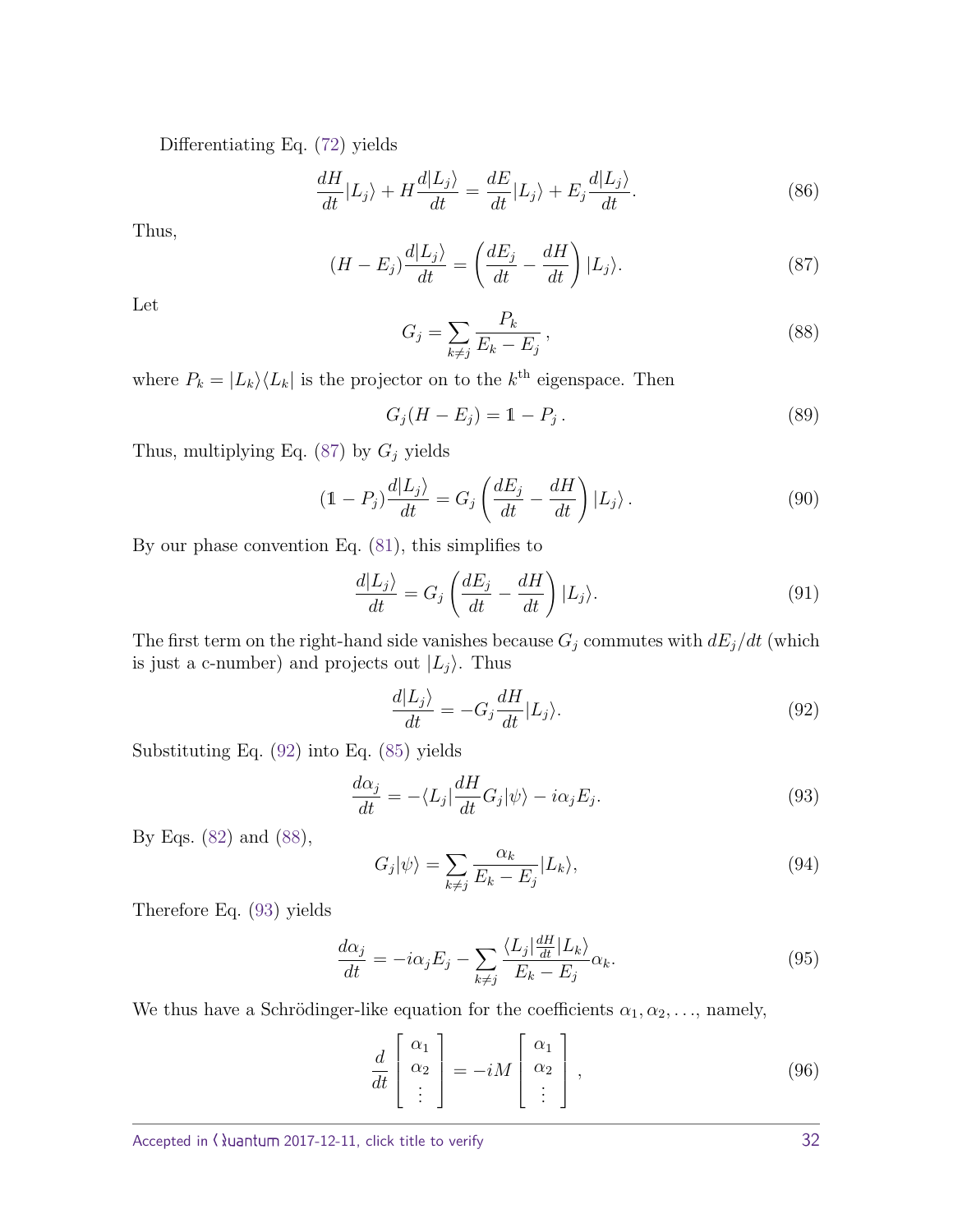where *M* is the Hermitian matrix

<span id="page-32-3"></span>
$$
M_{jk} = \begin{cases} E_j, & \text{if } j = k, \\ i \frac{\langle L_j | \frac{dH}{dt} | L_k \rangle}{E_j - E_k}, & \text{if } j \neq k. \end{cases} \tag{97}
$$

So far, our analysis has been only a change of frame, maintaining both exactness and a high degree of generality.<sup>[5](#page-32-0)</sup> Now, assume that the eigenstates  $|L_1(t)\rangle, \ldots, |L_d(t)\rangle$  are separated from the rest of the spectrum by an energy gap sufficiently large that, by an adiabatic theorem (for example, [\[19\]](#page-39-11)), a state initially within the span of  $|L_1(t)\rangle, \ldots, |L_d(t)\rangle$ remains within this subspace for all time, up to corrections of order  $\epsilon$ . The dynamics in the adiabatic frame is then of the form

$$
\frac{d}{dt} \begin{bmatrix} \alpha_- \\ \alpha_+ \end{bmatrix} = -i \begin{bmatrix} M_{--} & M_{-+} \\ M_{+-} & M_{++} \end{bmatrix} \begin{bmatrix} \alpha_- \\ \alpha_+ \end{bmatrix},
$$
\n(98)

where  $M_{-}$  is a  $d \times d$  matrix,  $\alpha$ <sub>−</sub> is a *d*-dimensional column vector, etc.

Next, we make an approximation: we suppose that  $\alpha_+$  can be neglected, because the adiabatic theorem guarantees that the magnitude of the vector  $|\alpha_{+}\rangle = \sum_{j>d} \alpha_{j} |L_{j}(t)\rangle$ is at most  $\epsilon$ . In other words, we approximate the full dynamics on H by a self-contained dynamics within  $\mathcal{H}_-(t)$ , namely,

$$
|\bar{\psi}\rangle = \sum_{j=1}^{d} \bar{\alpha}(t) |L_j\rangle, \qquad (99)
$$

where  $\bar{\alpha}_j(0) = \alpha_j(0)$  and

<span id="page-32-1"></span>
$$
\frac{d}{dt}|\bar{\psi}\rangle = -iM_{--}|\bar{\psi}\rangle. \tag{100}
$$

Thus  $|\psi(t)\rangle$  is an approximation to the exact state  $|\psi(t)\rangle$  with corrections of order  $\epsilon$ . More quantitatively, if  $|\psi(0)\rangle \in \mathcal{H}_-$  then

<span id="page-32-2"></span>
$$
\langle \bar{\psi}(0)|\psi(0)\rangle = 1\tag{101}
$$

and

$$
\frac{d}{dt}\langle \bar{\psi}|\psi\rangle = \frac{d\langle \bar{\psi}|\,}{dt}|\psi\rangle + \langle \bar{\psi}|\frac{d|\psi\rangle}{dt} \tag{102}
$$

$$
=i\langle\bar{\psi}|M_{--}^{\dagger}|\psi\rangle-i\langle\bar{\psi}|(M_{--}|\psi_{-}\rangle+M_{-+}|\psi_{+}\rangle)
$$
(103)

$$
= -i\langle \bar{\psi}|M_{-+}|\psi_{+}\rangle, \tag{104}
$$

where we have used Eq. [\(100\)](#page-32-1) and the fact that *M*−− is Hermitian. Combined with Eq. [\(101\)](#page-32-2), this yields

$$
\langle \bar{\psi}(t) | \psi(t) \rangle = 1 - i \int_0^t d\tau \langle \bar{\psi} | M_{-+} | \psi_+ \rangle . \tag{105}
$$

<span id="page-32-0"></span><sup>5</sup>We have not maintained full generality in Eqs. [\(96\)](#page-31-4) and [\(97\)](#page-32-3) in that it has been convenient to make the technical assumption that the spectrum of  $H(t)$  is fully discrete and nondegenerate. This is generally not true of quantum field theories, but it suffices for our analysis in Sec. [4.2](#page-21-0) because the relevant low-lying spectrum is discrete and nondegenerate.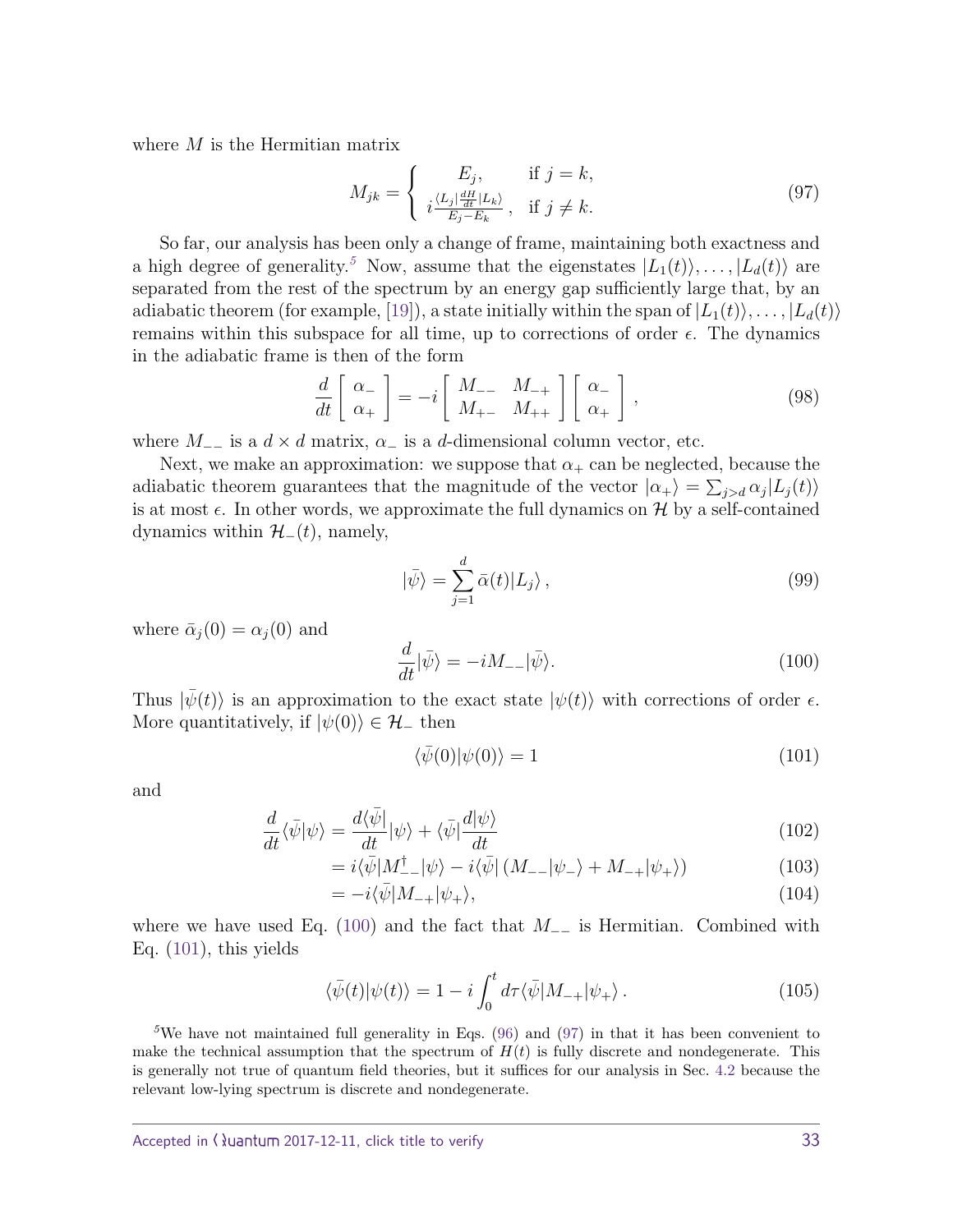<span id="page-33-1"></span>Thus,

$$
|\langle \bar{\psi}(t)|\psi(t)\rangle| \ge 1 - \int_0^t \|M_{-+}|\psi_{+}\rangle\|.
$$
 (106)

By assumption, an adiabatic theorem tells us that  $\|\psi_{+}\rangle\| \leq \epsilon$  for all *t*, and therefore the above inequality implies

<span id="page-33-2"></span>
$$
|\langle \bar{\psi}(t)|\psi(t)\rangle| = 1 - O(\epsilon t). \tag{107}
$$

If *M*<sup>−</sup><sup>+</sup> is a bounded operator, then Eq. [\(106\)](#page-33-1) yields

$$
|\langle \bar{\psi}(t)|\psi(t)\rangle| \ge 1 - \epsilon t \|M_{-+}\|.\tag{108}
$$

Examining Eq.  $(97)$ , one sees that if  $dH/dt$  is a bounded operator (as is the case if it is finite-dimensional), one obtains from Eq. [\(108\)](#page-33-2) the following:

$$
|\langle \bar{\psi}(t)|\psi(t)\rangle| \ge 1 - \frac{\left\|\frac{dH}{dt}\right\|}{\gamma} \epsilon t,
$$
\n(109)

where

$$
\gamma(t) = E_{d+1}(t) - E_d(t) \,, \tag{110}
$$

$$
\gamma = \min_{t} \gamma(t). \tag{111}
$$

# <span id="page-33-0"></span>B Fourier Transform of the Source

Here we verify the properties, stated in Sec. [3.3,](#page-15-0) of the Fourier transform of the source used in adiabatic passage. For convenience, we choose the normalization

$$
f(t) = \frac{2}{\sqrt{T}} \text{rect}\left(\frac{t}{T}\right) \cos(\omega_0 t + \kappa t^2 / 2),\tag{112}
$$

for which the integral of  $|f(t)|^2$  is  $O(1)$ , independent of *T*. The Fourier transform of  $f(t)$  is then

$$
\mathcal{F}(\omega) = \mathcal{G}_+(\omega - \omega_0) + \mathcal{G}_-(\omega + \omega_0), \qquad (113)
$$

where  $\mathcal{G}_{\pm}(\omega)$  is the Fourier transform of

$$
g_{\pm}(t) = \frac{1}{\sqrt{T}} \text{rect}\left(\frac{t}{T}\right) e^{\pm i\kappa t^2/2}.
$$
 (114)

Integration gives

$$
\mathcal{G}_{\pm}(\omega) = \sqrt{\frac{\pi}{\kappa T}} e^{\mp i\omega^2/2\kappa} \left\{ C(x^{\pm}) + C(x^{\mp}) \pm i \left[ S(x^{\pm}) + S(x^{\mp}) \right] \right\},\tag{115}
$$

where

$$
x^{\pm} = \sqrt{\frac{\kappa}{\pi}} \left( \frac{T}{2} \mp \frac{\omega}{\kappa} \right) . \tag{116}
$$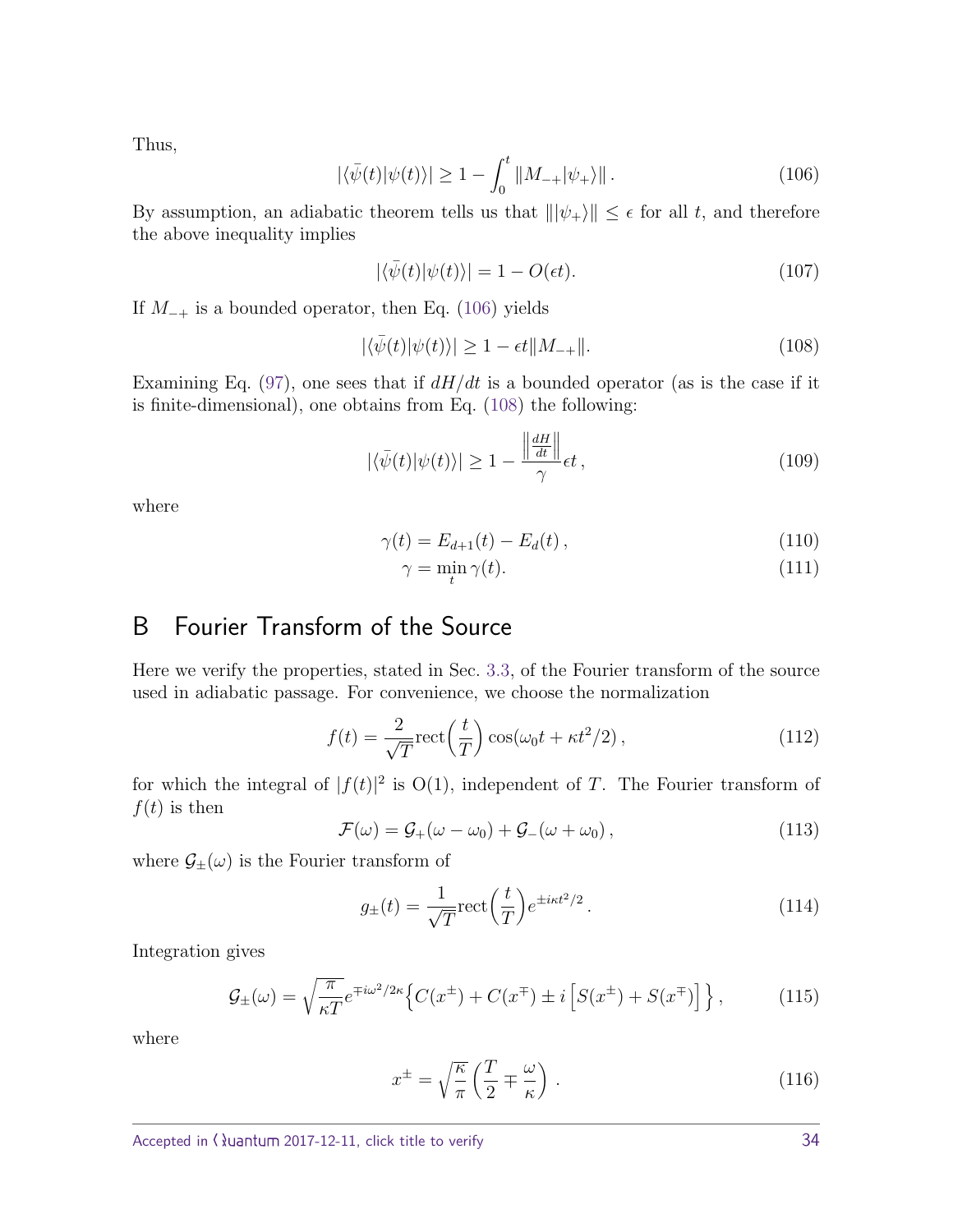The special functions  $C(z)$  and  $S(z)$  are the Fresnel integrals, defined as

$$
C(z) = \int_0^z \cos\left(\frac{1}{2}\pi t^2\right) dt\,,\tag{117}
$$

<span id="page-34-0"></span>
$$
S(z) = \int_0^z \sin\left(\frac{1}{2}\pi t^2\right) dt. \tag{118}
$$

Thus, with  $B = \kappa T$ , the magnitude of  $G_{\pm}$  is

$$
\frac{B}{\pi}|\mathcal{G}_{\pm}(\omega)|^2 = \left\{ C \left[ \left( \frac{BT}{\pi} \right)^{1/2} \left( \frac{1}{2} - \frac{\omega}{B} \right) \right] + C \left[ \left( \frac{BT}{\pi} \right)^{1/2} \left( \frac{1}{2} + \frac{\omega}{B} \right) \right] \right\}^2 + \left\{ S \left[ \left( \frac{BT}{\pi} \right)^{1/2} \left( \frac{1}{2} - \frac{\omega}{B} \right) \right] + S \left[ \left( \frac{BT}{\pi} \right)^{1/2} \left( \frac{1}{2} + \frac{\omega}{B} \right) \right] \right\}^2.
$$
\n(119)

We now consider the behavior of Eq. [\(119\)](#page-34-0) for large but finite values of *T*, with *B* fixed. For small arguments of the Fresnel integrals, we can use the series expansions

<span id="page-34-1"></span>
$$
C(z) = \sum_{n=0}^{\infty} \frac{(-1)^n (\pi/2)^{2n}}{(2n)!(4n+1)} z^{4n+1},
$$
\n(120)

<span id="page-34-2"></span>
$$
S(z) = \sum_{n=0}^{\infty} \frac{(-1)^n (\pi/2)^{2n+1}}{(2n+1)!(4n+3)} z^{4n+3},
$$
\n(121)

which converge for all finite values of  $z$ . From Eqs. [\(120\)](#page-34-1) and [\(121\)](#page-34-2), we see the following: if *z* is real with  $z^4 < (8/\pi^2)m(2m-1)(4m+1)/(4m-3)$  and  $z^4 < (8/\pi^2)m(2m+1)(4m+1)$ 3)*/*(4*m* − 1), respectively, then keeping only the first *m* terms gives an error with the same sign as and bounded in magnitude by the  $m<sup>th</sup>$  term.

For large arguments, we use

$$
C(z) = \frac{1}{2} + f(z)\sin\left(\frac{1}{2}\pi z^2\right) - g(z)\cos\left(\frac{1}{2}\pi z^2\right),\tag{122}
$$

$$
S(z) = \frac{1}{2} - f(z) \cos\left(\frac{1}{2}\pi z^2\right) - g(z) \sin\left(\frac{1}{2}\pi z^2\right),\tag{123}
$$

with the asymptotic expansions

<span id="page-34-3"></span>
$$
f(z) \sim \frac{1}{\pi z} \sum_{m=0}^{\infty} (-1)^m \frac{\left(\frac{1}{2}\right)_{2m}}{(\pi z^2/2)^{2m}},
$$
\n(124)

<span id="page-34-4"></span>
$$
g(z) \sim \frac{1}{\pi z} \sum_{m=0}^{\infty} (-1)^m \frac{\left(\frac{1}{2}\right)_{2m+1}}{(\pi z^2/2)^{2m+1}},
$$
\n(125)

as  $z \to \infty$ . Here,  $(\alpha)_0 = 1$  and  $(\alpha)_n = \alpha(\alpha+1)(\alpha+2)\cdots(\alpha+n-1), n = 1, 2, 3, \ldots$ When *z* is a positive real number, truncation of Eqs. [\(124\)](#page-34-3) and [\(125\)](#page-34-4) gives an error with the same sign as and bounded in magnitude by the first neglected terms [\[21\]](#page-39-14). This property of the remainder terms is used below.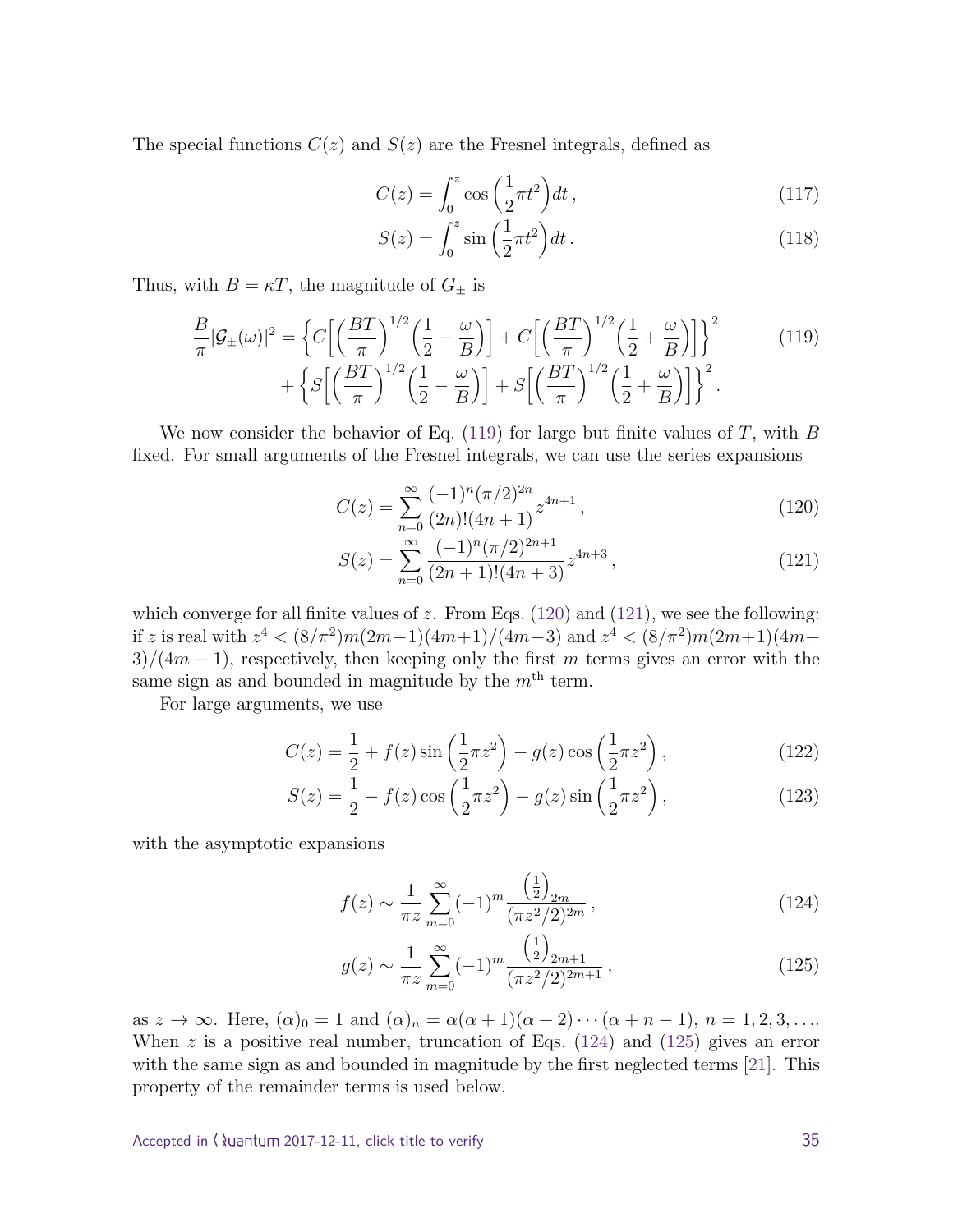Now,  $\mathcal{G}_{\pm}(\omega) = \mathcal{G}_{\pm}(-\omega)$ , so consider the region  $\omega/B \geq 0$ . If  $1/2 - \omega/B \gg \sqrt{\pi/BT}$ for some large, finite value of *T*, then

<span id="page-35-1"></span><span id="page-35-0"></span>
$$
\frac{B}{2\pi}|\mathcal{G}_{\pm}(\omega)|^2 = \frac{c_{-3}}{(BT)^3} + \frac{c_{-2}}{(BT)^2} + \frac{c_{-3/2}}{(BT)^{3/2}} + \frac{c_{-1}}{BT} + \frac{c_{-1/2}}{(BT)^{1/2}} + 1,\tag{126}
$$

where the coefficients  $c_i = c_i(B, T, \omega)$  are

$$
c_{-3} = \frac{64\eta_2^2}{\pi (1 - 4\hat{\omega}^2)^6} \left( 1 + 60\hat{\omega}^2 + 240\hat{\omega}^4 + 64\hat{\omega}^6 + (1 - 4\hat{\omega}^2)^3 \cos(\omega T) \right),\tag{127}
$$

$$
c_{-2} = -\frac{128\eta_1\eta_2}{\pi(1 - 4\hat{\omega}^2)^3} \hat{\omega} \sin(\omega T), \qquad (128)
$$

$$
c_{-3/2} = -\frac{\eta_2}{\sqrt{\pi \hat{\omega}_2^3}} \left( \cos(BT\hat{\omega}_-^2/2) + \sin(BT\hat{\omega}_-^2/2) \right)
$$
(129)

$$
-\frac{\eta_2}{\sqrt{\pi}\hat{\omega}_+^3} \left( \cos(BT\hat{\omega}_+^2/2) + \sin(BT\hat{\omega}_+^2/2) \right),
$$
  

$$
c_{-1} = \frac{4\eta_1^2}{\pi(1 - 4\hat{\omega}^2)^2} \left( 1 + 4\hat{\omega}^2 + (1 - 4\hat{\omega}^2) \cos(\omega T) \right),
$$
 (130)

$$
c_{-1/2} = -\frac{\eta_1}{\sqrt{\pi}\hat{\omega}_-} \left( \sin(BT\hat{\omega}_-^2/2) - \cos(BT\hat{\omega}_-^2/2) \right) -\frac{\eta_1}{\sqrt{\pi}\hat{\omega}_+} \left( \sin(BT\hat{\omega}_+^2/2) - \sin(BT\hat{\omega}_+^2/2) \right).
$$
 (131)

Here and below,  $\hat{\omega} = \omega/B$ ,  $\hat{\omega}_+ = \omega/B + 1/2$ ,  $\hat{\omega}_- = 1/2 - \omega/B$ , and  $0 \leq \eta_1, \eta_2, \xi_1, \xi_2 < 1$ . If  $\omega/B$  is in the neighborhood of 1/2, namely,  $|\omega/B - 1/2| \ll \sqrt{\pi/BT}$ , then

<span id="page-35-3"></span><span id="page-35-2"></span>
$$
\frac{B}{2\pi}|\mathcal{G}_{\pm}(\omega)|^2 = \frac{c_{-3}}{(BT)^3} + \frac{c_{-3/2}}{(BT)^{3/2}} + \frac{c_{-1}}{BT} + \frac{c_{-1/2}}{(BT)^{1/2}} + c_0,
$$
\n(132)

where the coefficients are

$$
c_{-3} = \frac{32\eta_2^2}{\pi (1 + 2\hat{\omega})^6},\tag{133}
$$

$$
c_{-3/2} = -\frac{\eta_2}{6\sqrt{\pi\hat{\omega}_+^3}} \left( 3(1 + 2\xi_1 \sqrt{BT/\pi\hat{\omega}_-}) \cos(BT\hat{\omega}_+^2/2) + (3 + \pi\xi_2(\sqrt{BT/\pi\hat{\omega}_-})^3) \sin(BT\hat{\omega}_+^2/2) \right),
$$
\n(134)

$$
c_{-1} = \frac{32\eta_1^2}{\pi (1 + 2\hat{\omega})^2},\tag{135}
$$

$$
c_{-1/2} = \frac{\eta_1}{6\sqrt{\pi}\hat{\omega}_+} \left( 3(1 + 2\xi_1 \sqrt{BT/2}\hat{\omega}_-) \sin(BT\hat{\omega}_+^2/2) - (3 + \pi\xi_2(\sqrt{BT/2}\hat{\omega}_-)^3) \cos(BT\hat{\omega}_+^2/2) \right) ,
$$
\n(136)

<span id="page-35-4"></span>
$$
c_0 = \frac{1}{4} + \frac{\xi_1 \sqrt{BT\hat{\omega}_{-}}}{2\sqrt{\pi}} \left(1 + \xi_1 \sqrt{BT/\pi \hat{\omega}_{-}}\right) + \frac{\pi \xi_2}{72} \left(\sqrt{BT/\pi \hat{\omega}_{-}}\right)^3 \left(6 + \pi \xi_2 \left(\sqrt{BT/\pi \hat{\omega}_{-}}\right)^3\right). \tag{137}
$$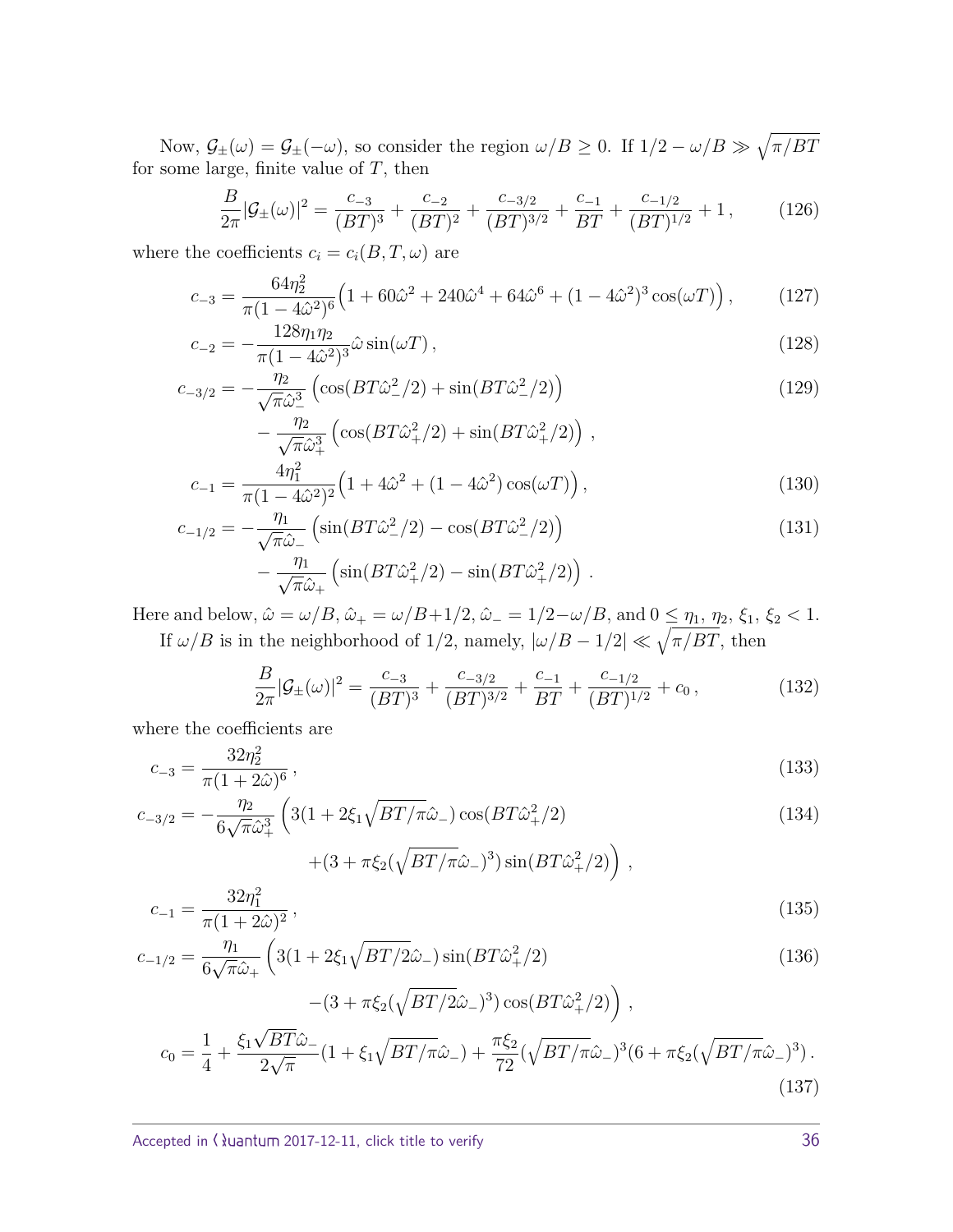Here, the observation following Eq. [\(121\)](#page-34-2) has been used.

In the region  $\omega/B \geq 1/2$ , if  $\omega/B - 1/2 \gg \sqrt{\pi/BT}$ , then

<span id="page-36-3"></span><span id="page-36-2"></span><span id="page-36-1"></span>
$$
\frac{B}{2\pi}|\mathcal{G}_{\pm}(\omega)|^2 = \frac{c_{-3}}{(BT)^3} + \frac{c_{-2}}{(BT)^2} + \frac{c_{-1}}{BT},\tag{138}
$$

where

$$
c_{-3} = \frac{64\eta_2^2}{\pi (1 - 4\hat{\omega}^2)^6} \left( 1 + 60\hat{\omega}^2 + 240\hat{\omega}^4 + 64\hat{\omega}^6 + (1 - 4\hat{\omega}^2)^3 \cos(\omega T) \right),\tag{139}
$$

$$
c_{-2} = -\frac{128\eta_1\eta_2}{\pi(1 - 4\hat{\omega}^2)^3} \hat{\omega} \sin(\omega T), \qquad (140)
$$

$$
c_{-1} = \frac{4\eta_1^2}{\pi (1 - 4\hat{\omega}^2)^2} \Big( 1 + 4\hat{\omega}^2 + (1 - 4\hat{\omega}^2) \cos(\omega T) \Big). \tag{141}
$$

√ Eqs. [\(126\)](#page-35-0)–[\(141\)](#page-36-1) show that  $|\mathcal{G}_{\pm}(\omega)|$  converges to the low-pass filter

 $2\pi \text{rect}(\omega/B)/\sqrt{B}$  as  $T \to \infty$ , with rigorously bounded corrections scaling as 1/ √ *T* and  $1/\omega$ . In more detail, Eq. [\(126\)](#page-35-0) shows that at low frequencies the magnitude is constant, up to corrections given explicitly in Eqs.  $(127)$ – $(131)$ . Likewise, the behaviour in the transition region is given by Eqs.  $(132)$ – $(137)$ . Finally, Eq.  $(138)$  shows that in the tail the magnitude is zero, up to corrections given explicitly in Eqs.  $(139)$ – $(141)$ .

## <span id="page-36-0"></span>C Example X Gate

Section [4.2](#page-21-0) describes methods for implementing *X* rotations, *Z* rotations, and controlledphase gates through the variation of the configuration of the potential wells. In this appendix, we give a concrete example showing how one can implement an *X* rotation by  $\pi$  (that is, a Pauli X gate) by varying the barrier height of a double-well potential.

Specifically, we use the potential

$$
V(x) = \frac{V_1}{\cosh^2(x)} + \frac{V_2}{1 + g\cosh^2(x)} + \frac{V_3}{(1 + g\cosh^2(x))^2},
$$
\n(142)

where

$$
V_1 = \frac{g(g+2)}{4(1+g)^2}, \quad V_2 = -4b^2(g+2), \quad V_3 = 4b(b+1)(1+g). \tag{143}
$$

If  $b > 0$  and  $b > \frac{g}{2(1+g)} + 1$ , then this is *quasi-exactly solvable* [\[7\]](#page-39-15), a term meaning that a subset of the spectrum is exactly solvable. The ground and first excited energies are then (in units where  $\hbar = 2m = 1$ )

$$
E_1 = -\frac{(2+g-4b(1+g))^2}{4(1+g)^2},
$$
\n(144)

$$
E_2 = -\frac{(2+3g-4b(1+g))^2}{4(1+g)^2}.
$$
\n(145)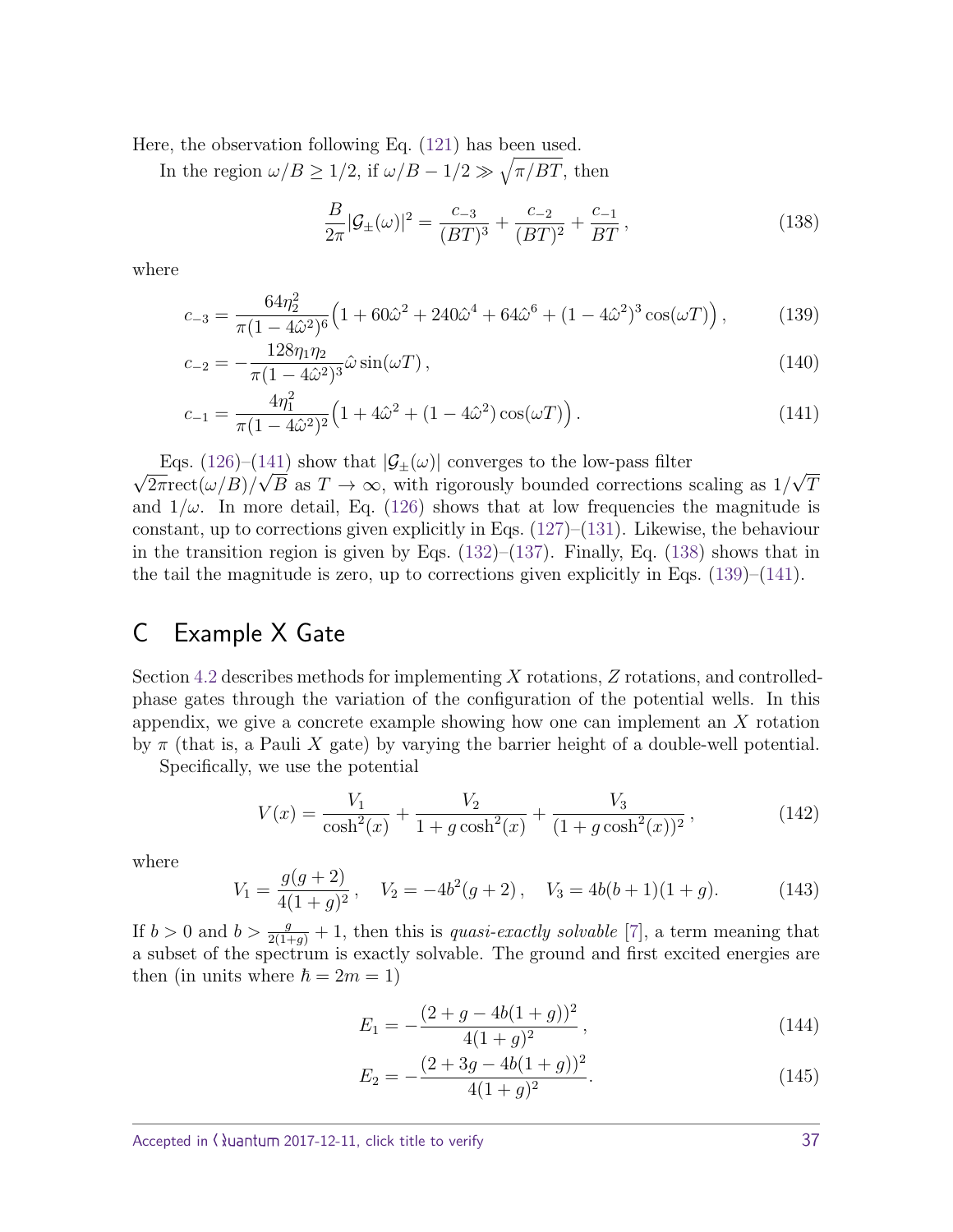If we lower the barrier and raise it back to its original height with a time dependence that is in a Gevrey class of some finite order, then we can invoke the adiabatic theorem of [\[19\]](#page-39-11), which guarantees exponential convergence to perfect adiabaticity as a function of the slowness of the variation  $(\S 4.2)$  $(\S 4.2)$ . In this case, up to exponentially small errors, the dynamics induced by the variation is described by the  $2\times 2$  adiabatic-frame Hamiltonian  $H_A$  given in Eq. [\(62\)](#page-22-1). The off-diagonal matrix elements of  $H_A$  are precisely zero here because the ground state is an even function of *x*, the first excited state is an odd function of *x*, and  $\frac{dH}{dt}$  has  $x \to -x$  symmetry. Thus the unitary transformation induced is

$$
U = \exp\left(\int dt \begin{bmatrix} E_1(t) & 0\\ 0 & E_2(t) \end{bmatrix}\right)
$$
  
=  $e^{i\alpha} \begin{bmatrix} 1 & 0\\ 0 & e^{i\phi} \end{bmatrix}$ , (146)

where

$$
\alpha = \int_0^\tau dt E_1(t) \,, \tag{147}
$$

<span id="page-37-1"></span>
$$
\phi = \int_0^{\tau} dt (E_2(t) - E_1(t)). \qquad (148)
$$

Thus, up to an irrelevant global phase  $\alpha$ , *U* is a *Z* gate if  $\phi = \pi$ .

Concretely, we can achieve this as follows. Let *B*(*s*) be the bump function

$$
B(s) = \begin{cases} \exp\left(-\frac{1}{s(1-s)}\right), & 0 < s < 1, \\ 0, & \text{otherwise.} \end{cases}
$$
 (149)

This is in the Gevrey class of order 2. One can vary the barrier height in time by setting

$$
b(t/\tau) = 1 + \beta B(t/\tau) \tag{150}
$$

for some choices of  $\beta$  and  $\tau$ . For example, one numerically finds that by choosing  $g = 0.01, \beta = 50$ , and  $\tau = 96.1602$ , one obtains  $\phi = \pi$ . Thus, this choice of parameters achieves a *Z* gate in the eigenbasis of the double well, which is an *X* gate, if we interpret occupation of the left (right) well as logical zero (one).

# <span id="page-37-0"></span>D Example Z Gate

The *Z* gate can be analyzed in the limit in which the double-well potential becomes two separate wells. Consider the convenient exactly solvable example in which each well is a special case of the hyperbolic Poschl-Teller potential [\[23\]](#page-40-3) (and the Rosen-Morse potential [\[24\]](#page-40-4)), namely,

$$
V(x) = -\alpha^2 \frac{\lambda(\lambda - 1)}{\cosh^2(\alpha x)},
$$
\n(151)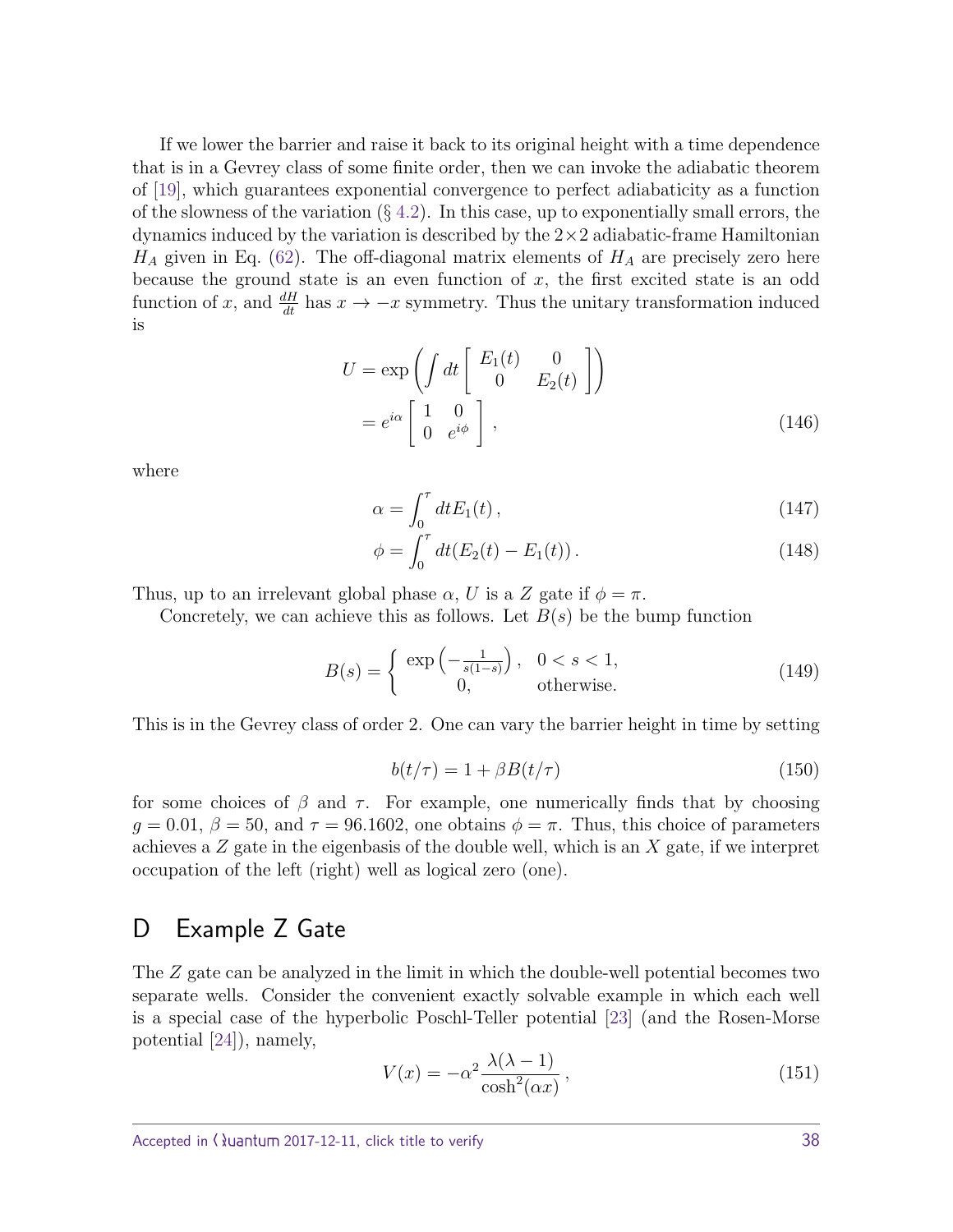in units where  $\hbar = m = 1$ . For  $\lambda > 1$  this is an attractive potential well, and its ground-state energy is

$$
E_0 = -\alpha^2 (\lambda - 1)^2. \tag{152}
$$

If we temporarily increase the well depth  $\alpha^2$  for the logical-one well, then this induces a Pauli Z rotation  $e^{iZ\theta}$ , for some angle  $\theta$ . In particular,  $\theta = \pi$  corresponds to a standard *Z* gate.

Concretely, we can vary  $\alpha^2$  according to

$$
\alpha^{2}(t) = \alpha_{0}^{2}(1 + \beta B(t/\tau)),
$$
\n(153)

where *B* is the bump function given in Eq. [\(149\)](#page-37-1),  $\alpha_0^2$  is the initial well depth, and  $\beta$  is a parameter we choose. As we make the process slower by increasing  $\tau$ , the diabatic error amplitudes vanish as  $\exp[-\tau^{1/3}]$  (§ [4.2\)](#page-21-0). To achieve a fixed target phase  $\theta$  as we increase  $\tau$ , we must correspondingly decrease  $\beta$ . Specifically, a brief calculation yields

$$
\beta = -\frac{\theta}{(\lambda - 1)^2 \tau \alpha_0^2 \eta},\qquad(154)
$$

where

$$
\eta = \int_0^1 ds \exp\left[-\frac{1}{s(1-s)}\right] \simeq 7.0299 \times 10^{-3}.\tag{155}
$$

In reality, the wells will not be infinitely separated. The corrections to the above analysis, in which we have assumed the wells to be perfectly isolated, are of the order of the inner product between the ground states of the two wells. The Poschl-Teller potential well is well localized: for  $|x| \gg 1/\alpha$ ,  $V(x) \simeq 0$ . Consequently, in the outer region  $|x| \gg 1/\alpha$ , the ground-state wavefunction decays as  $\exp[-\sqrt{-2mE_0}x]$  (where we have now included explicit dependence on *m* but kept  $h = 1$ . Thus the above approximation becomes exponentially good as the separation between wells is increased.

# **References**

- <span id="page-38-3"></span>[1] Dorit Aharonov and Michael Ben-Or. Fault-tolerant quantum computation with constant error rate. SIAM Journal on Computing, 38(4):1207–1282, 2008. [DOI:](https://doi.org/10.1145/258533.258579) [10.1145/258533.258579.](https://doi.org/10.1145/258533.258579) arXiv:quant-ph/9611025.
- <span id="page-38-0"></span>[2] Sanjeev Arora and Boaz Barak. Computational Complexity A Modern Approach. Cambridge University Press, 2009.
- <span id="page-38-4"></span>[3] J. E. Avron, R. Seiler, and L. G. Yaffe. Adiabatic theorems and applications to the quantum Hall effect. Communications in Mathematical Physics, 110:33–49, 1987. [DOI: 10.1007/bf01209015.](https://doi.org/10.1007/bf01209015)
- <span id="page-38-2"></span>[4] R. Baltin. Exact Green's function for the finite rectangular potential well in one dimension. Zeitschrift für Naturforschung, 40a:379–382, 1984.
- <span id="page-38-1"></span>[5] Ning Bao, Patrick Hayden, Grant Salton, and Nathaniel Thomas. Universal quantum computation by scattering in the Fermi-Hubbard model.  $arXiv:1409.3585$ , 2014.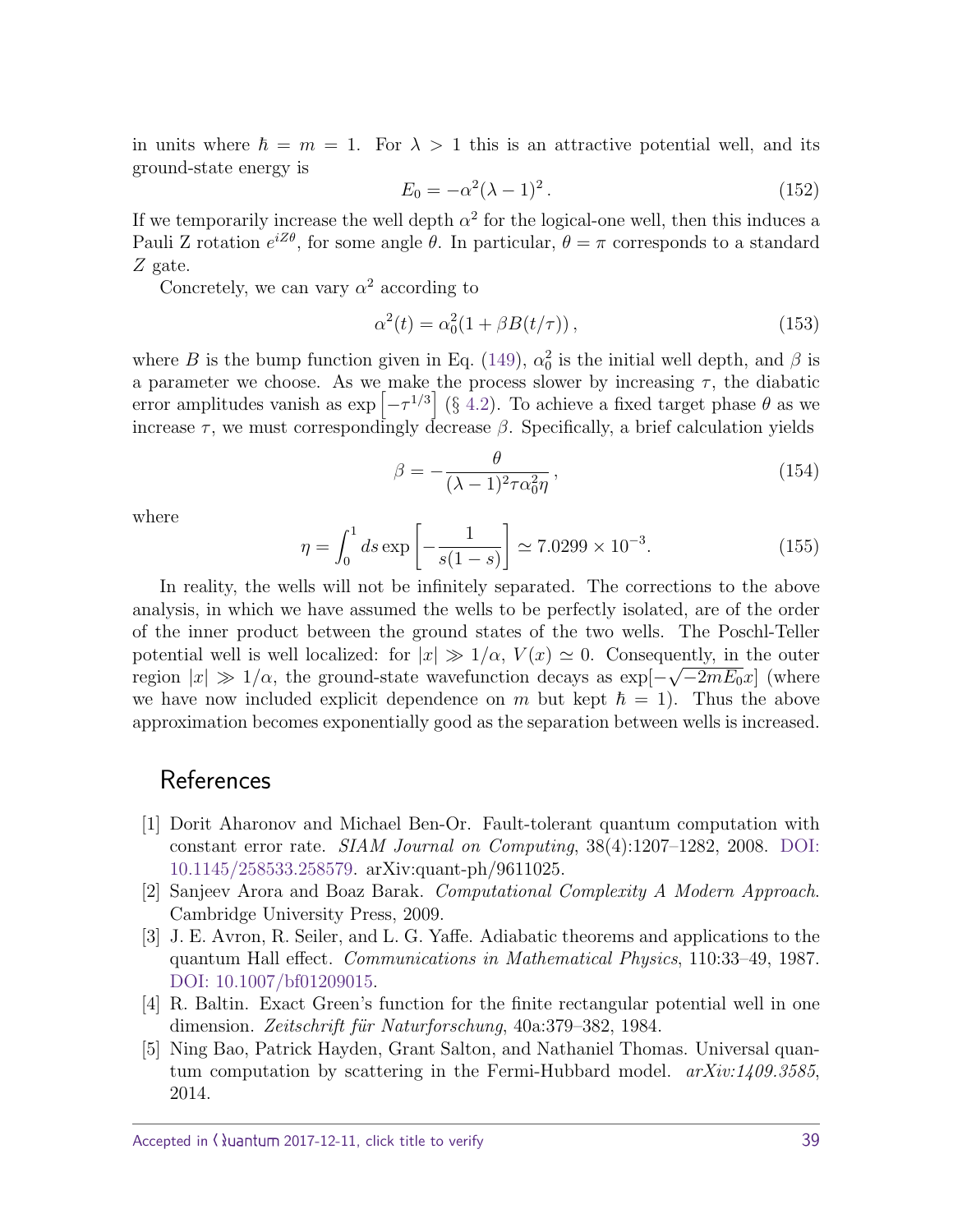- <span id="page-39-12"></span>[6] Jean-Luc Brylinski and Ranee Brylinsky. Universal quantum gates. In Mathematics of Quantum Computation, chapter 4. Chapman and Hall, 2002. arXiv:quantph/0108062.
- <span id="page-39-15"></span>[7] Bei-Hua Chen, Yan Wu, and Qiong-Tau Xie. Heun functions and quasi-exactly solvable double-well potentials. Journal of Physics A, 46:035301, 2012. [DOI:](https://doi.org/10.1088/1751-8113/46/3/035301) [10.1088/1751-8113/46/3/035301.](https://doi.org/10.1088/1751-8113/46/3/035301)
- <span id="page-39-3"></span>[8] Andrew M. Childs. Universal computation by quantum walk. Physical Review Letters, 102:180501, 2009. [DOI: 10.1103/physrevlett.102.180501.](https://doi.org/10.1103/physrevlett.102.180501) arXiv:0806.1972.
- <span id="page-39-4"></span>[9] Andrew M. Childs, David Gosset, and Zak Webb. Universal computation by multiparticle quantum walk. Science, 339:791–794, 2013. [DOI: 10.1126/science.1229957.](https://doi.org/10.1126/science.1229957) arXiv:1205.3782.
- <span id="page-39-6"></span>[10] Jonathan Dimock. The  $P(\phi)_2$  green's functions: Asymptotic perturbation expansion. Helvetica Physica Acta, 49:199–216, 1976.
- <span id="page-39-7"></span>[11] J.-P. Eckmann, H. Epstein, and J. Fröhlich. Asymptotic perturbation expansion for the *S* matrix and the definition of time ordered functions in relativistic quantum field models. Annales de l'institut Henri Poincaré (A) Physique théorique, 25:1–34, 1976.
- <span id="page-39-8"></span>[12] Alexander Elgart and George A. Hagedorn. A note on the switching adiabatic theorem. Journal of Mathematical Physics, 53:102202, 2012. [DOI: 10.1063/1.4748968.](https://doi.org/10.1063/1.4748968)
- <span id="page-39-9"></span>[13] Sabine Jansen, Ruedi Seiler, and Mary-Beth Ruskai. Bounds for the adiabatic approximation with applications to quantum computation. Journal of Mathematical Physics, 48:102111, 2007. [DOI: 10.1063/1.2798382.](https://doi.org/10.1063/1.2798382) arXiv:quant-ph/0603175.
- <span id="page-39-0"></span>[14] Stephen P. Jordan, Keith S. M. Lee, and John Preskill. Quantum algorithms for quantum field theories. Science, 336(6085):1130–1133, 2012. [DOI: 10.1126/sci](https://doi.org/10.1126/science.1217069)[ence.1217069.](https://doi.org/10.1126/science.1217069) arXiv:1111.3633.
- <span id="page-39-2"></span>[15] Stephen P. Jordan, Keith S. M. Lee, and John Preskill. Quantum computation of scattering in scalar quantum field theories. Quantum Information and Computation, 14(11/12):1014–1080, 2014. arXiv:1112.4833.
- <span id="page-39-1"></span>[16] Stephen P. Jordan, Keith S. M. Lee, and John Preskill. Quantum algorithms for fermionic quantum field theories.  $arXiv:1404.7115$ , 2014.
- <span id="page-39-5"></span>[17] E. Knill, R. Laflamme, and G. J. Milburn. A scheme for efficient quantum computation with linear optics. Nature, 409:46–52, 2001. [DOI: 10.1038/35051009.](https://doi.org/10.1038/35051009) arXiv:quant-ph/0006088.
- <span id="page-39-13"></span>[18] Albert Messiah. Quantum Mechanics. Dover, 1999. (Reprint of the two-volume edition published by Wiley, 1961-1962).
- <span id="page-39-11"></span>[19] G. Nenciu. Linear adiabatic theory. Exponential estimates. Communications in Mathematical Physics, 152:479–496, 1993. [DOI: 10.1007/978-94-017-0693-3˙6.](https://doi.org/10.1007/978-94-017-0693-3_6)
- <span id="page-39-10"></span>[20] Michael Nielsen and Isaac Chuang. Quantum Computation and Quantum Information. Cambridge, 2000.
- <span id="page-39-14"></span>[21] F. W. J. Olver, D. W. Lozier, R. F. Boisvert, and C. W. Clark, editors. NIST Handbook of Mathematical Functions. Cambridge University Press, New York, NY, 2010.